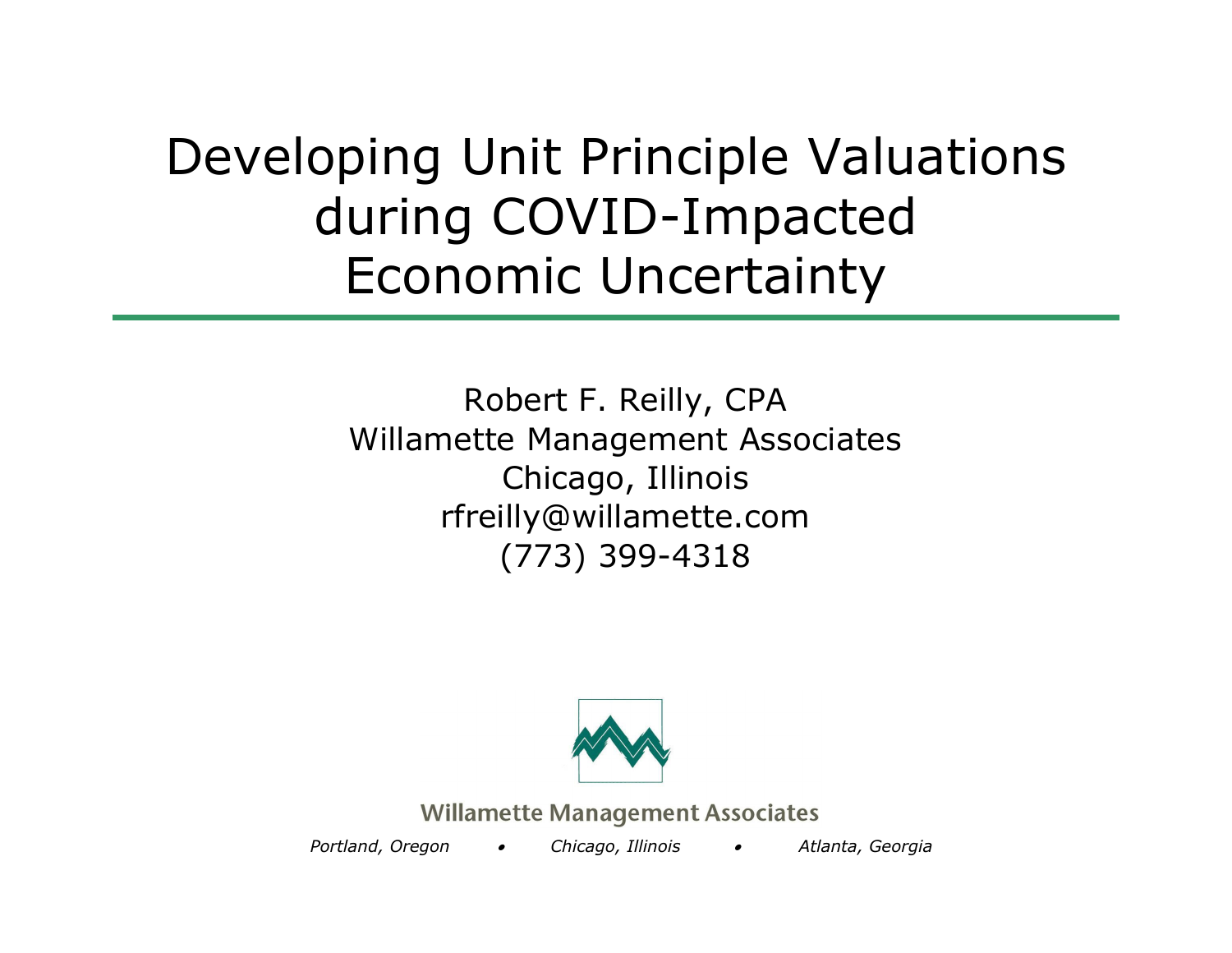#### Discussion Outline

- •Review of unit principle valuation "first principles"
- $\bullet$ Review of unit principle valuation approaches and methods
- •COVID-impacted economic uncertainty is a risk factor
- •How we deal with risk factors in unit principle valuations
- $\bullet$ Defining the appraisal problem—researching valuation variables
- $\bullet$ Selecting cost approach valuation variables
- $\bullet$ Selecting income approach valuation variables
- •Selecting market approach valuation variables
- •Developing the valuation synthesis and conclusion
- •Documenting the unit principle valuation analysis
- •Analyst guidelines and caveats
- •Summary and conclusions, questions and discussion

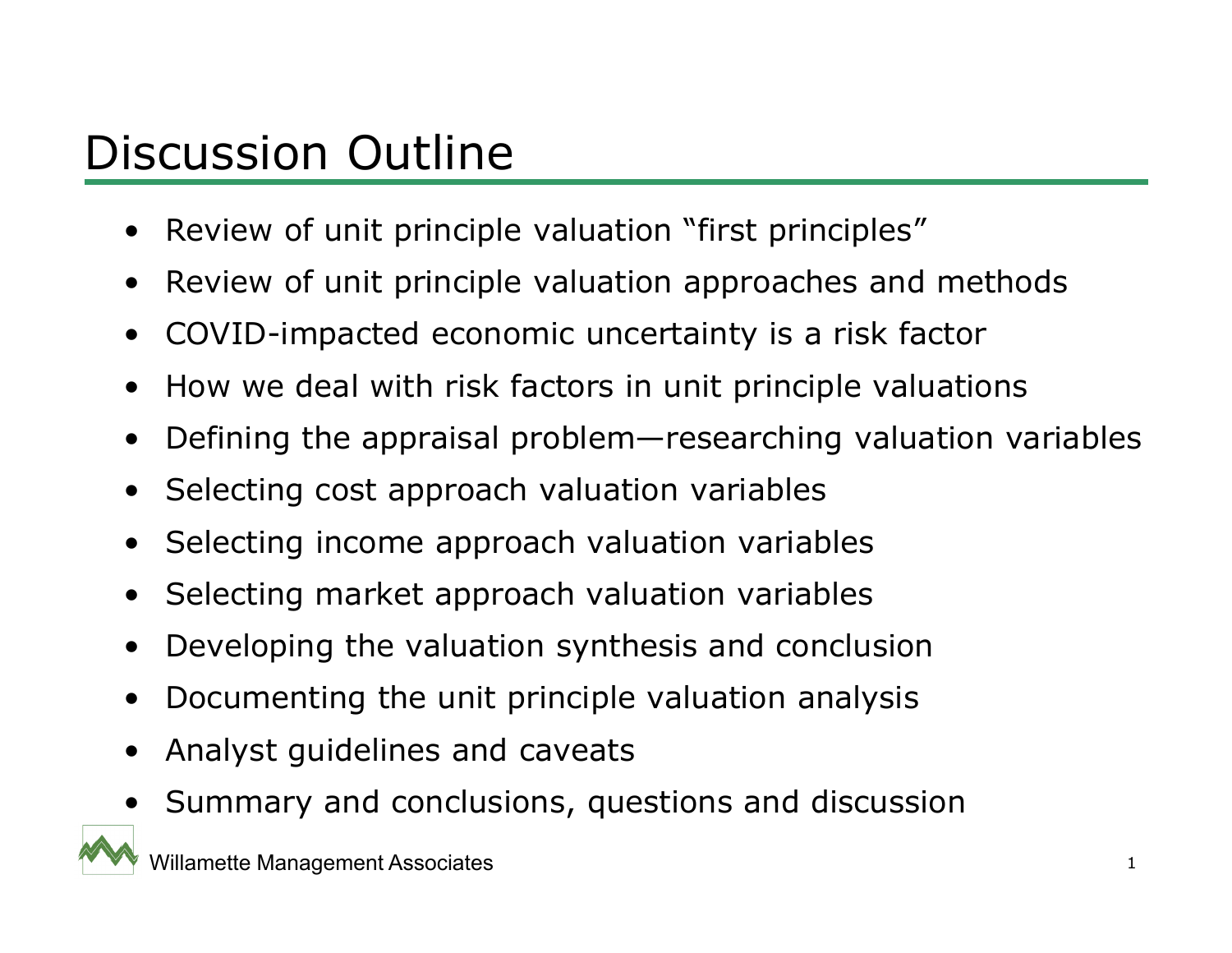## Abbreviations and Vocabulary

- Let's use the following abbreviations in these slides:
	- UPV means unit principle valuation
	- SPV means summation principle valuation
	- EU means economic uncertainty; EU includes COVID-related economic uncertainty and other types of unexpected macroeconomic uncertainty
	- VPO means valuation professional organizations (and the professional standards that they promulgate)

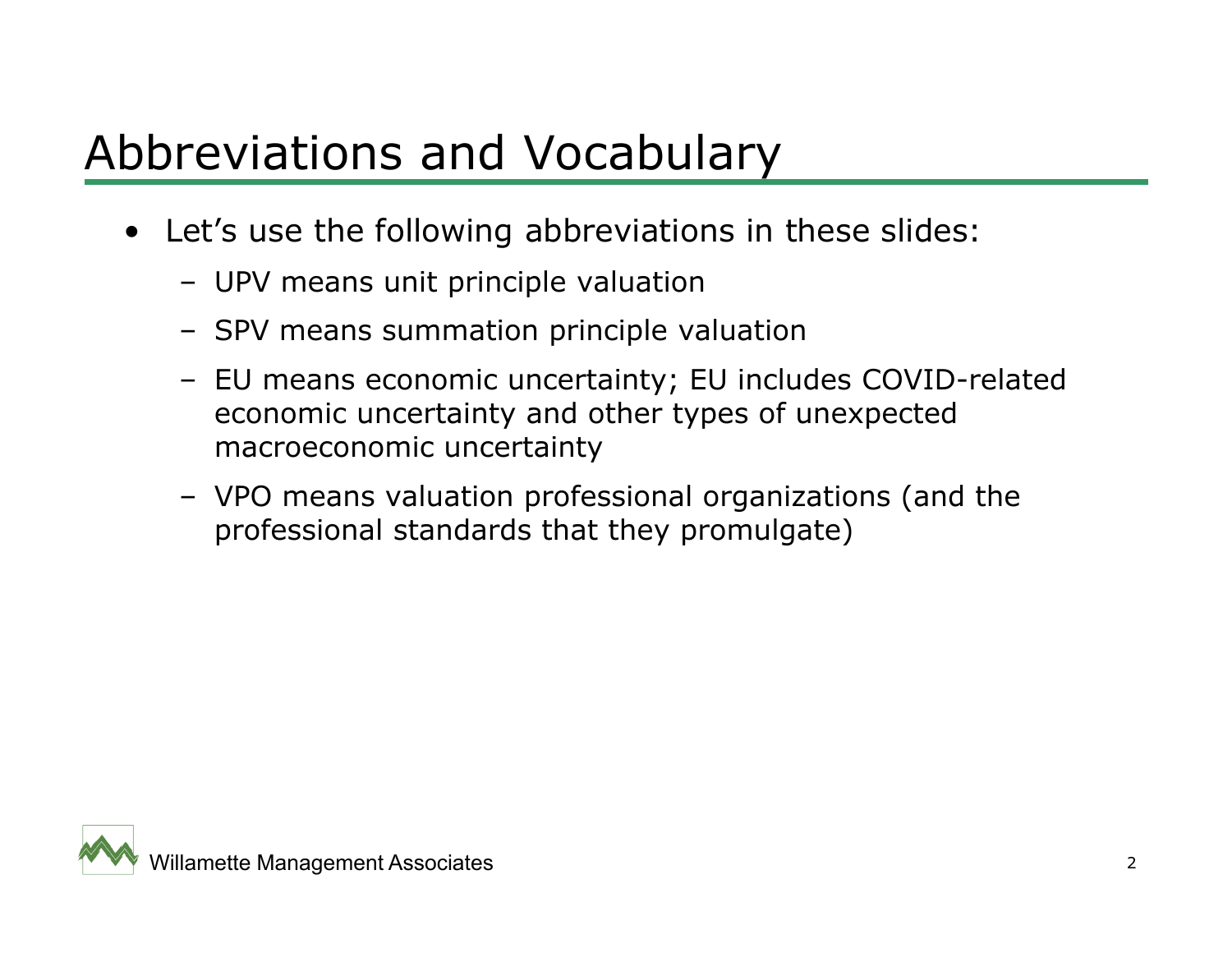## Abbreviations and Vocabulary (cont.)

- Let's use the terms property and asset as synonyms in these slides. Although, technically, property and assets are not always synonyms.
	- "Property" is a legal term. The owner/operator owns and protects property under state law.
	- "Assets" is an accounting term. The owner/operator records assets on a balance sheet.
	- While there is a lot of overlap of these two "circles" on an imaginary Venn diagram,
		- Not all property is recorded as an asset on a GAAP-basis balance sheet and
		- Not all assets that are recorded on a balance sheet are considered to be property under every state's laws.

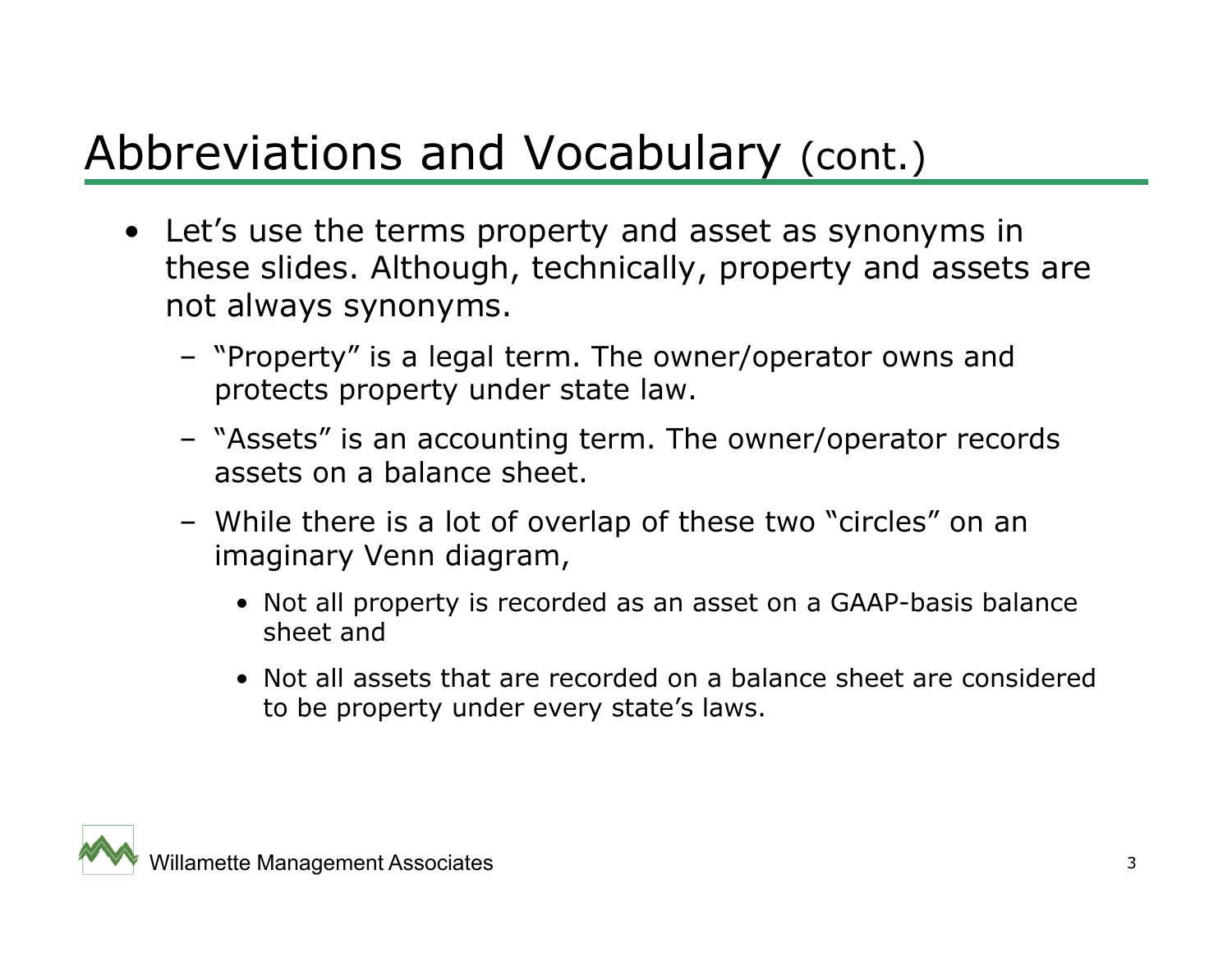#### Review of First Principles

- For property tax purposes, the purpose of the valuation is to conclude the defined standard of value of the taxpayer's taxable property in compliance with:
	- Statutory authority
	- Administrative rulings
	- Judicial precedent
- Most jurisdictions apply a market-based standard of value; the specific definition of the statutory standard can vary by jurisdiction

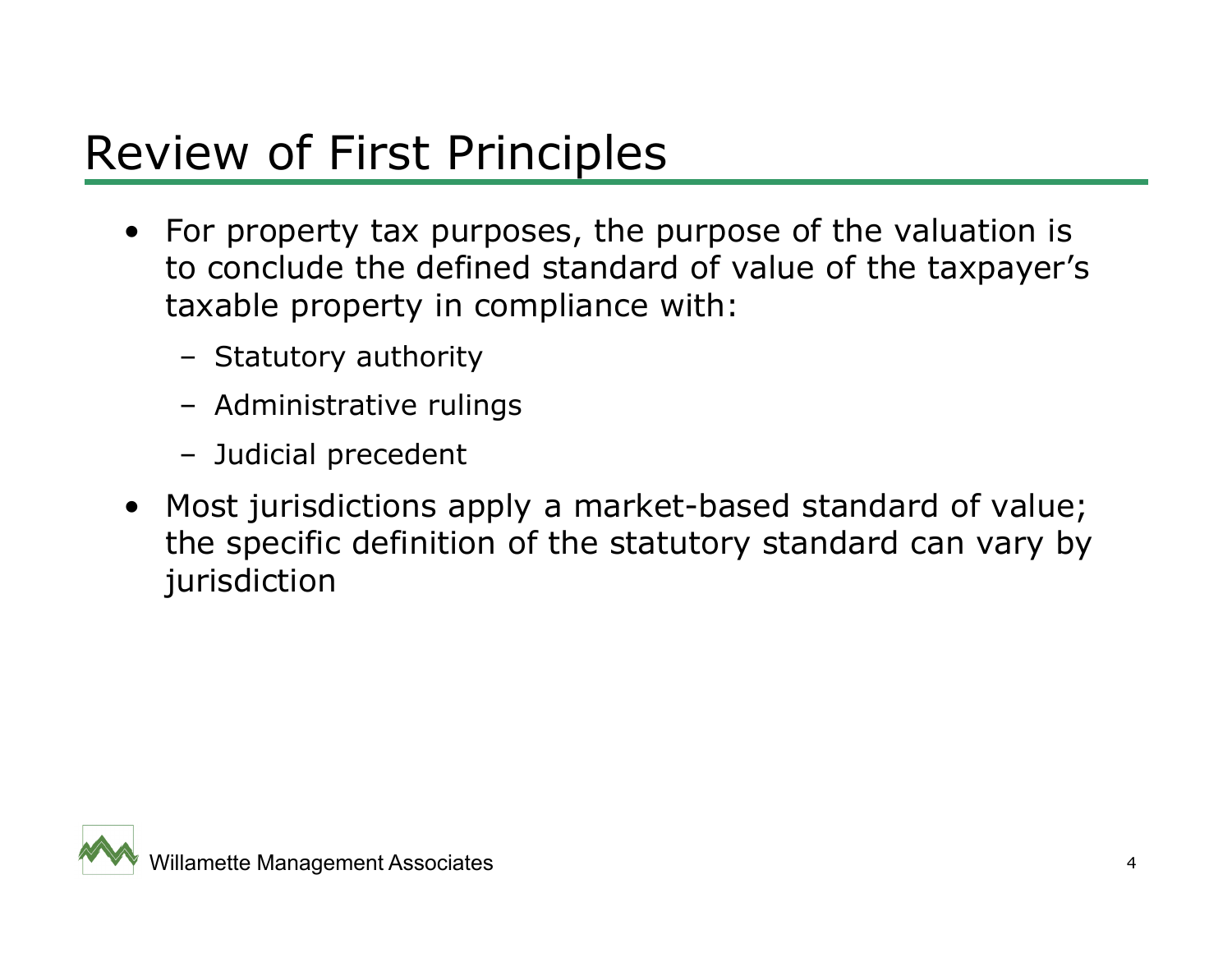#### Review of First Principles (cont.)

- Most—but not all—jurisdictions apply a value in continued use premise of value
	- A premise of value is not the same as a standard of value
	- A going-concern or a continued use premise of value is not the same as valuing a going-concern business enterprise
	- A market-based standard of value (such as fair market value) assumes a sale—but a sale of property in continued use between one owner/operator and another owner/operator
	- Most jurisdictions—and most VPO standards—require consideration of HABU with regard to the premise of value
- Different jurisdictions tax different categories of property, such as:
	- Real property only
	- Real property and TPP only
	- Real property, TPP, and intangible personal property

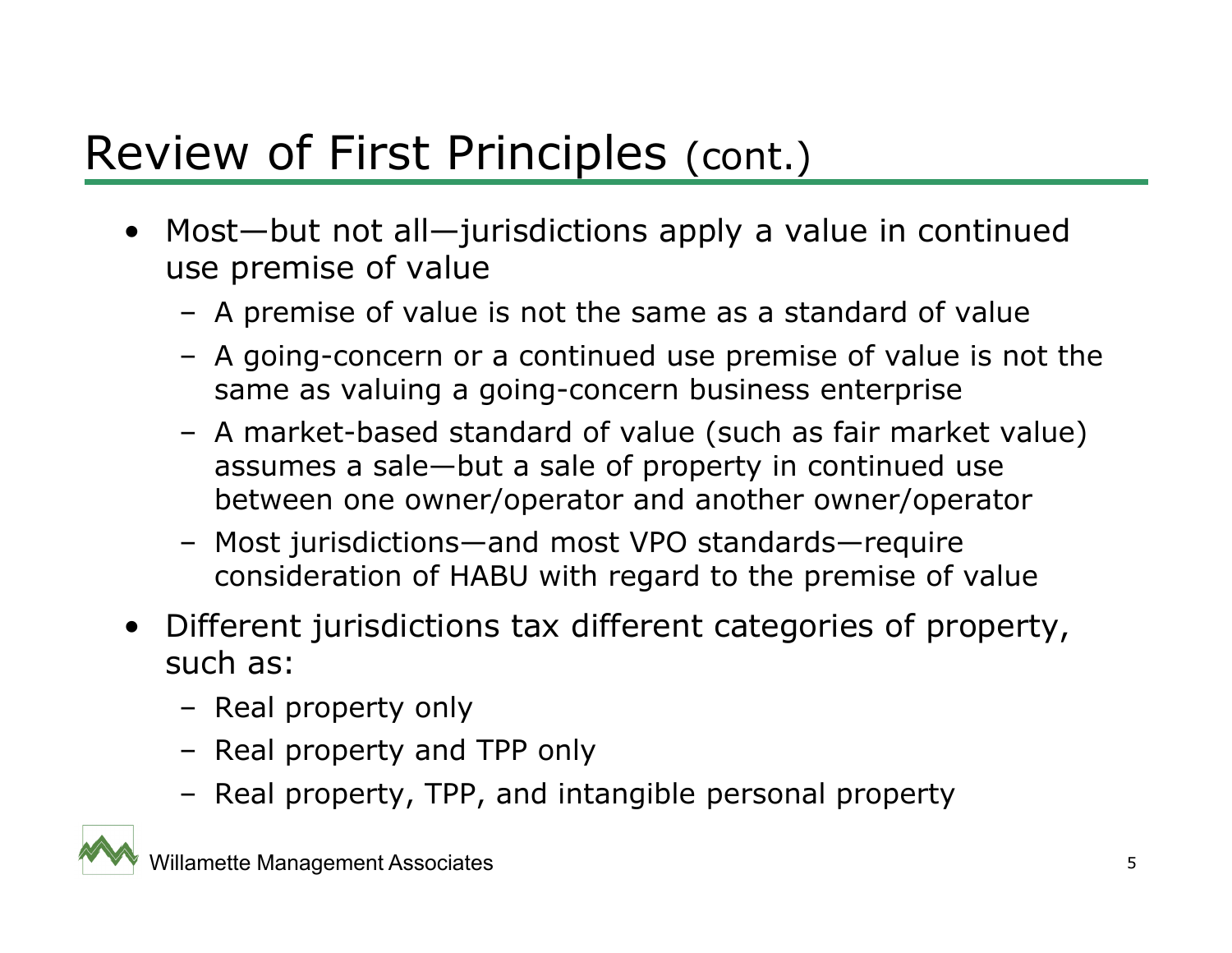#### Review of First Principles (cont.)

- Some jurisdictions exempt from taxation some, all, or no intangible personal property
- • Most jurisdictions tax only property in existence as of the assessment date
	- This principle excludes future property, not yet in existence
	- This principle excludes investment attributes that are not property rights
- While the components of the taxable property bundle varies by jurisdiction, it is the taxpayer assets that are subject to taxation. That is:
	- The taxpayer business enterprise is not subject to taxation
	- The taxpayer securities (stock and debt instruments) are not subject to taxation
	- Property tax is not a taxpayer income tax

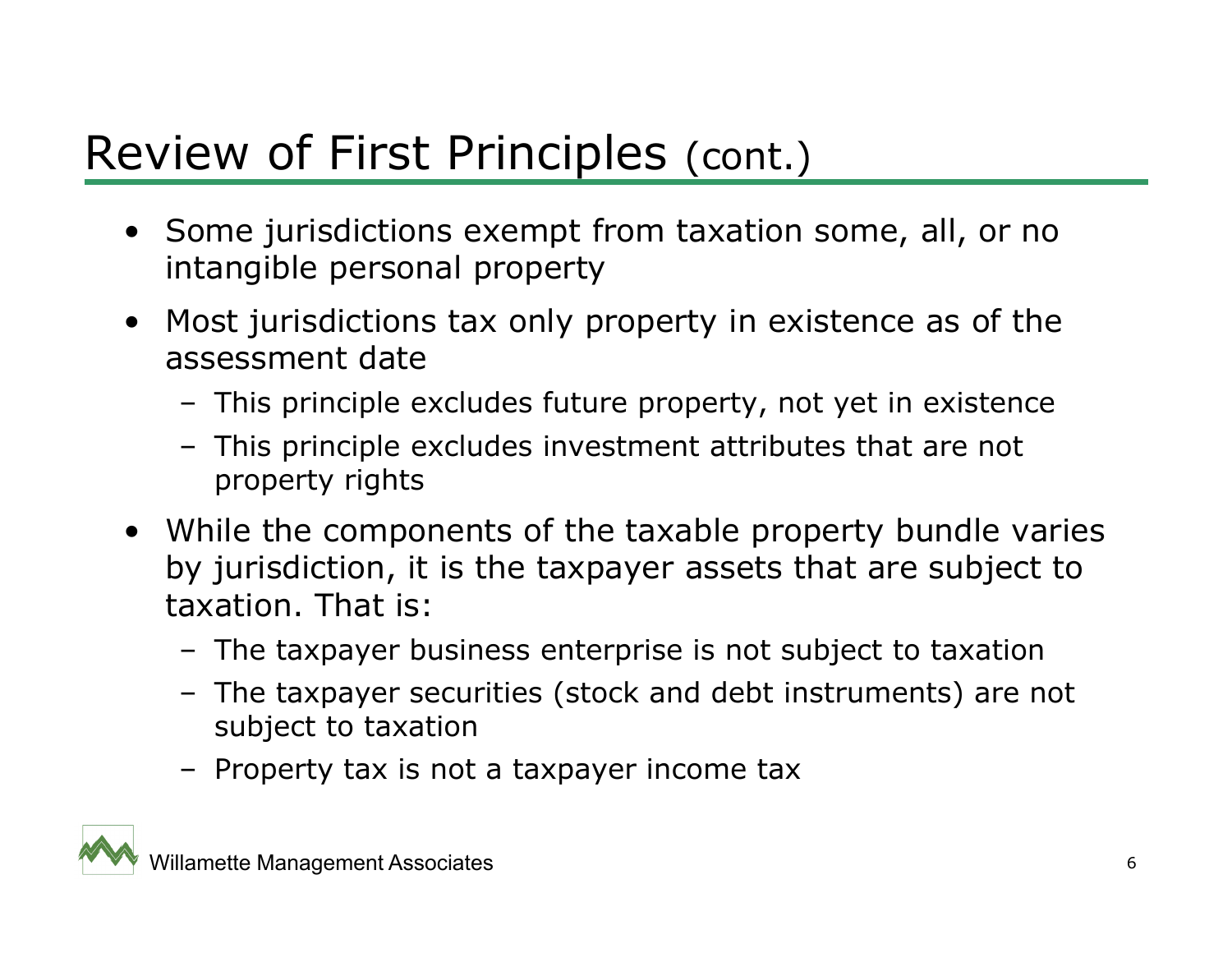#### First Principles – the UPV

- In a UPV, the appraiser values:
	- All of the taxpayer operating property collectively—as a single unit (or bundle) of assets
	- All of the taxpayer property that is in place on the assessment date
	- All of the taxpayer property operating together, in continued use, as part of a going concern (but not the taxpayer's business enterprise)
	- All of the taxpayer property as if all of the operating assets would sell together in an asset sale transaction from one owner/operator to another owner/operator

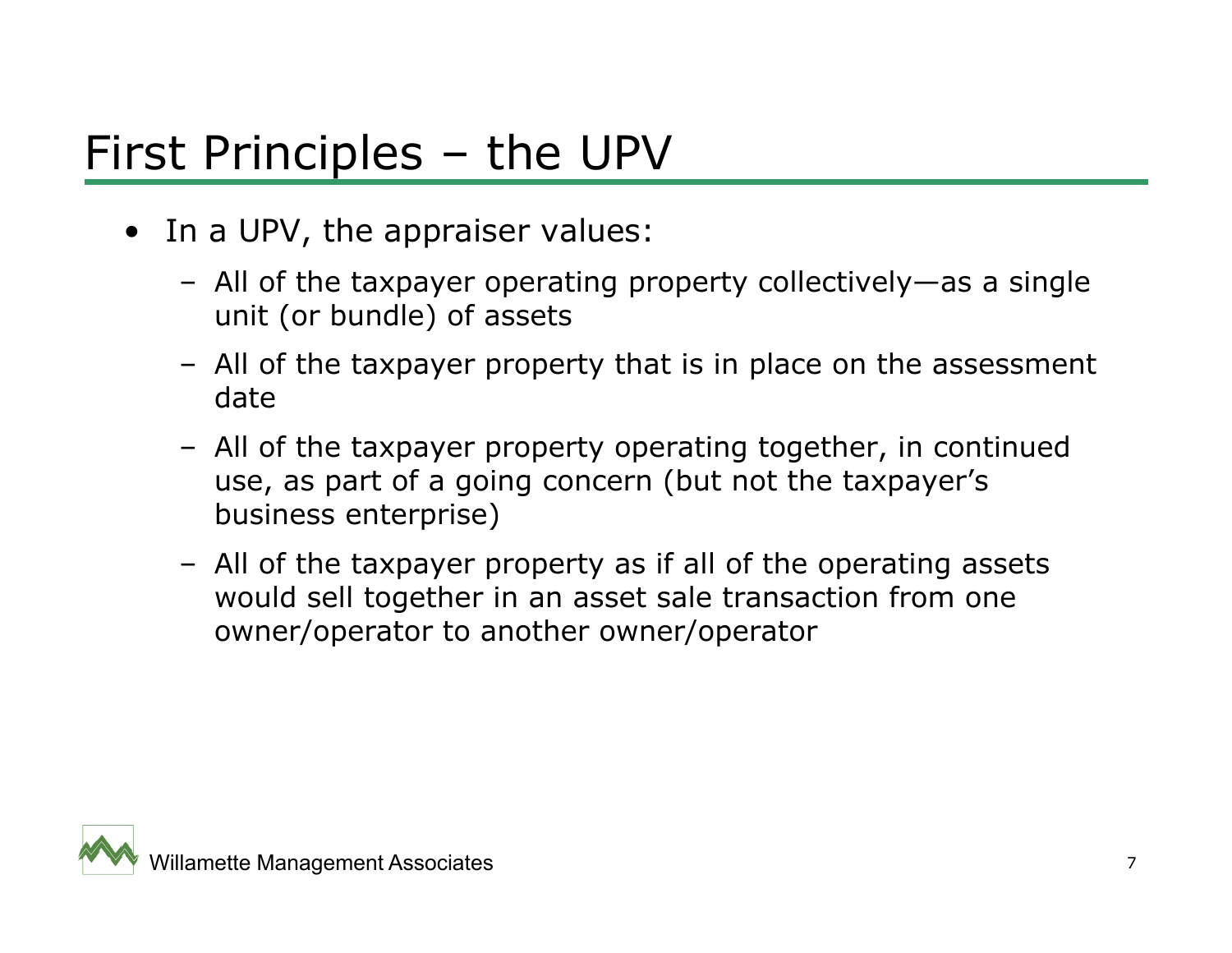#### First Principles – the UPV (cont.)

- The UPV typically concludes the total value of all
	- Working capital accounts
	- Real estate and real property
	- Tangible personal property
	- Identifiable intangible personal property
	- Goodwill
	- Regulatory assets (if any)
	- Other investment assets (if any)
- Unless correctly adjusted, the calculated unit value may equal the taxpayer's business value and imay nclude:
	- Intangible investment attributes
	- Future tangible and intangible assets
	- PVGO unidentified future growth opportunities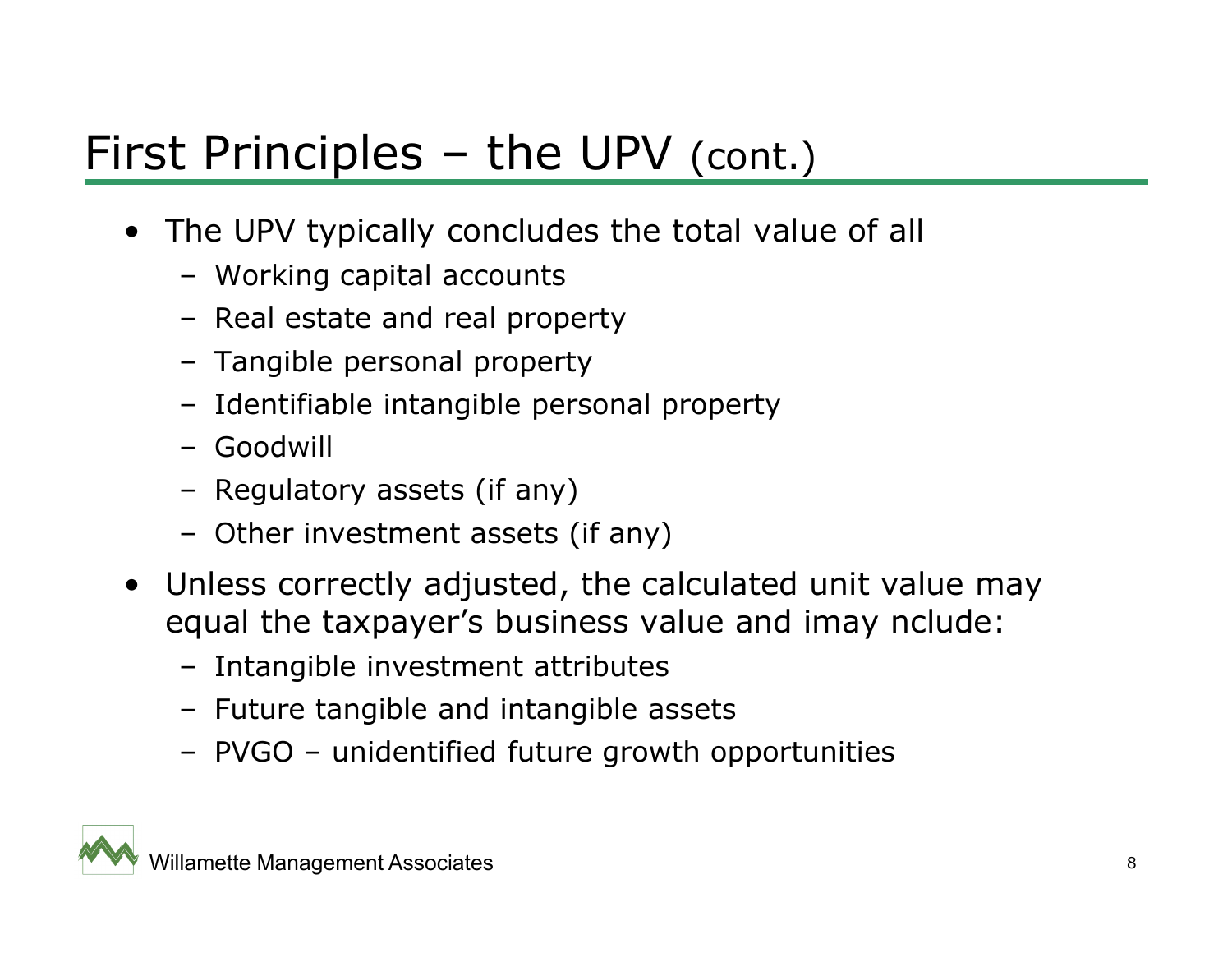#### First Principles – the UPV (cont.)

• If some categories of assets—or some components of business value—are not taxable in the subject jurisdiction, then the appraiser may have to adjust the unit value in order to exclude those values.

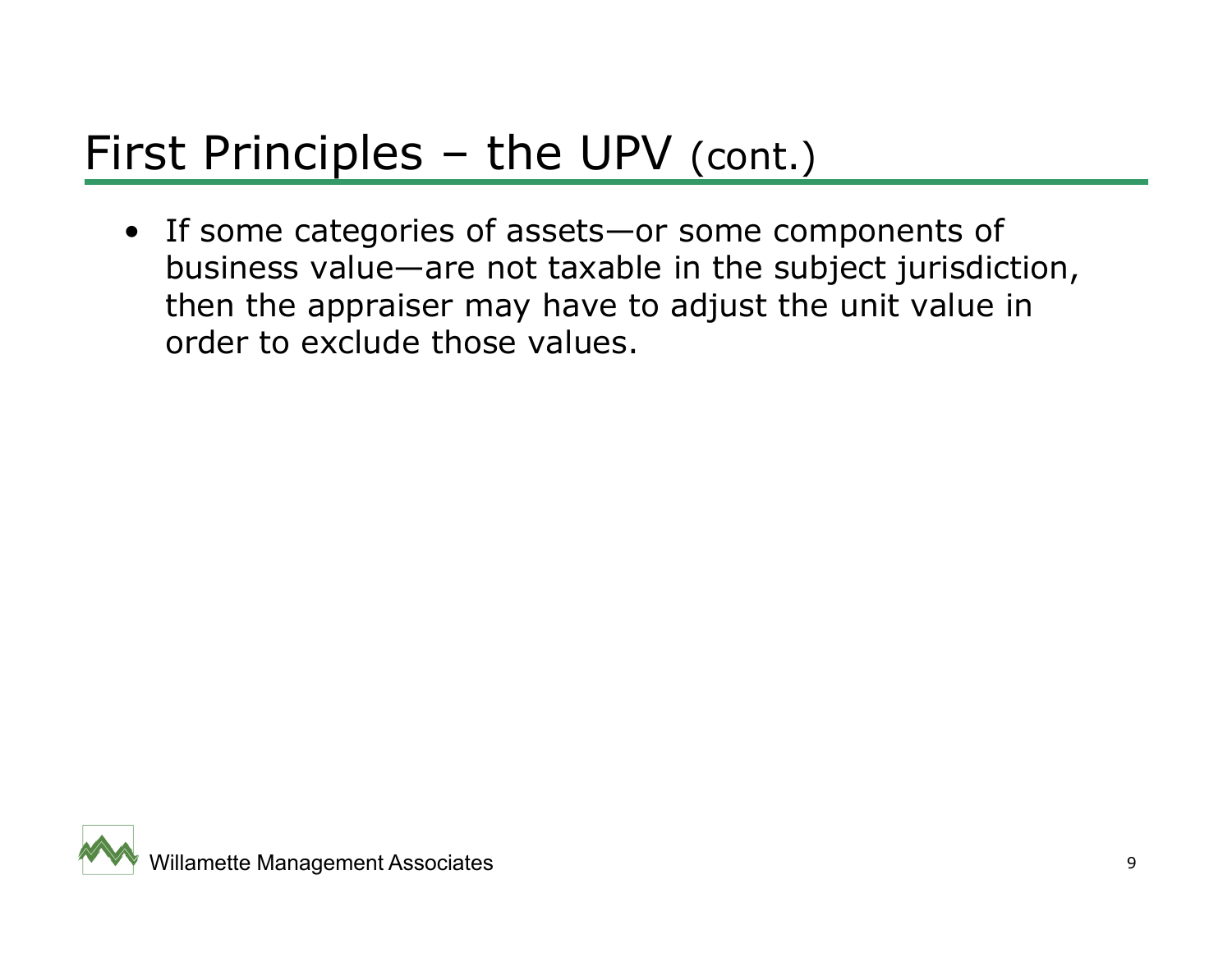#### First Principles—UPV and SPV

- Taxing authorities typically apply a summation principle valuation (SPV) to appraise locally assessed property
- Taxing authorities typically apply an SPV to appraise individual real estate or TPP
- Applying an SPV, each item (or, at least, each category) of real estate and TPP is appraised individually
- The summation of all of the values of all of the real estate and TPP items (or categories) equals the value of the taxpayer's taxable property
- This is important: the value of the taxpayer's total property does not change whether the property is appraised based on a UPV or an SPV

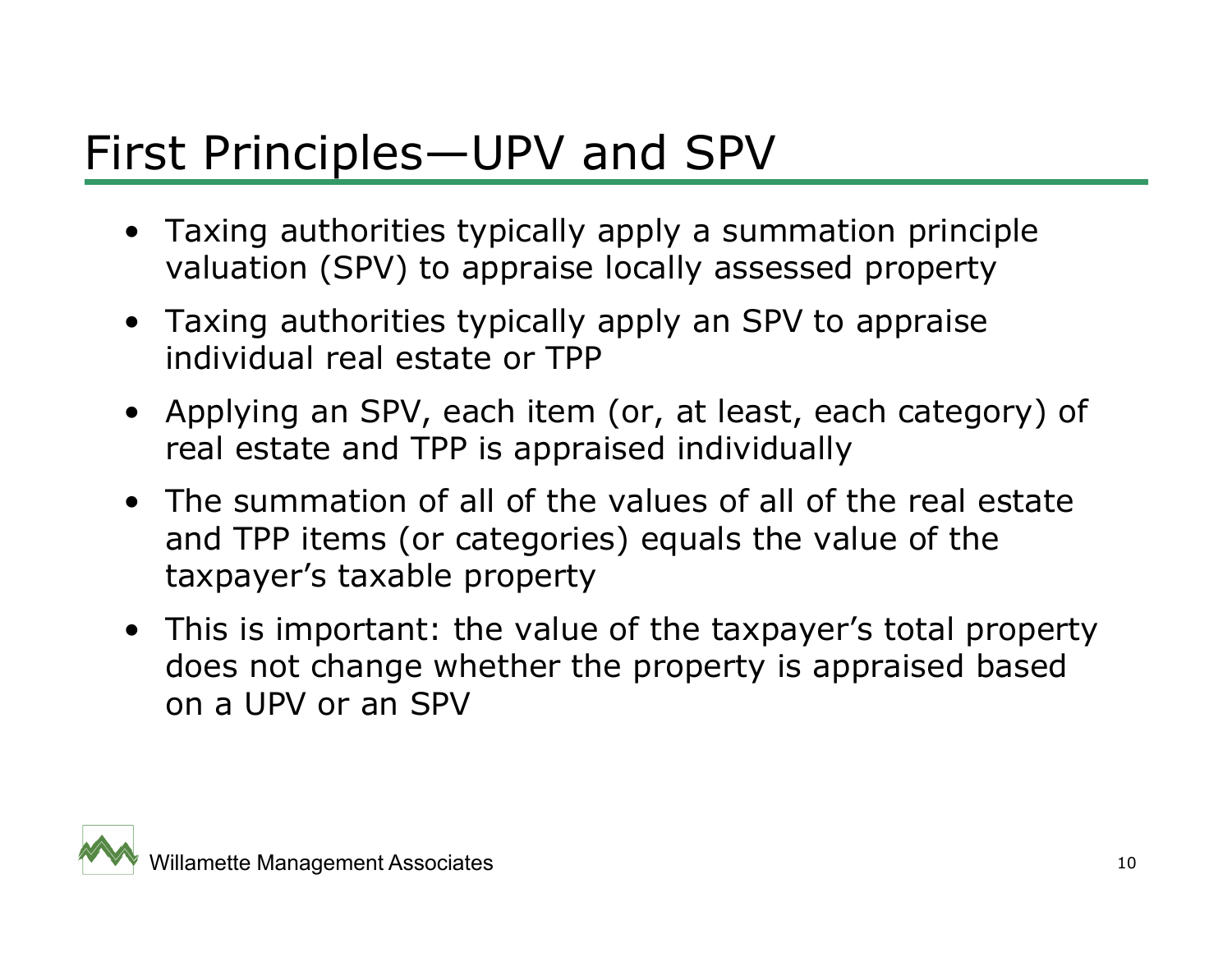#### First Principles—UPV and SPV (cont.)

- If properly applied, the UPV and the SPV will both conclude the same value for the same bundle of taxpayer property
- This same value conclusion principle assumes the same standard of value, the same premise of value, and the same subject bundle of taxable property

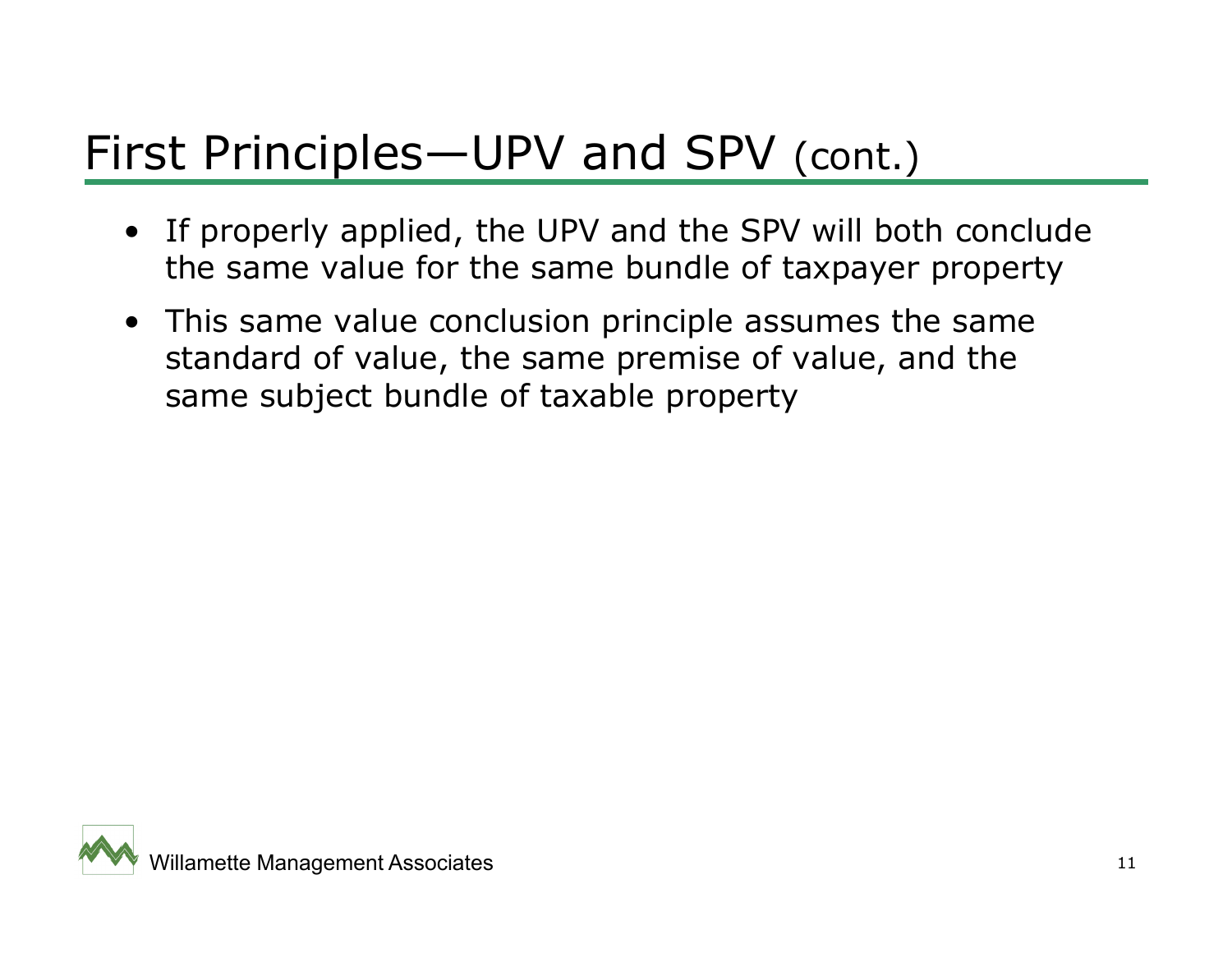# First Principles—Why Apply the UPV?

- Some jurisdictions require the application of the UPV to centrally assessed property
- The UPV is more efficient than the SPV when the taxpayer property:
	- Is physically, functionally, and economically integrated
	- Crosses over taxing jurisdictions
	- Physically moves
	- Would sell as one single bundle in one single transaction
	- Does not generate separate rental income for each item
	- Cannot be associated with a separate cap rate for each item
- $\bullet$  However, the appraiser may have to adjust the UPV to exclude nontaxable property—or value components—in order to make the UPV unit of taxable property equal to the SPV bundle of taxable property

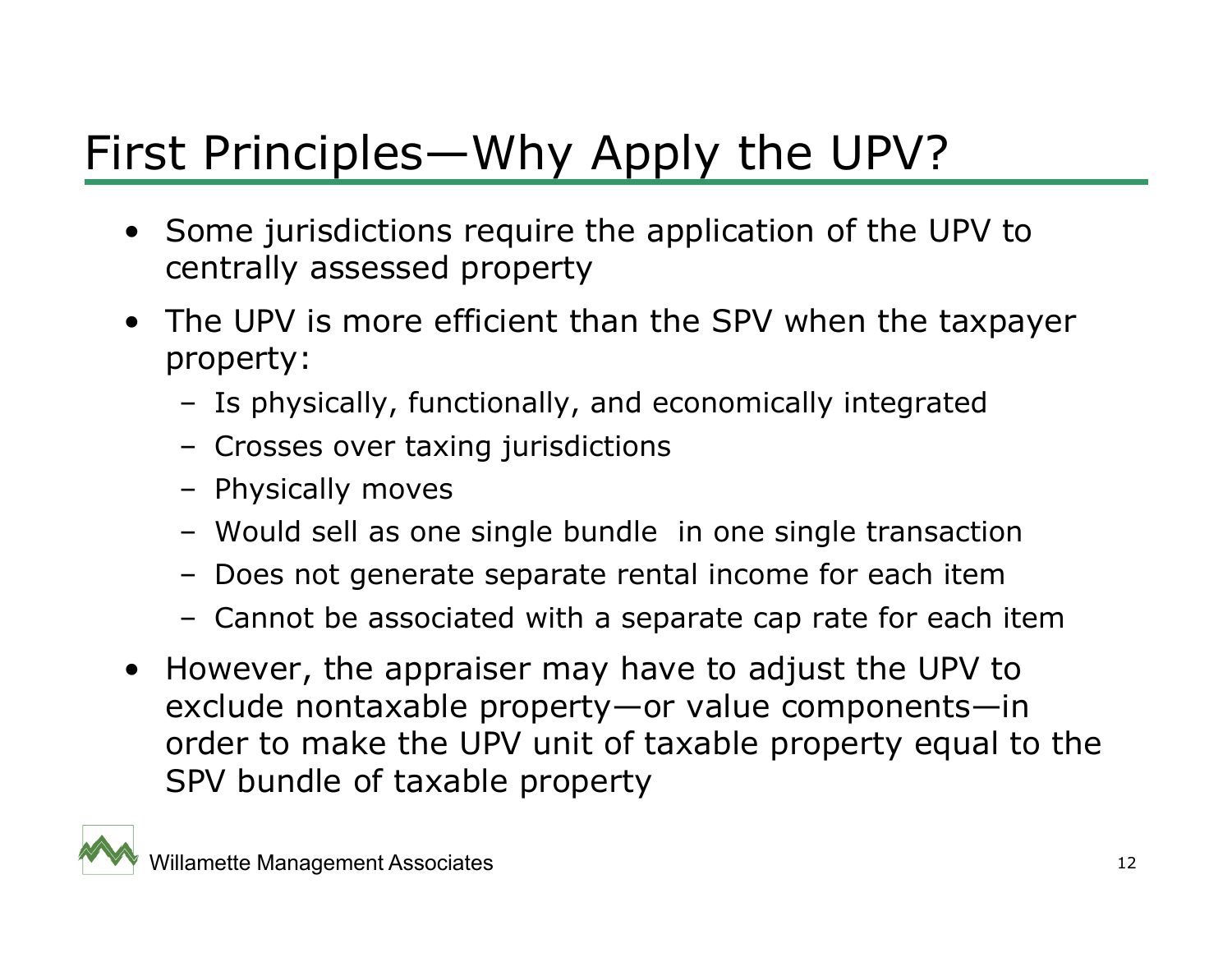## First Principles—UPV Does Not Mean Centrally Assessed

- •Not all UPV properties are centrally assessed properties
- • Many jurisdictions apply the UPV to certain industries:
	- Airlines

− Interstate pipelines

– Railroads

– Telecom

- − Electric transmission or distribution
- Many local assessing authorities effectively apply the UPV to locally assessed properties:
	- Electric generation
	- CATV
	- Gas distribution
	- Water & wastewater
	- Intrastate water pipelines − Hospitals
	- Mining & minerals
	- Theatres & entertainment
	- Stadiums & racetracks
- − Resorts & country clubs
- − Marinas
- − Oil & gas refineries
- − Hotels & hospitality
- 
- − Nursing homes
- − Other health care

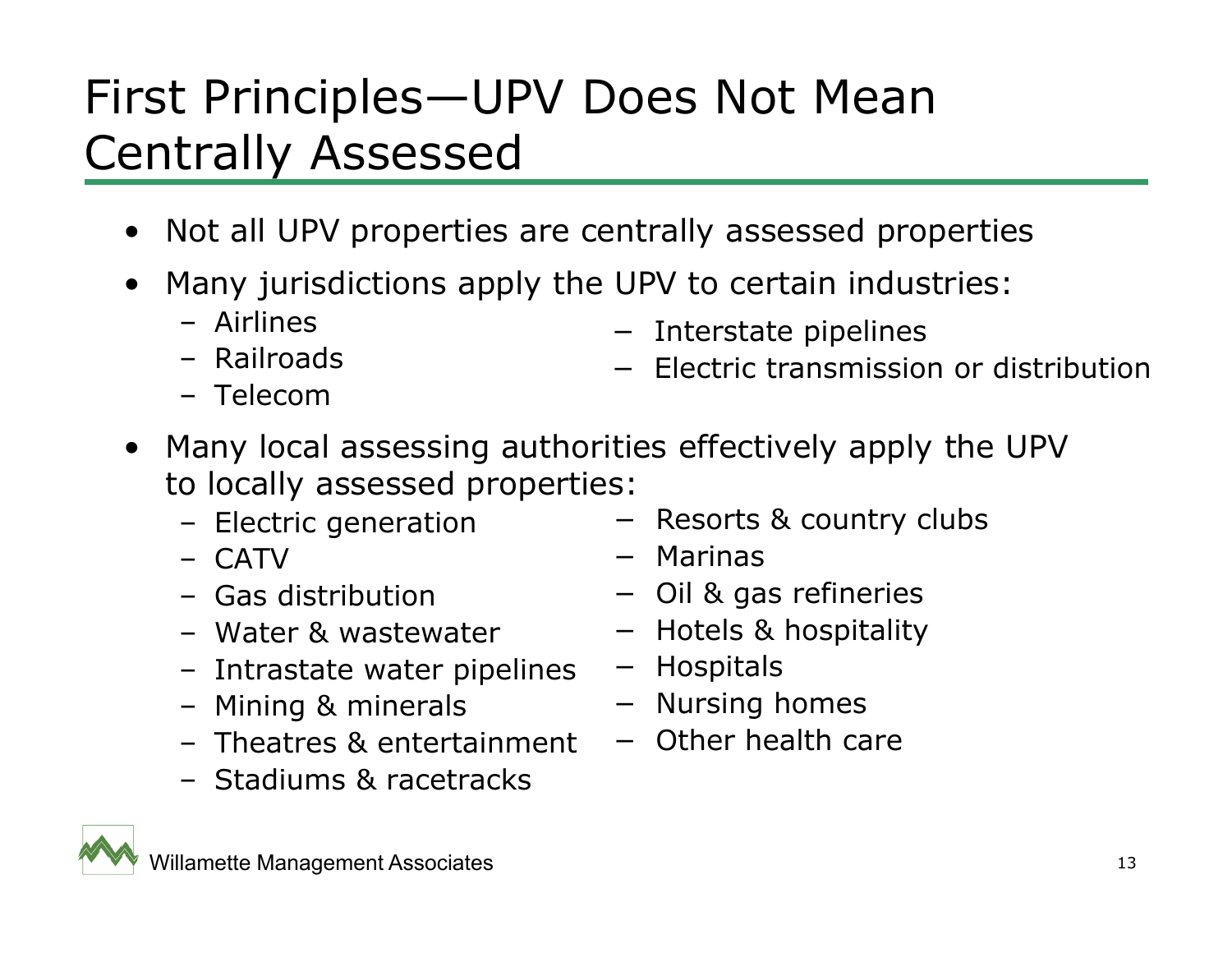## First principles—What Makes an Appraisal a UPV?

- • Income approach
	- Income subject to capitalization is derived from providing goods and services
	- Income is not property rental income
	- Discount/cap rates are calculated from capital market data
	- Discount/cap rates are not extracted from the sale of comparable properties
	- Income is assumed to continue in perpetuity
	- Income assumes replacement assets
- $\bullet$  Market approach
	- Considers guideline sales of going-concern business enterprise transactions
	- Applies guideline data related to publicly traded stock & debt instruments
	- willamette Management Associates **14** and 20 and 20 and 20 and 20 and 20 and 20 and 20 and 20 and 20 and 20 and 20 and 20 and 20 and 20 and 20 and 20 and 20 and 20 and 20 and 20 and 20 and 20 and 20 and 20 and 20 and 20 an – Extracts pricing multiples from M&A transactions or capital markets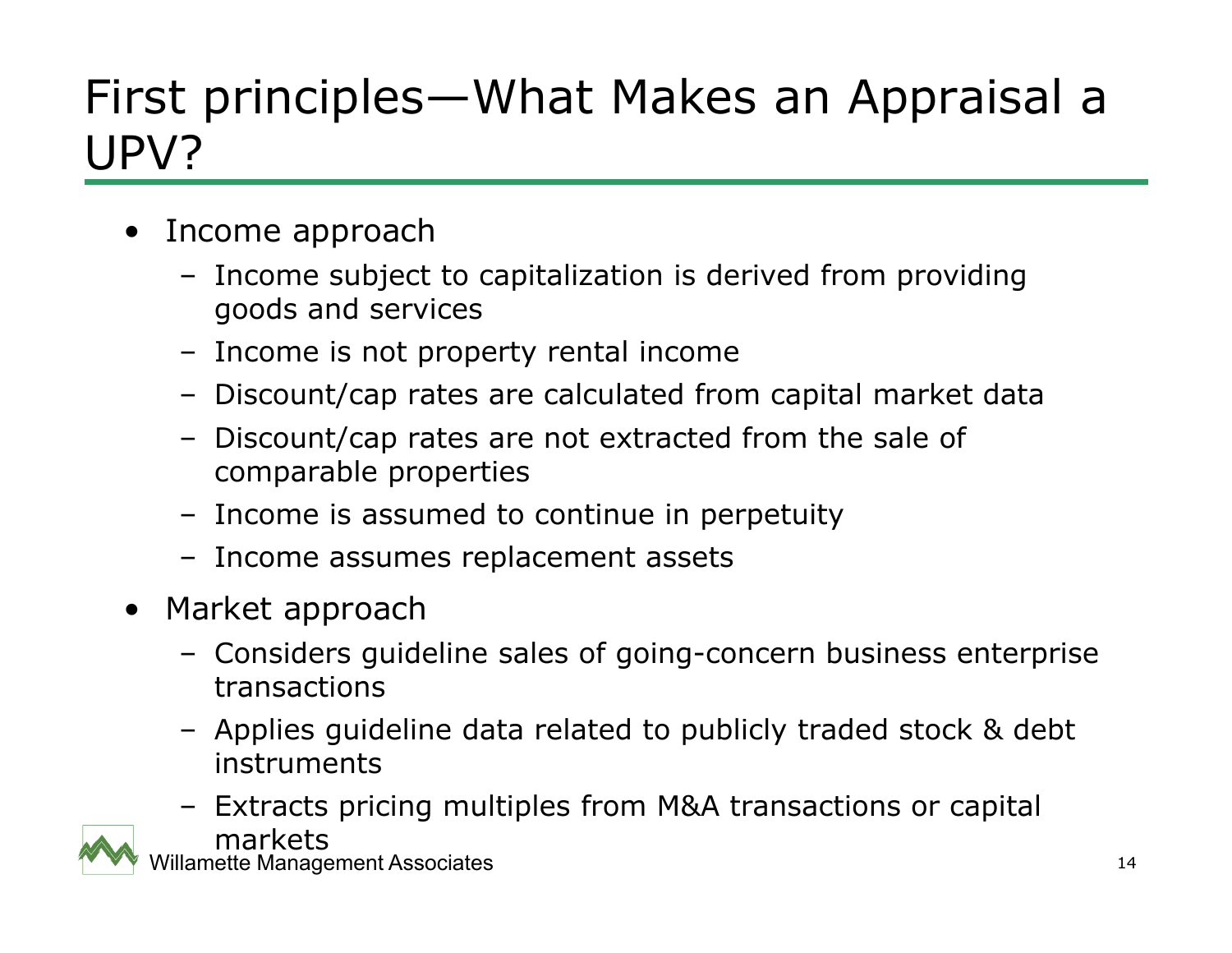# First principles—What Makes an Appraisal a UPV? (cont.)

- • Cost approach
	- Economic obsolescence is calculated on an aggregate (not on a property-by-property) basis
	- Economic obsolescence analysis considers capital market data (for example: a CILM analysis that compares the unit ROI to the unit cost of capital)
- If the appraiser (that is, the local assessor) performs the above-listed procedures, then the appraisal is a UPV

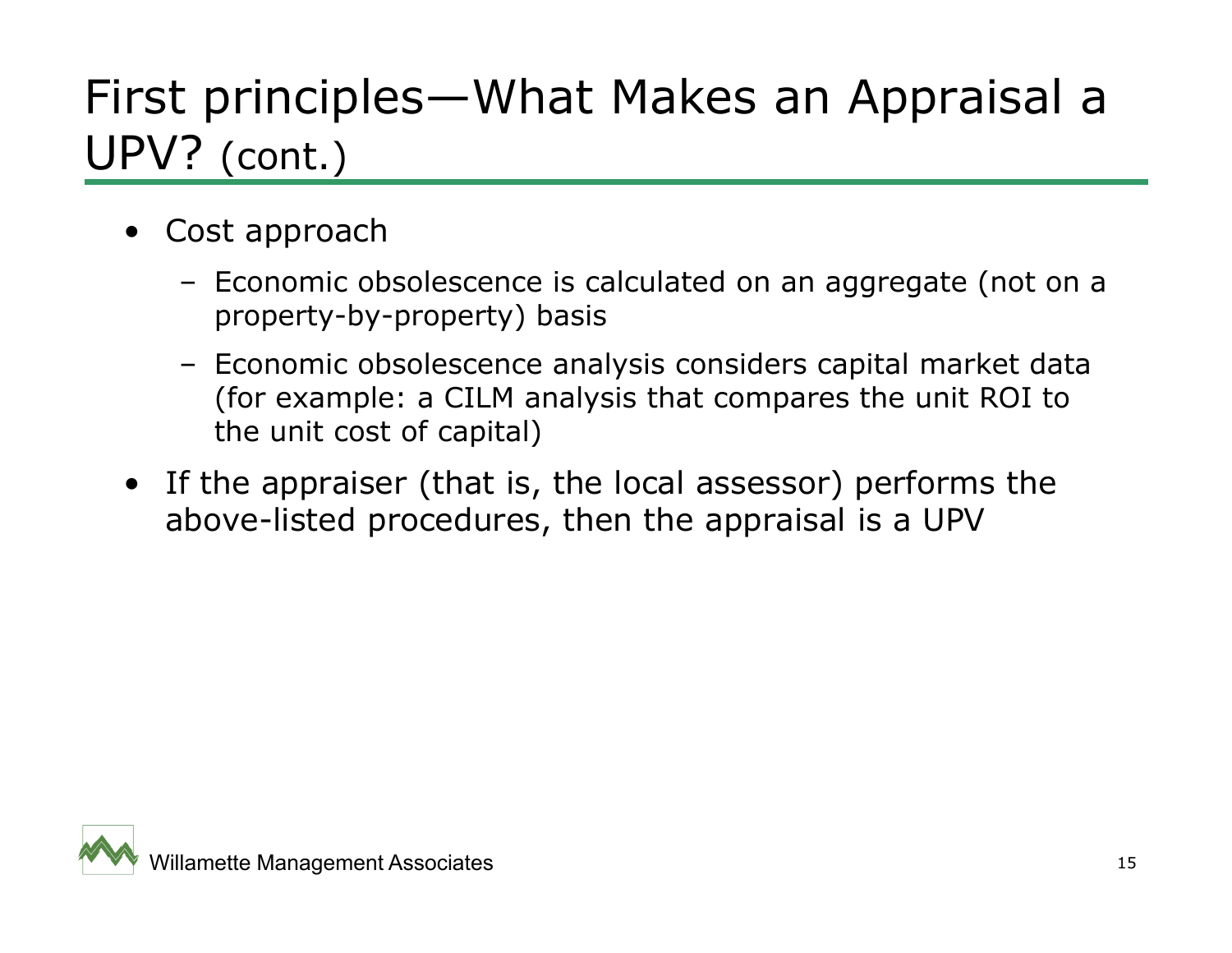# Generally Accepted UPV Approaches and Methods

- •There are generally accepted UPV approaches and methods
- Cost approach
	- Replacement cost new less depreciation (RCNLD)
	- Reproduction cost new less depreciation (RPCNLD)
	- Historical cost less depreciation (HCLD)
- Market approach
	- Stock and debt method
	- Comparable sales (transactions) method
- Income approach
	- Yield capitalization method
	- Direct capitalization method
- $\bullet$  There are generally accepted valuation procedures applied within each method
- There is a body of literature that documents these generally accepted UPV approaches and methods.

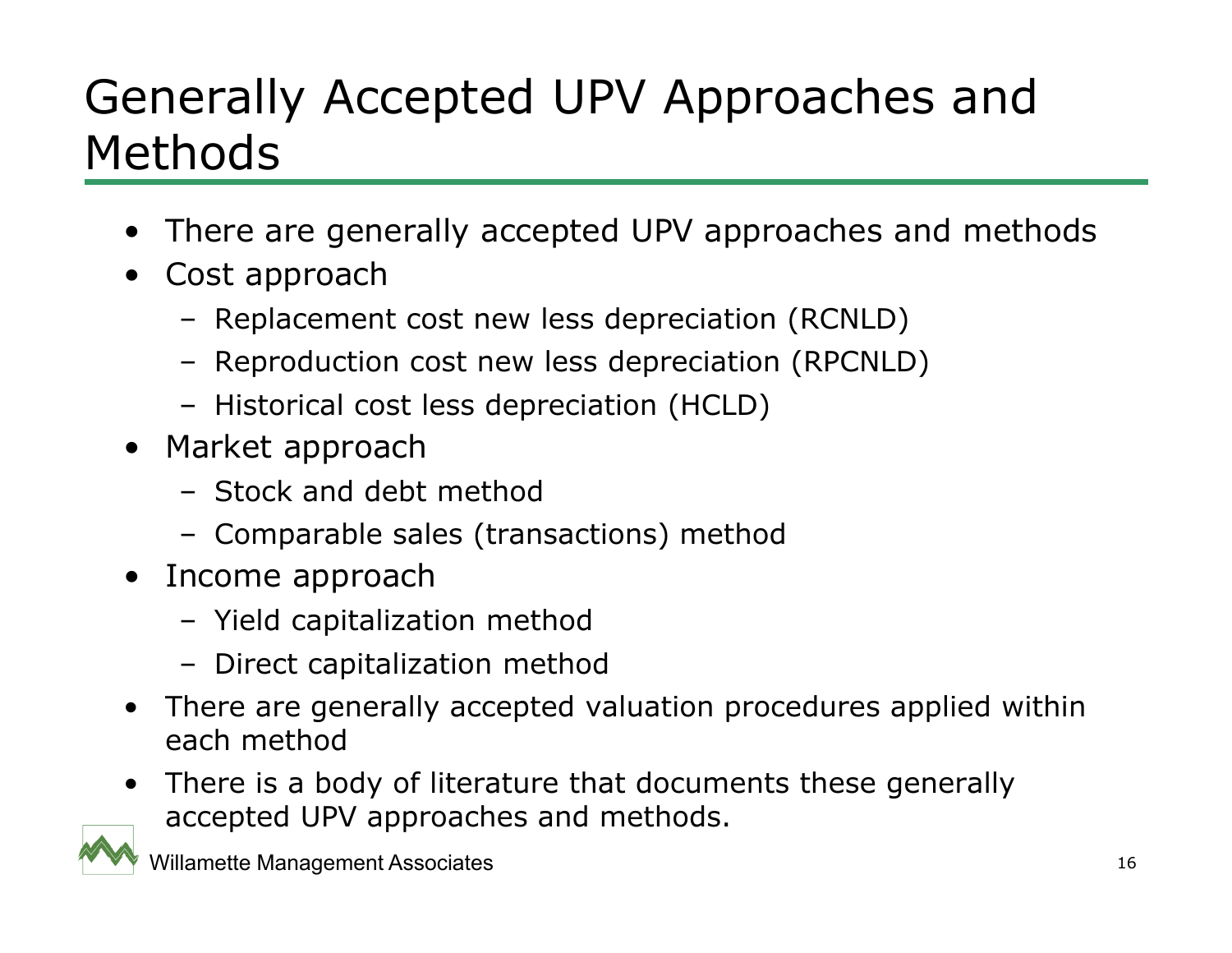#### UPV and Previous Pandemics

- • Many appraisers have lived—and worked—through previous pandemics:
	- –H1N1 virus (Spanish flu)
	- 1957/58 H2N2 virus (Asian flu)
	- 1968 H3N2 virus (Hong Kong flu)
	- 2009 H1N1 pandemic (H1N1pdm09 virus) (swine flu)
- • Many appraisers have lived—and worked—through other pandemics and epidemics
	- SARs (other than CoV)
	- MERS (2012)
	- Cholera (1970s)
	- HIV  $(1980s)$

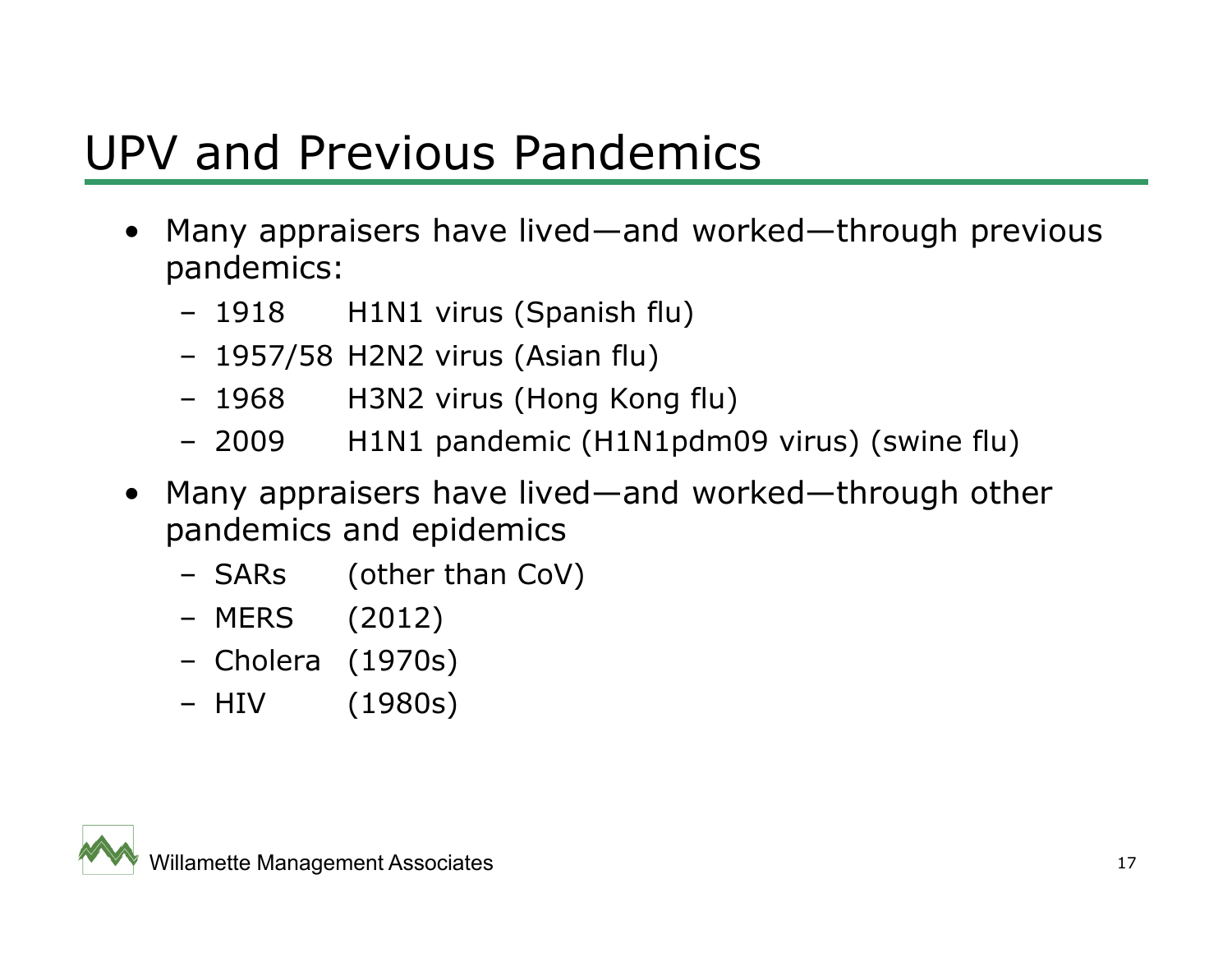#### EU and Pandemics

- Pandemics are one cause of EU.
- $\bullet$  Pandemics cause economic disequilibrium in one or more countries
	- Of an unpredictable (uncertain) magnitude
	- For an unpredictable (uncertain) period of time
- Typically, appraisers (and epidemiologists) cannot predict when there will be an economic (and health) recovery after a pandemic. Therefore, there is EU.
- There are many, many, many other causes of EU:
	- Political
	- Macroeconomic
	- Natural disaster

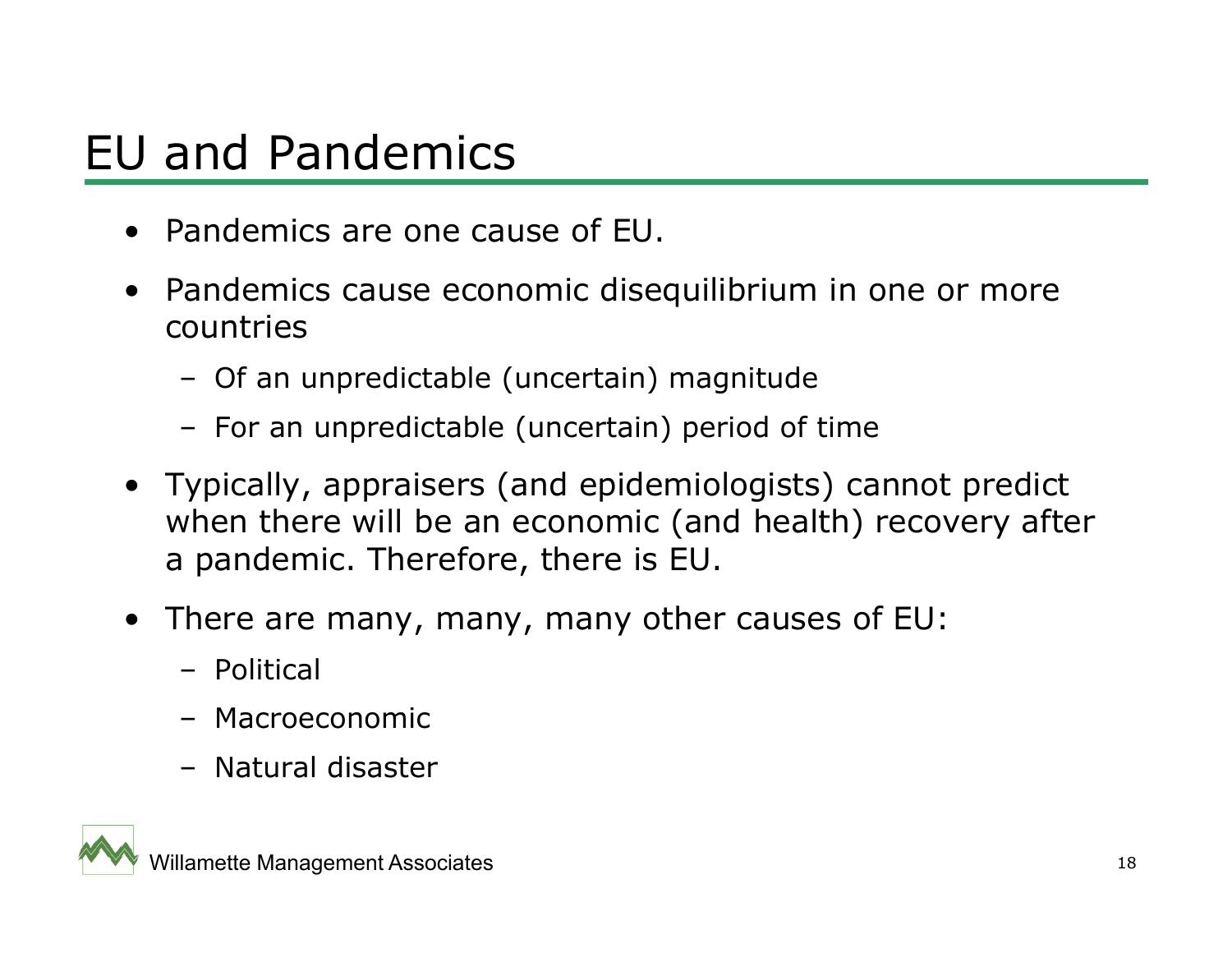#### EU and Pandemics (cont.)

- • Many appraisers have lived—and worked—through other causes of EU. Just a few examples include:
	- Arab oil embargo (mid-1970s)
	- Iran hostage crisis (1979)
	- High inflation rates (late 70s-early 80s)
	- 9/11 World Trade Center/Pentagon (2001)
	- Mid-east wars (last 20 years)
	- 2008-2009 financial crisis

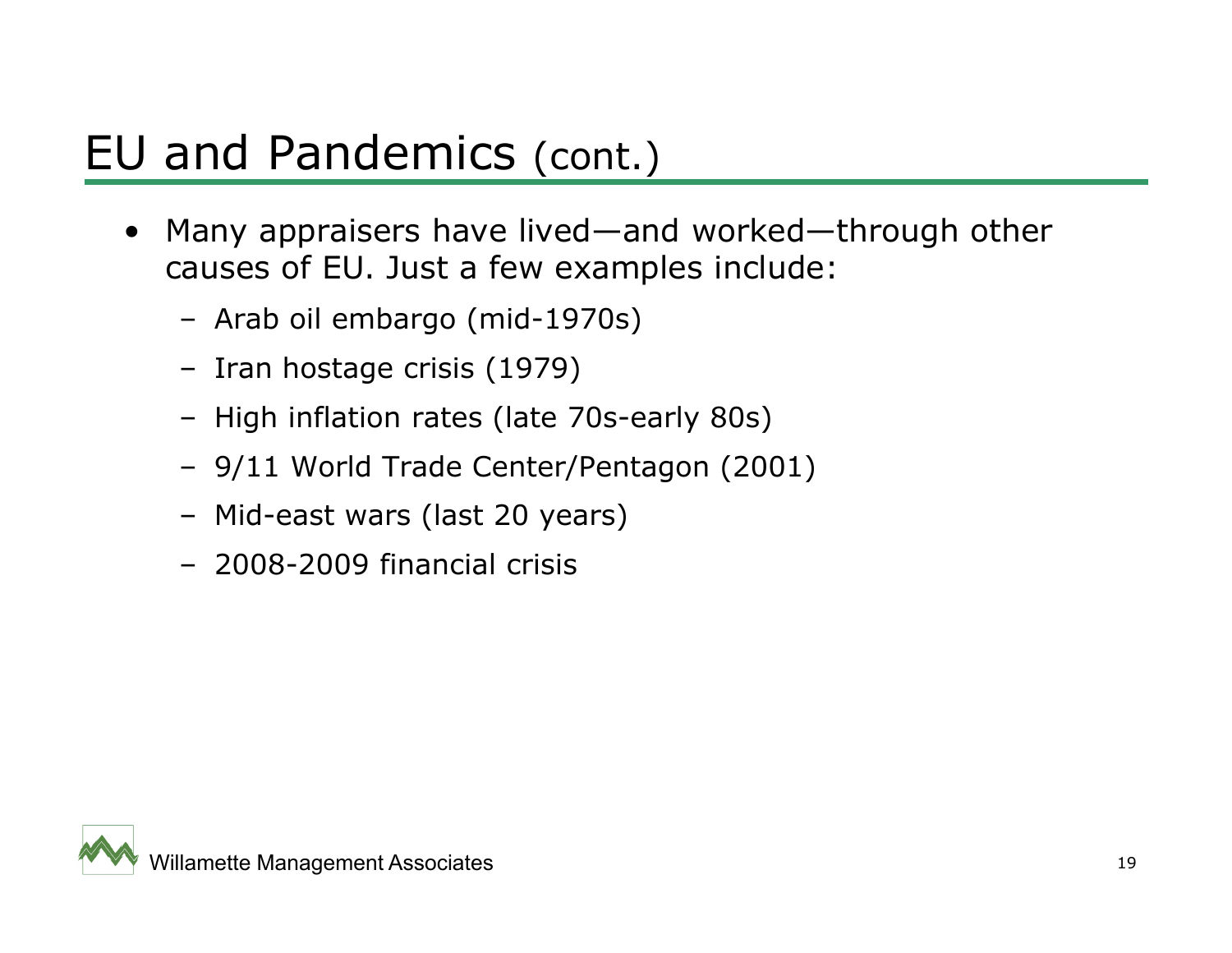## How Can We Deal with Pandemic EU?

- •Calm down
- Relax
- $\bullet$ EU is just one component of risk
- We deal with risk in developing a UPV all the time
- • At its most fundamental level, there are two principal components of any valuation analysis:
	- Measuring expected return
	- Measuring risk
- When risk and expected return are in equilibrium, we can conclude a market price for the appraisal subject
- We know how to analyze risk—including EU
- •Risk is our business!

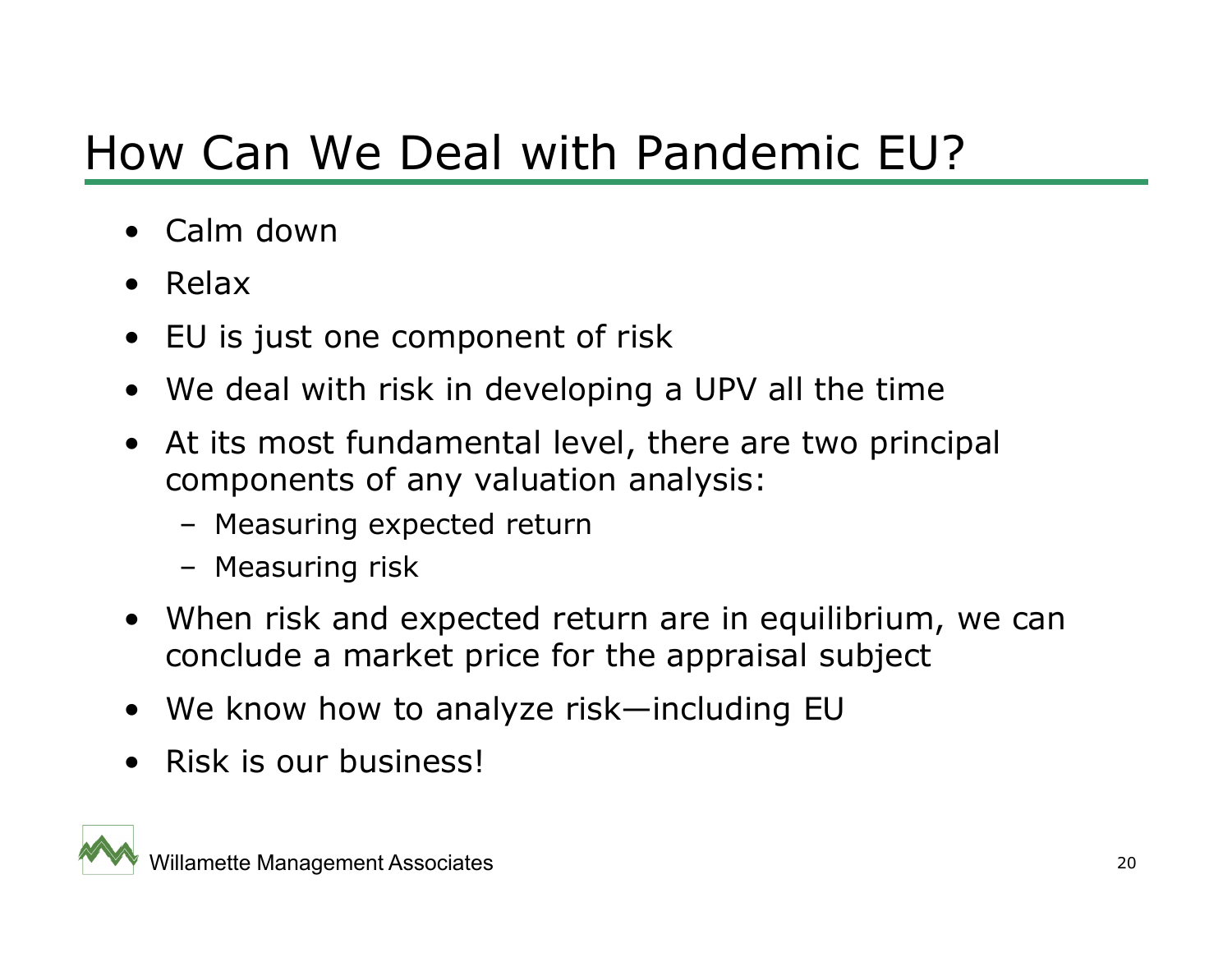# Analyzing EU in the UPV

- Typically, we analyze the following data in the development of the UPV
	- Past taxpayer/property performance
	- Industry reports—historical and prospective
	- Company and stock sale data
		- Subject company
		- Guideline public companies
		- Industry
	- Capital market-derived cost of capital data
- Typically, the past provides supportable indications of the future
- • During periods of extreme EU, the past is not a supportable indication of the future
	- At least not of the near-term future
	- The past may still be informative with regard to LTG rates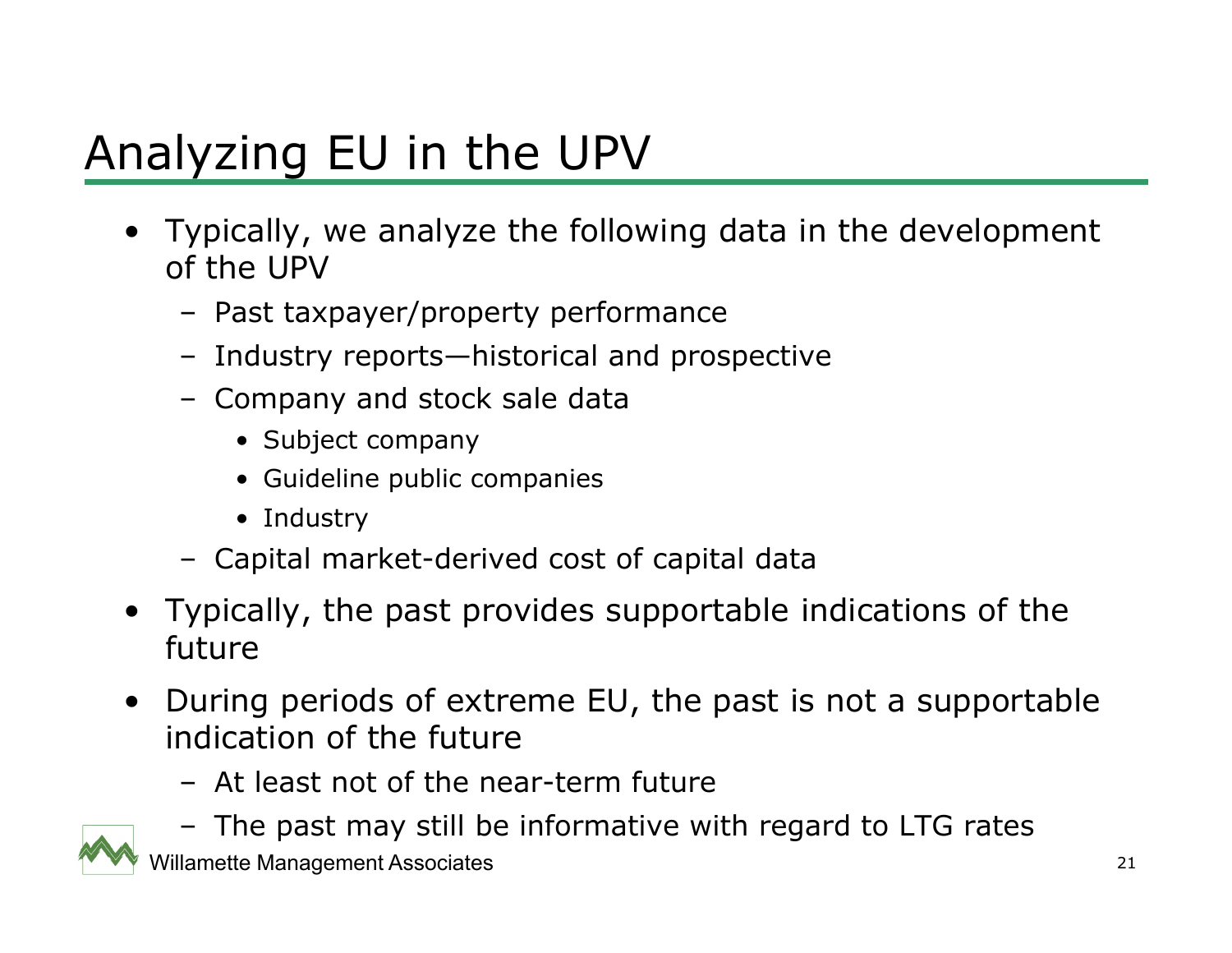# EU and Disequilibrium in Markets

- EU causes disequilibrium in markets
	- Macroeconomic markets
	- Capital markets
	- Industry markets
	- Individual company markets
- EU can impact each of these markets in a different way and to a different degree
- Some EU-caused market changes (different for each market) may be:
	- Short-term
	- Medium-term
	- Long-term
	- Permanent

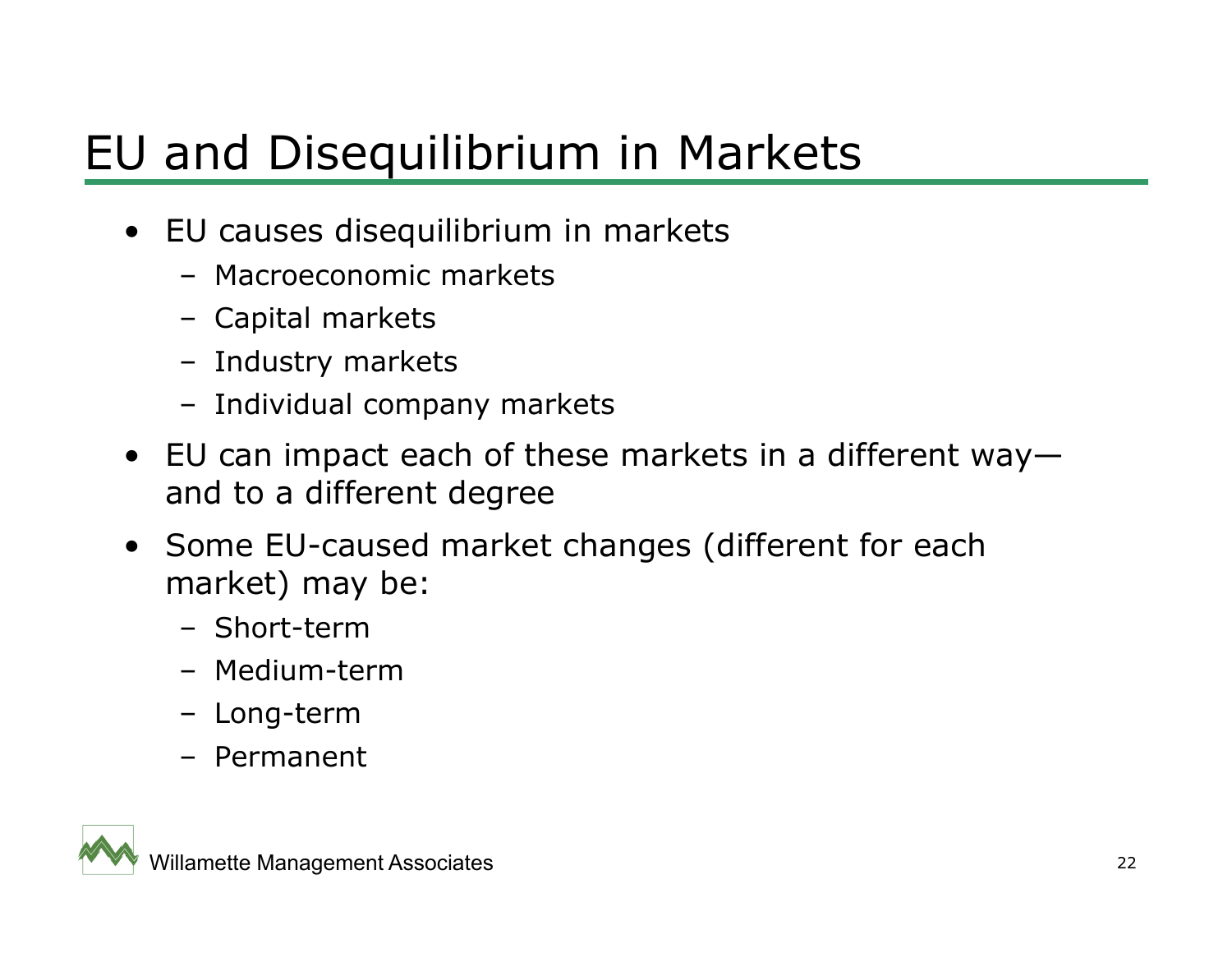## EU and Disequilibrium in Markets (cont.)

- • In analyzing the UPV impact of the EU, for each abovelisted markets, appraisers have to:
	- Identify the changes caused by the EU
	- Identify the impact of the changes
	- Identify if the changes are ST, MT, LT, permanent
	- Identify where to incorporate those changes into the UPV
- $\bullet$  For the same taxpayer, the impact of the EU may differently affect the:
	- Business enterprise value
	- UPV
	- Tangible and intangible property value
	- Tangible property value

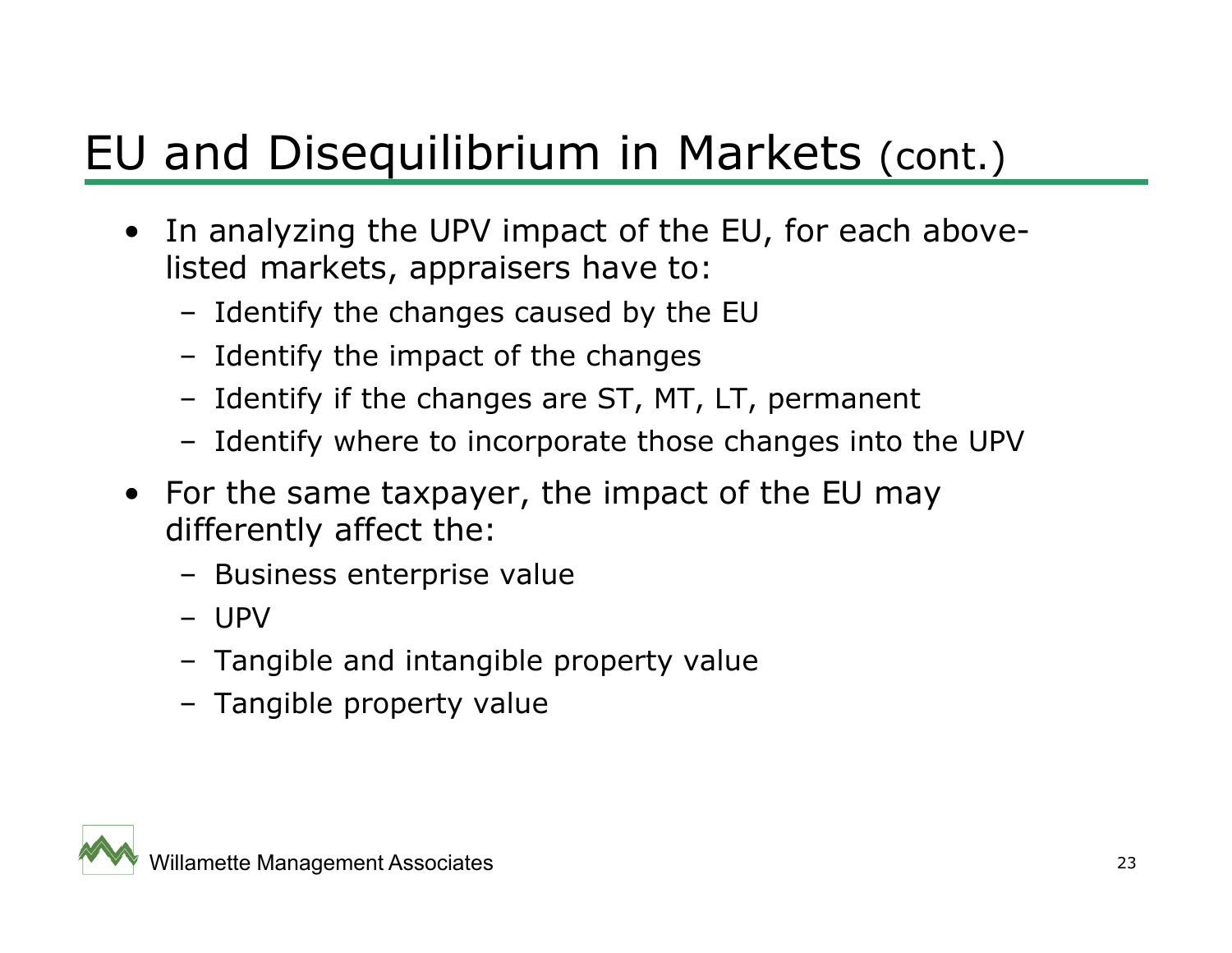# How Does EU Affect the Taxpayer/Unit?

- Appraisers typically consider the following 10 areas in which EU can impact the taxpayer company and/or the taxable unit:
	- Economic
	- Political/government
	- Demographic
	- Psychographic (social/cultural)
	- Legal/regulatory
	- Technological
	- Industry (consider success factors)
	- Competitive
	- Environmental (such as green trends)
	- International (if applicable)

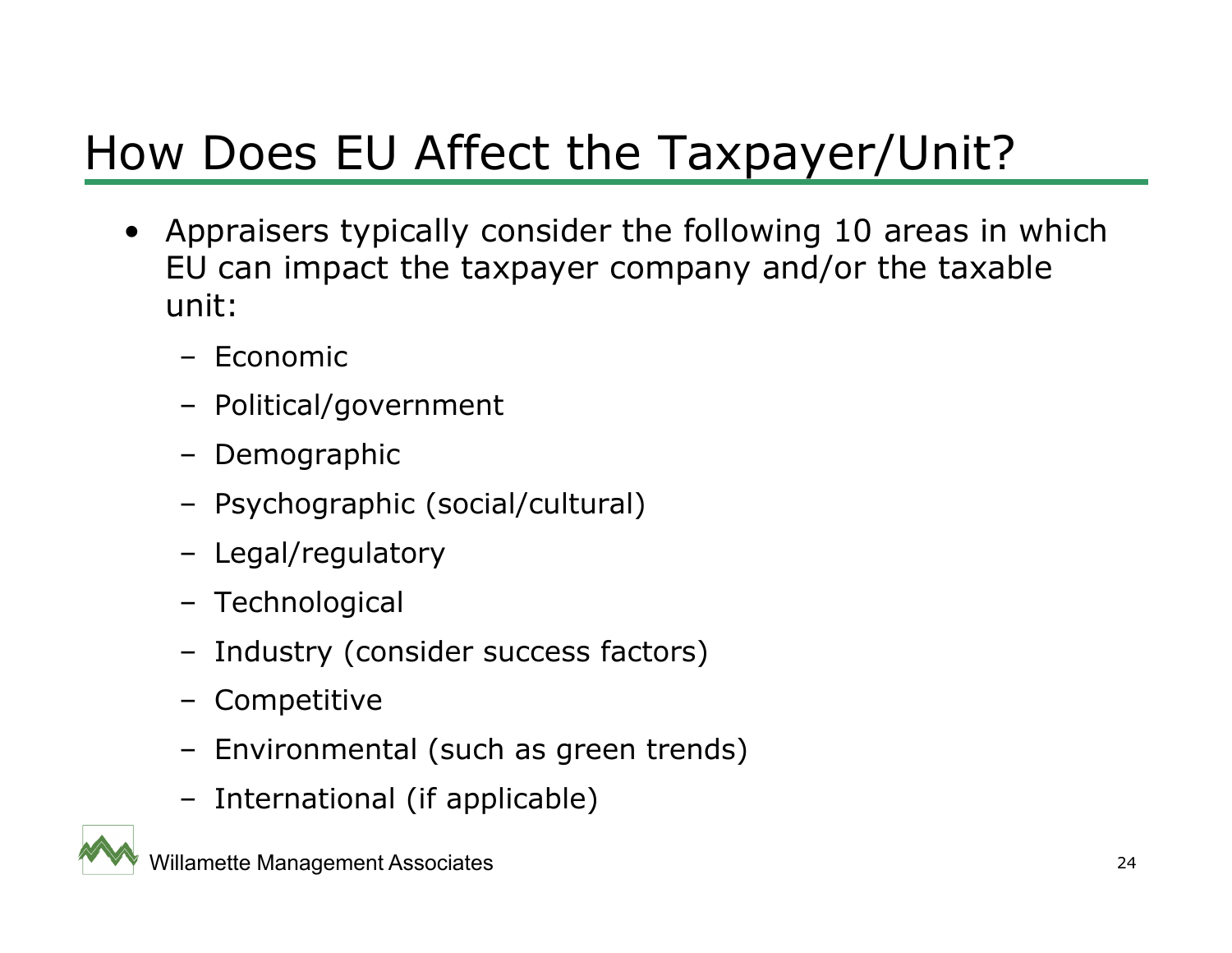#### How Does EU Affect the Taxpayer/Unit? (cont.)

- Depending on the taxpayer/industry, EU can have the following impacts on each of these areas:
	- Positive
	- Negative
	- Neutral
- $\bullet$  Depending on the taxpayer/industry, the EU impact on each of these areas can be:
	- ST
	- MT
	- LT
	- Permanent

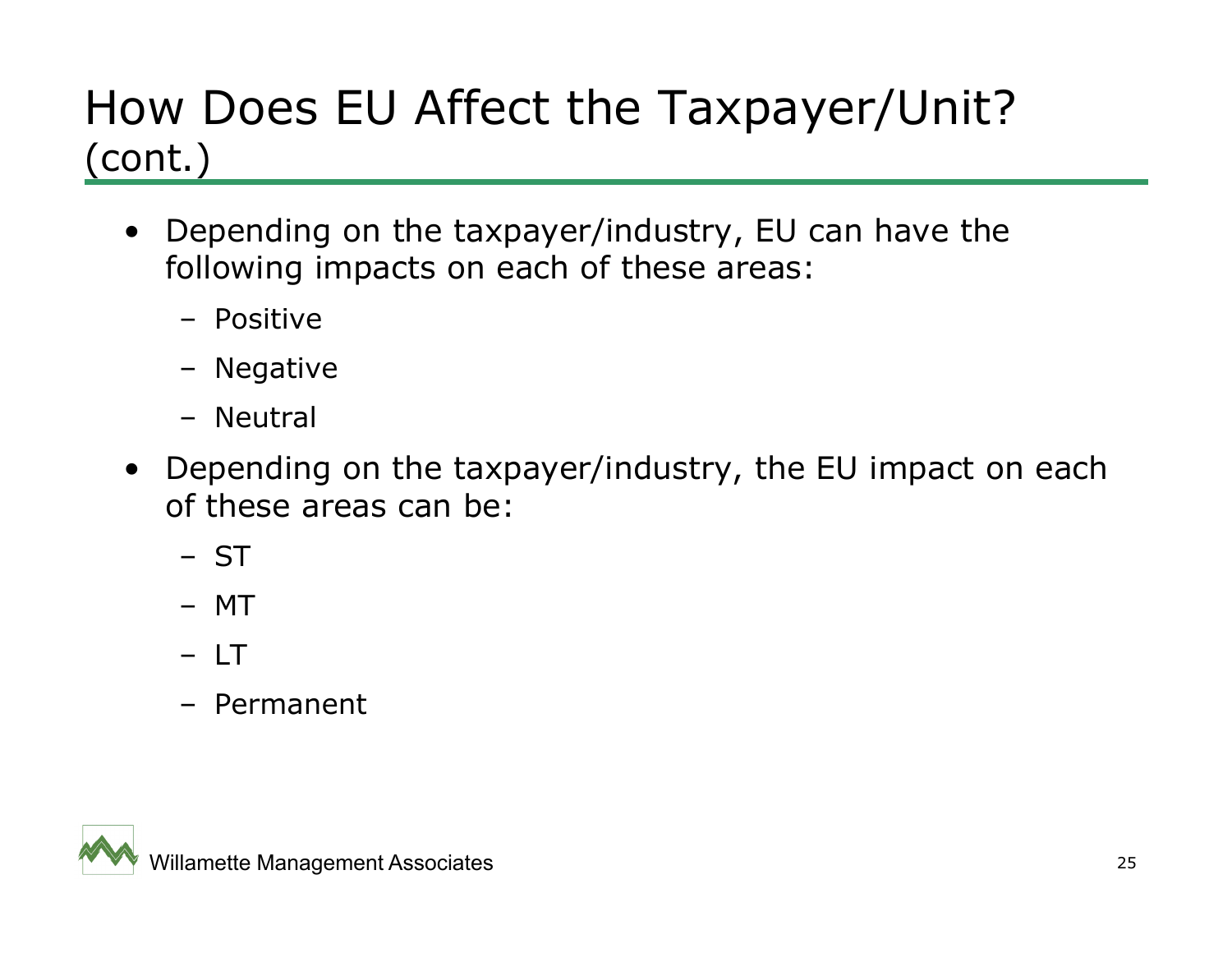#### How Does EU Affect the Porter Factors?

- Michael Porter would recommend categorizing the previous list of 10 areas into the following strategic considerations:
	- The bargaining power of customers
	- The bargaining power of suppliers
	- The threat of new market contracts
	- The threat of substitutes
- The appraiser may analyze the impact of EU on each of these Porter "forces" with regard to the taxpayer company and/or the taxable unit.
- Appraisers typically consider each of these "forces" by developing a SWOT analysis.

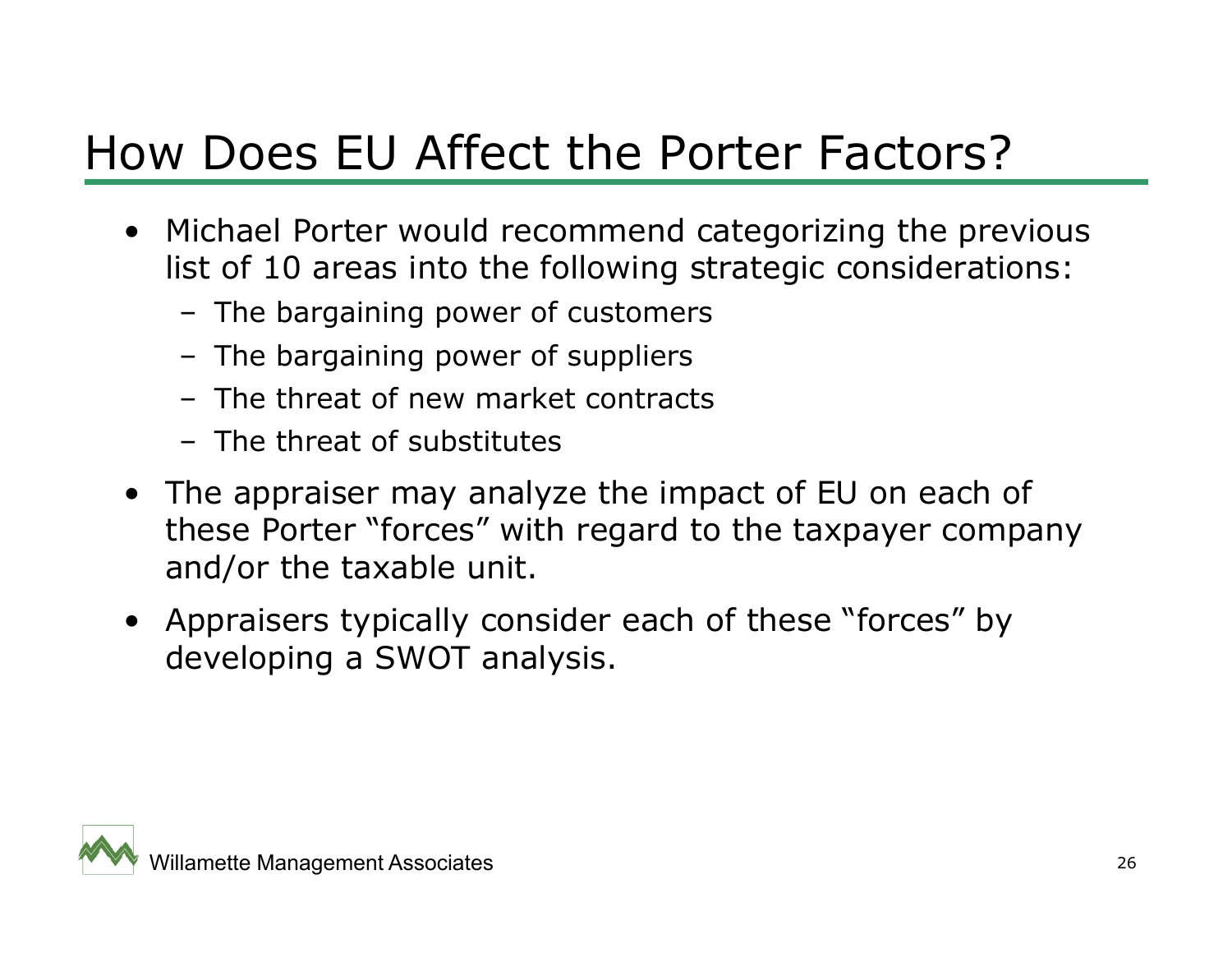#### How Does EU Affect the Porter Factors? (cont.)

- One way to assess the impact of EU on the taxpayer/unit is to compare the results of:
	- The SWOT analysis from several years ago (pre-COVID) to
	- The SWOT analysis today (post-COVID).
- It is considered a best practice for an appraiser to perform a SWOT analysis (and, perhaps, a comparative SWOT analysis) in the development of the UPV.

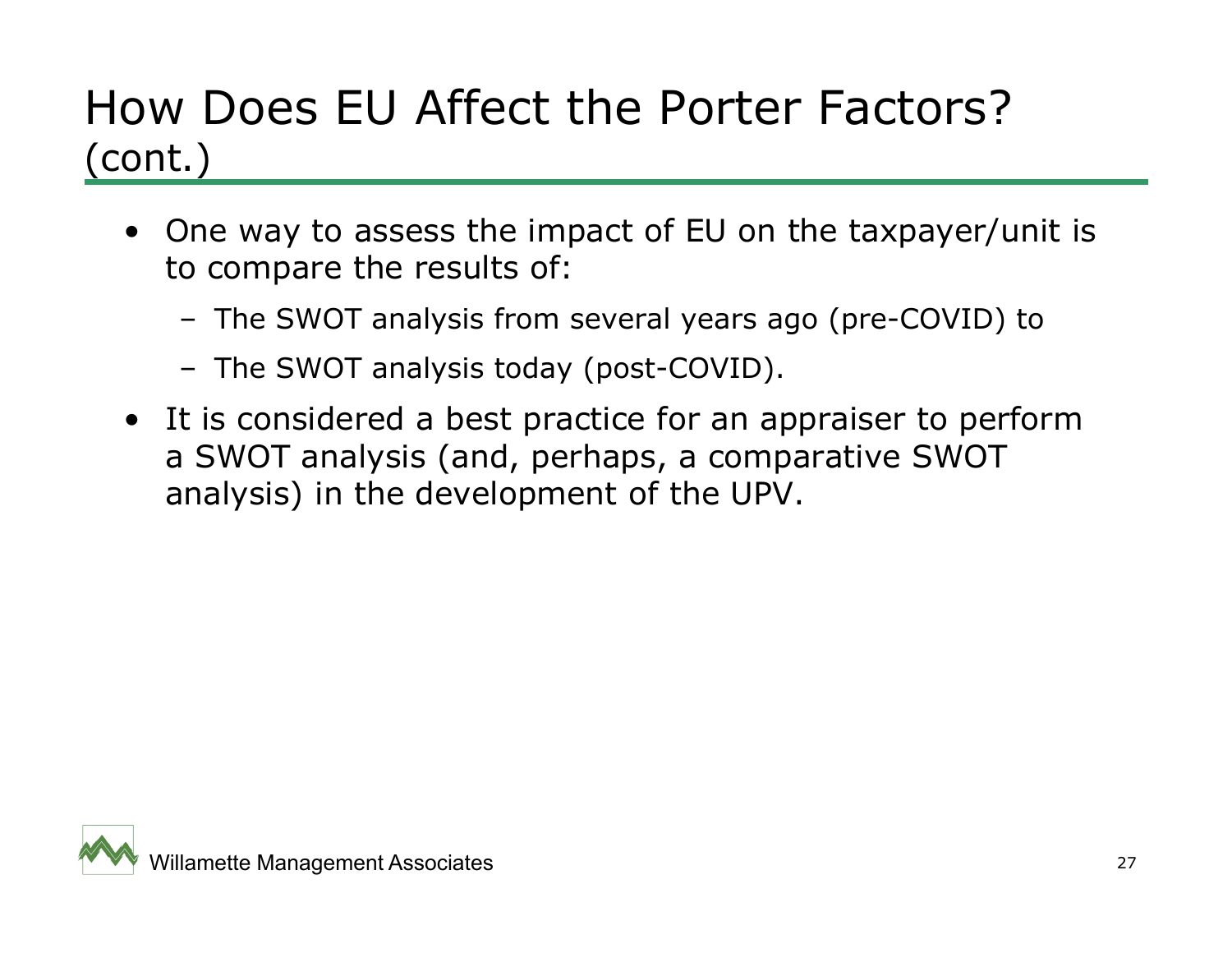# How Does EU Affect the Functional Analysis?

- A functional analysis considers the following factors related to the taxpayer company and/or taxable unit
	- Assets employed
	- Risks assumed
	- Functions performed
- A functional analysis is not the same as—but is related to a SWOT analysis
- One way to assess the impact of EU on the taxpayer/unit is to compare the results of:
	- The functional analysis from several years ago (pre-COVID) and
	- The functional analysis today (post-COVID)
- It is considered a best practice for an appraiser to perform a functional analysis (and, perhaps, a comparative functional analysis) in the development of the UPV.

Willamette Management Associates 28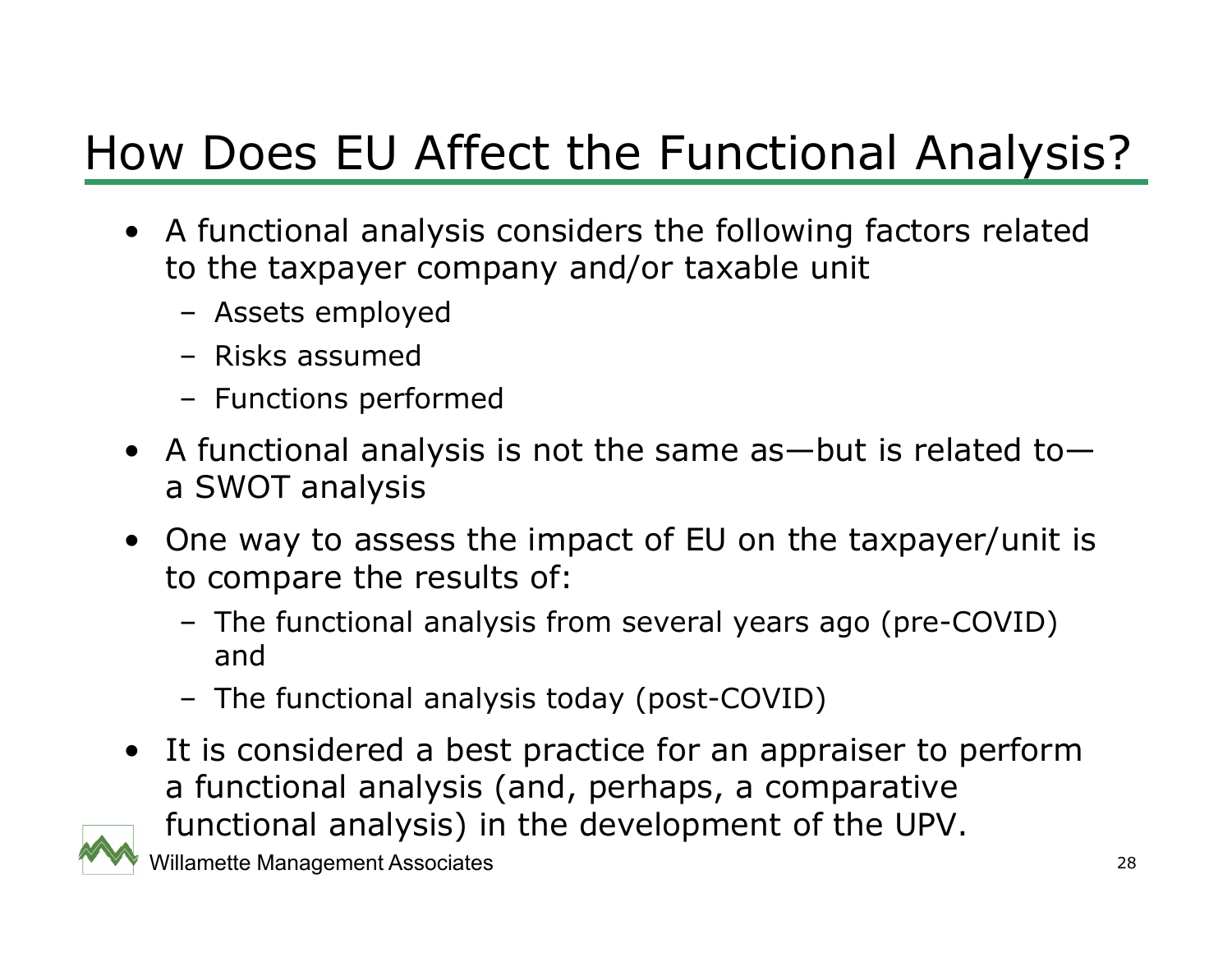## How Does EU Affect Supply and Demand?

- The appraiser will typically identify the key success factors for the taxpayer company and/or taxpayer industry.
- The appraiser will consider how these success factors have changed due to EU—that is, pre-COVID compared to post-COVID.
- The appraiser will typically evaluate the elasticity of demand for the taxpayer product or service.
- Elasticity of demand is a function of how essential the taxpayer product or service is.
- Elasticity of demand also relates to:
	- How competitive the market supply is
	- The availability of suitable substitute products and services

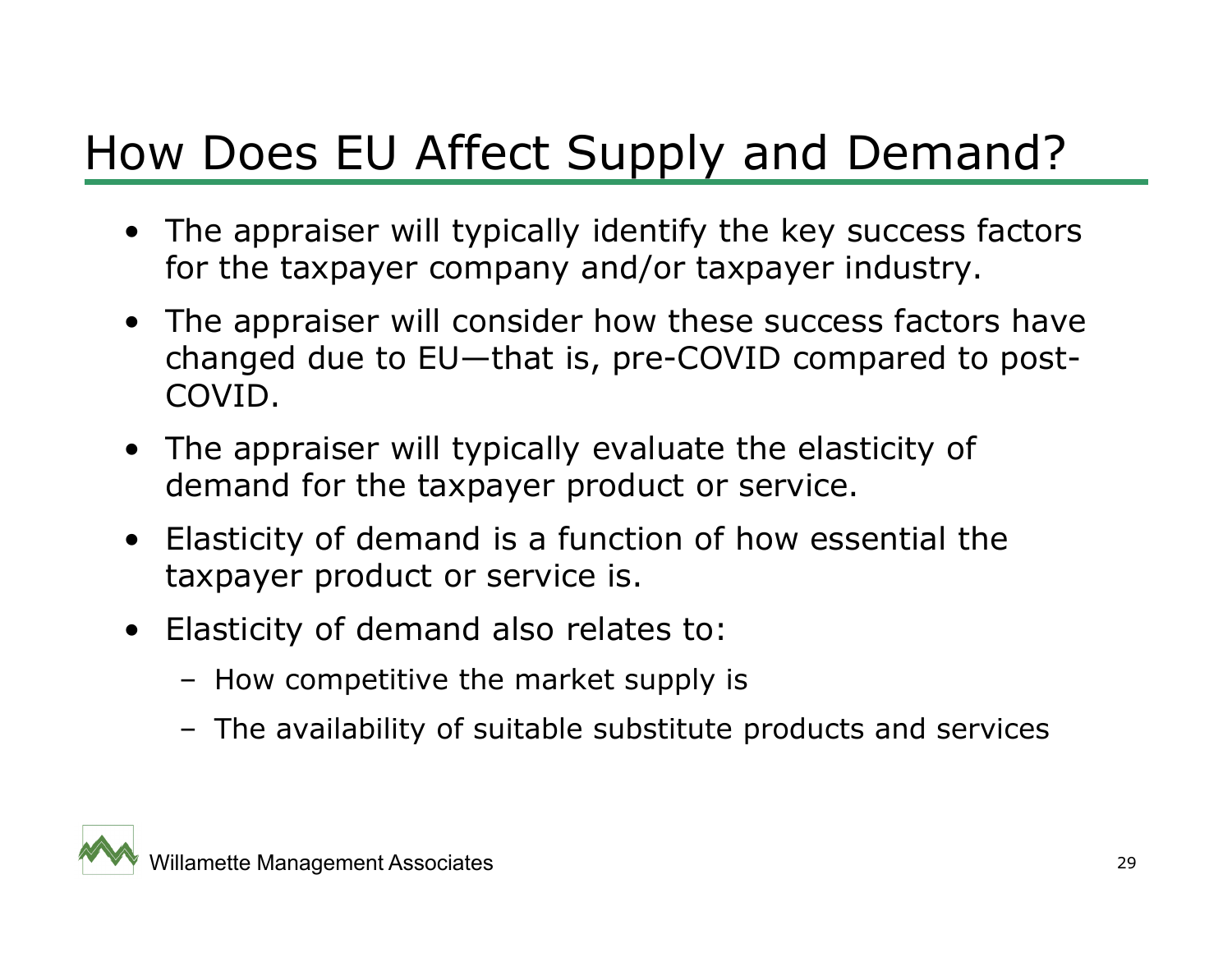#### How Does EU Affect Supply and Demand? (cont.)

- The EU impact on supply and demand factors can be:
	- ST
	- MT
	- LT
	- Permanent
- It is considered a best practice for an appraiser to perform an elasticity of demand analysis (and, perhaps, a comparative analysis) in the development of the UPV.

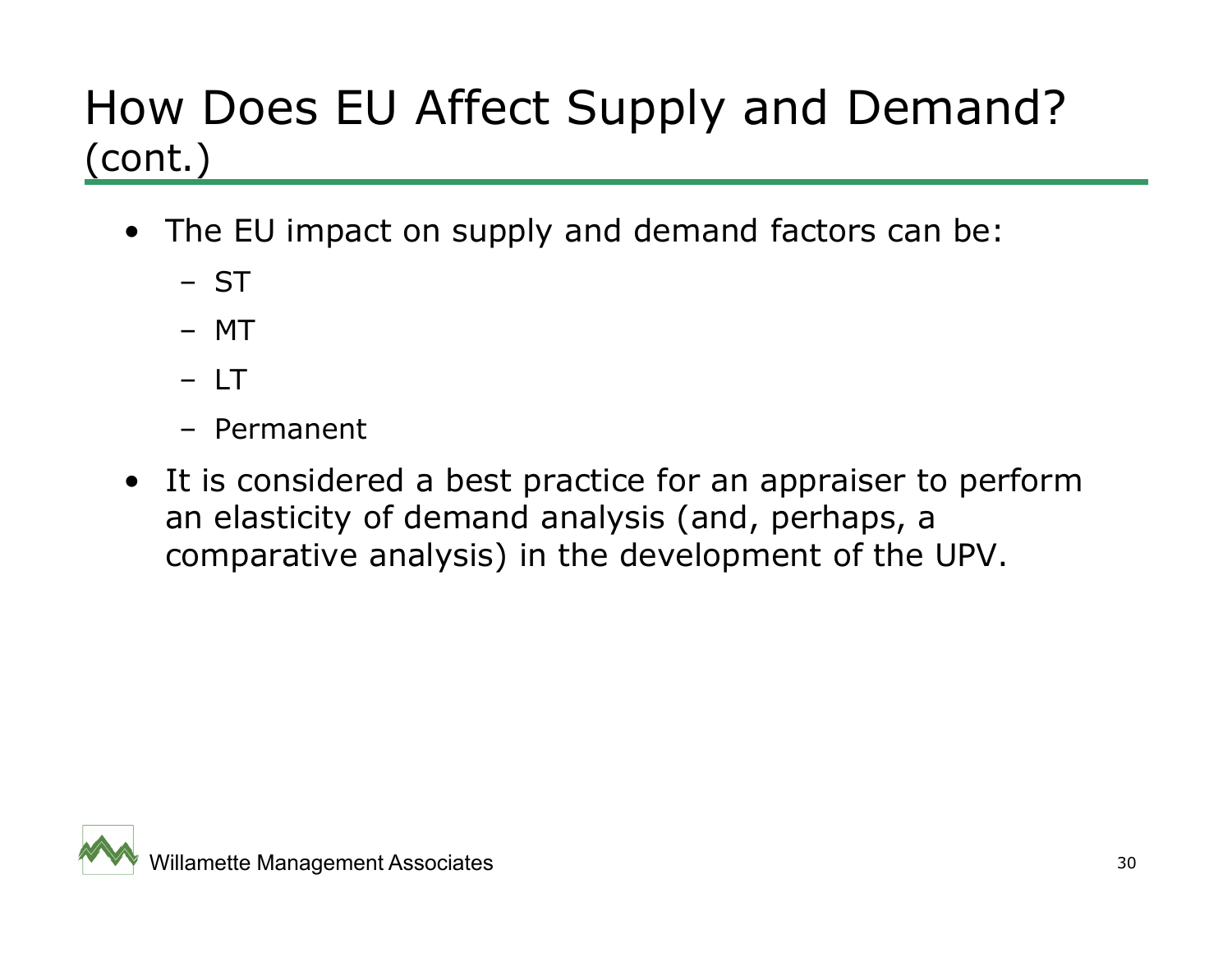## EU and Taxpayer Company Strengths and Weaknesses

- • In assessing how EU will impact the taxpayer company and/or taxable unit, the appraiser will typically evaluate the internal strengths and weaknesses of the subject taxpayer company.
- $\bullet$  The appraiser will typically assess these factors:
	- The adaptability/flexibility of management and of the workforce in general
	- The company's technological prowess
	- Whether the company is an early or late adapter (or an innovator) of industry trends
	- The company's reputation and marketing expertise
	- The company's financial strength, and risk management abilities, including:
		- Reserve funds
		- Access to capital
		- Liquidity ratios
		- Debt to equity ratio (financial leverage)
		- Break-even analysis (operational language)
		- Cost/volume/profit relationships

willamette Management Associates 31

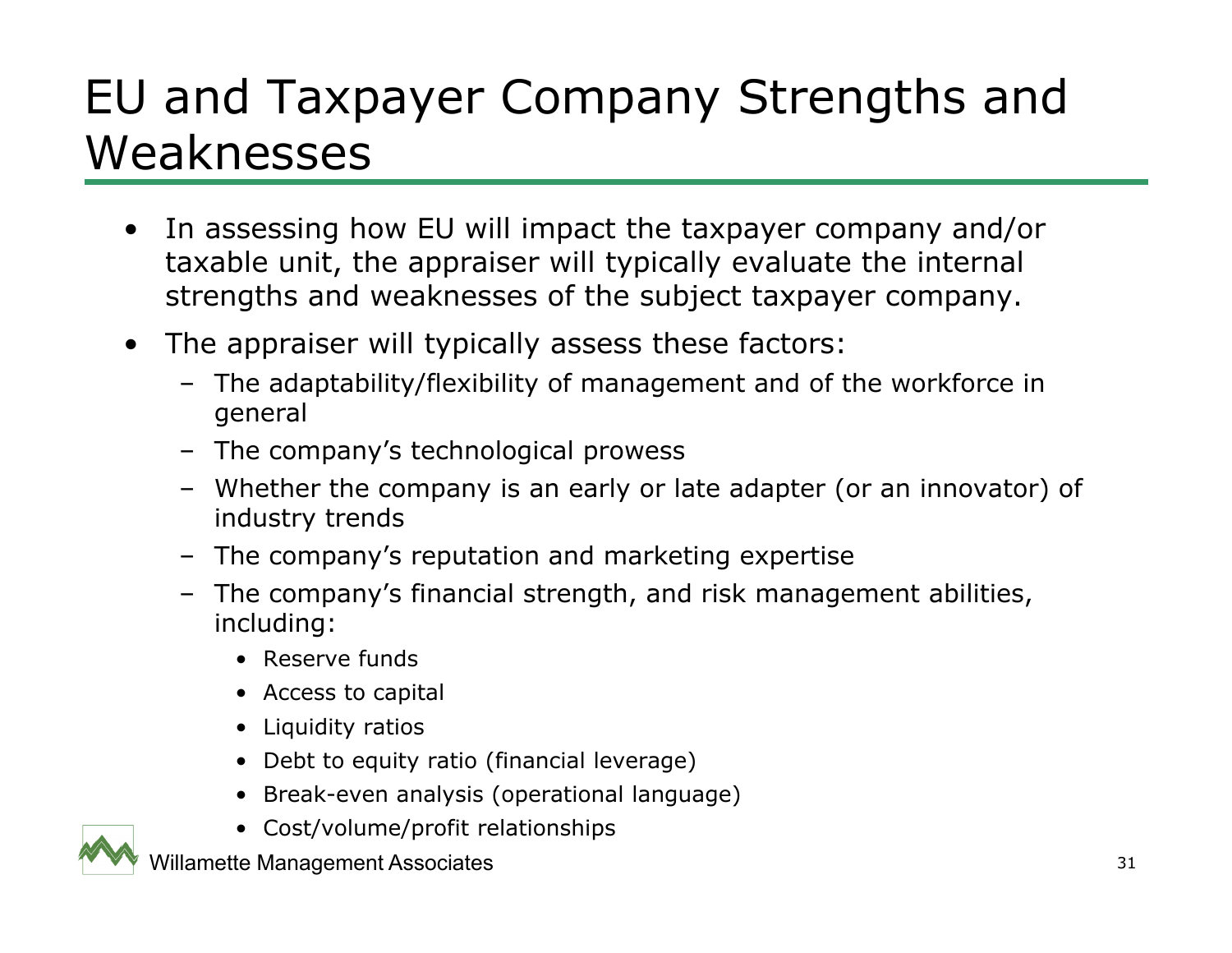## EU and Taxpayer Company Strengths and Weaknesses (cont.)

• It is considered a best practice for an appraiser to perform a taxpayer company strengths and weaknesses analysis (and, perhaps, a comparative analysis) in the development of the UPV.

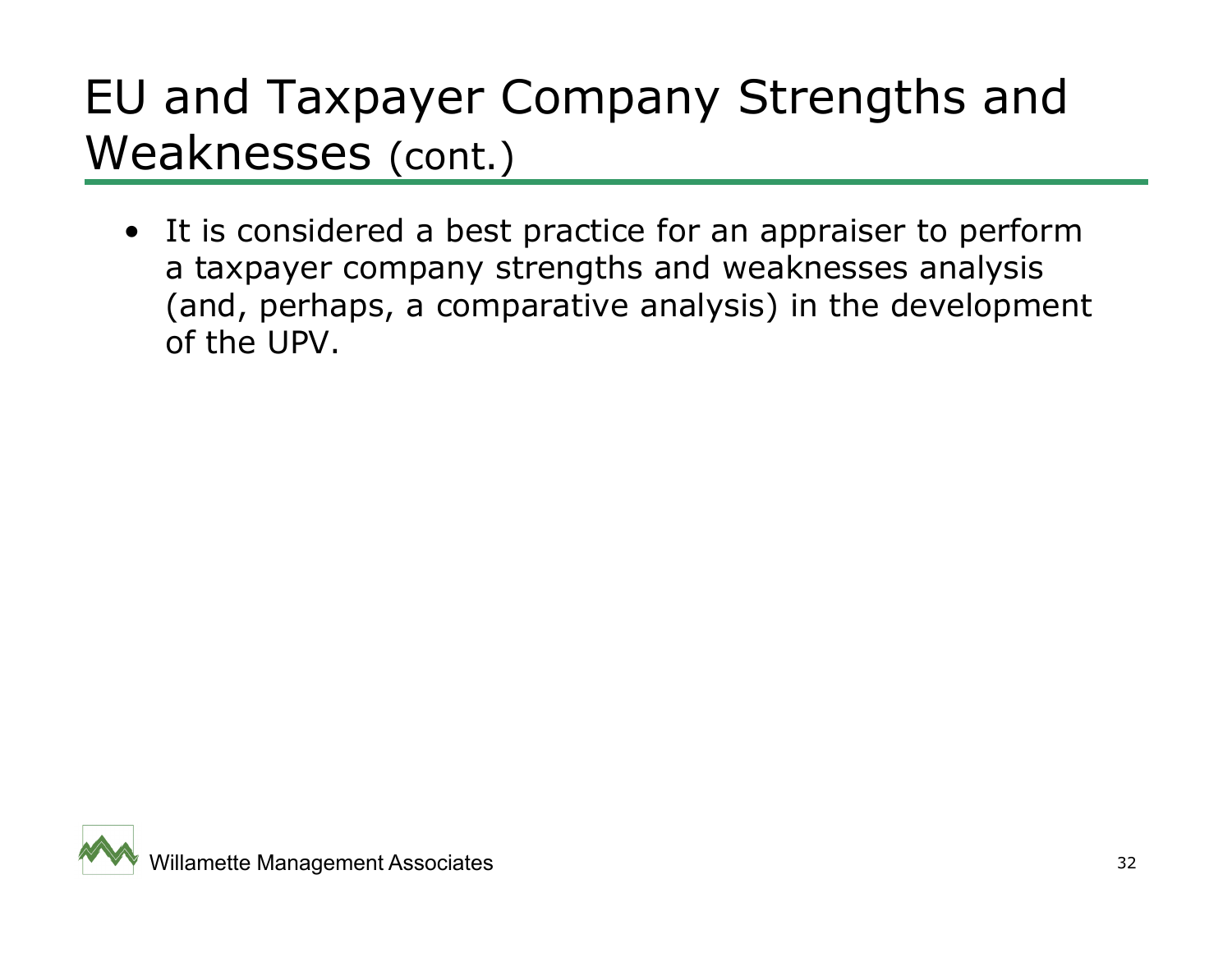#### Income Approach Valuation Variables

- UPV (business operating) income is more sensitive to EU than is summation principle (property rental) income
- UPV capitalization rates (extracted from capital market data) are more sensitive to EU than are summation principle capitalization rates (extracted from comparable property sales)

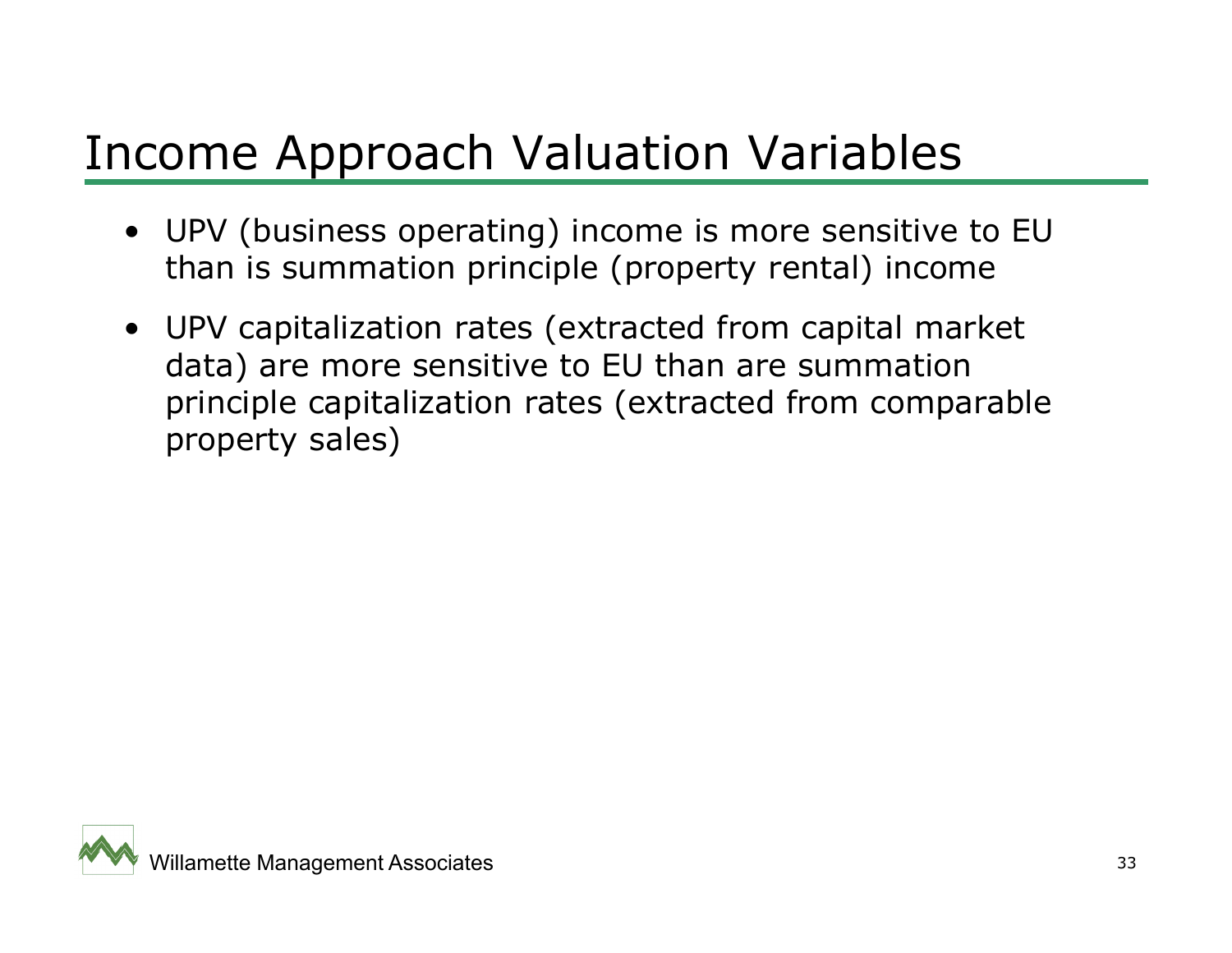# Income Approach Valuation Variables (cont.)

- • The income considered in the UPV is expected future operating income
- $\bullet$  In periods of COVID-impacted EU:
	- This income projection should not be based on historical averages
	- This income projection should not be based on regression analysis
	- This income projection should not be based on historical industry trends
	- This income projection should be based on management's projections that incorporate the expected impact of COVID on the subject unit in the subject industry as of the valuation date
	- This income projection should consider the entire time period until the industry—and the taxpayer/unit—return to pre-COVID normalcy

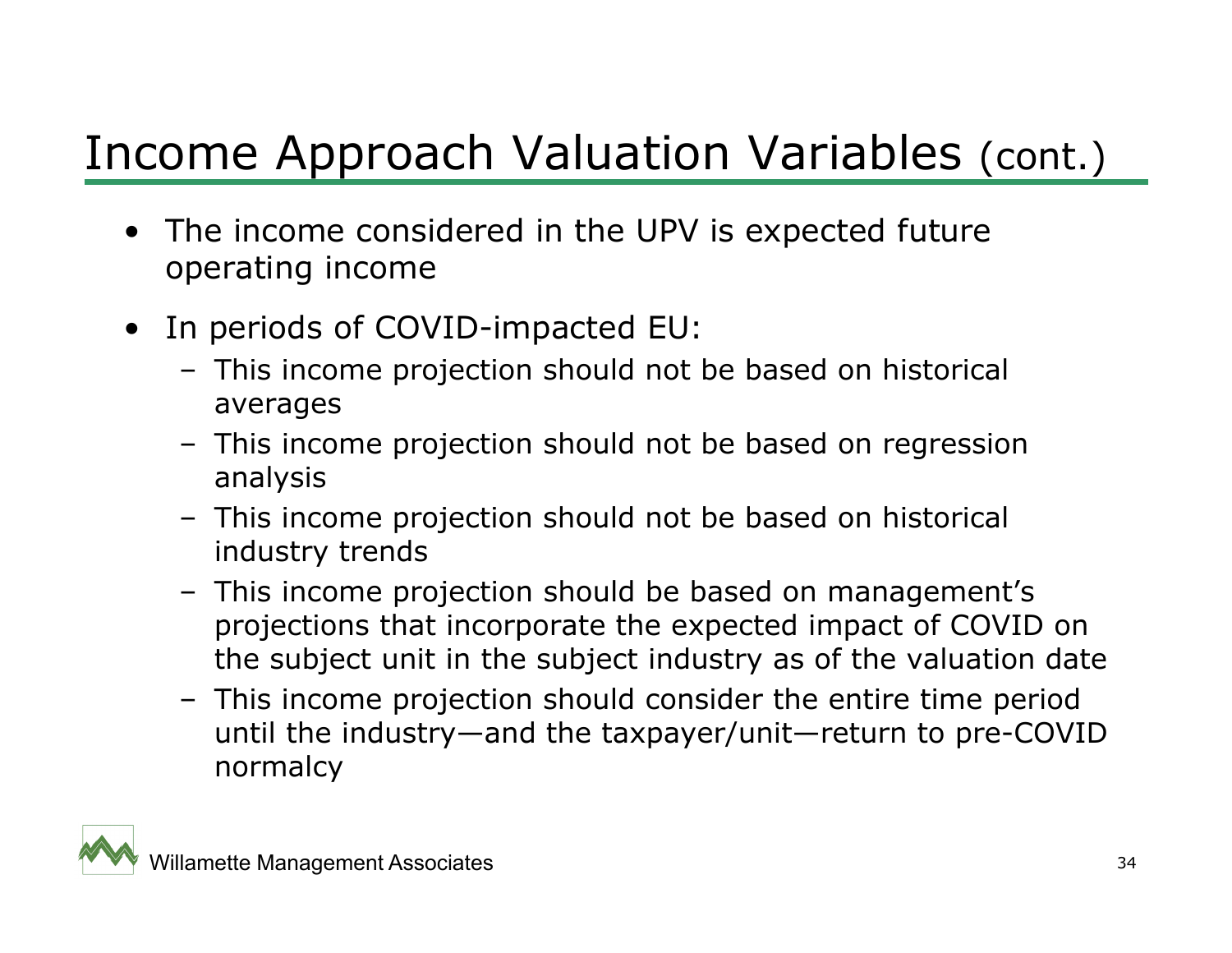### Income Approach Valuation Variables (cont.)

- The UPV discount rate should consider the current risk of achieving the management-prepared financial projections
	- The risk-free rate should be a current rate
	- The beta should be short-term and not long-term
	- The equity risk premium should be short-term and not longterm
	- The size premium should be a current premium
	- The CSRP should consider the impact of COVID on the taxpayer's customers, suppliers, employees, etc.
- The expected LT growth rate and the terminal value capitalization rate should reflect only permanent changes in the industry—and the taxpayer/unit—caused by COVID

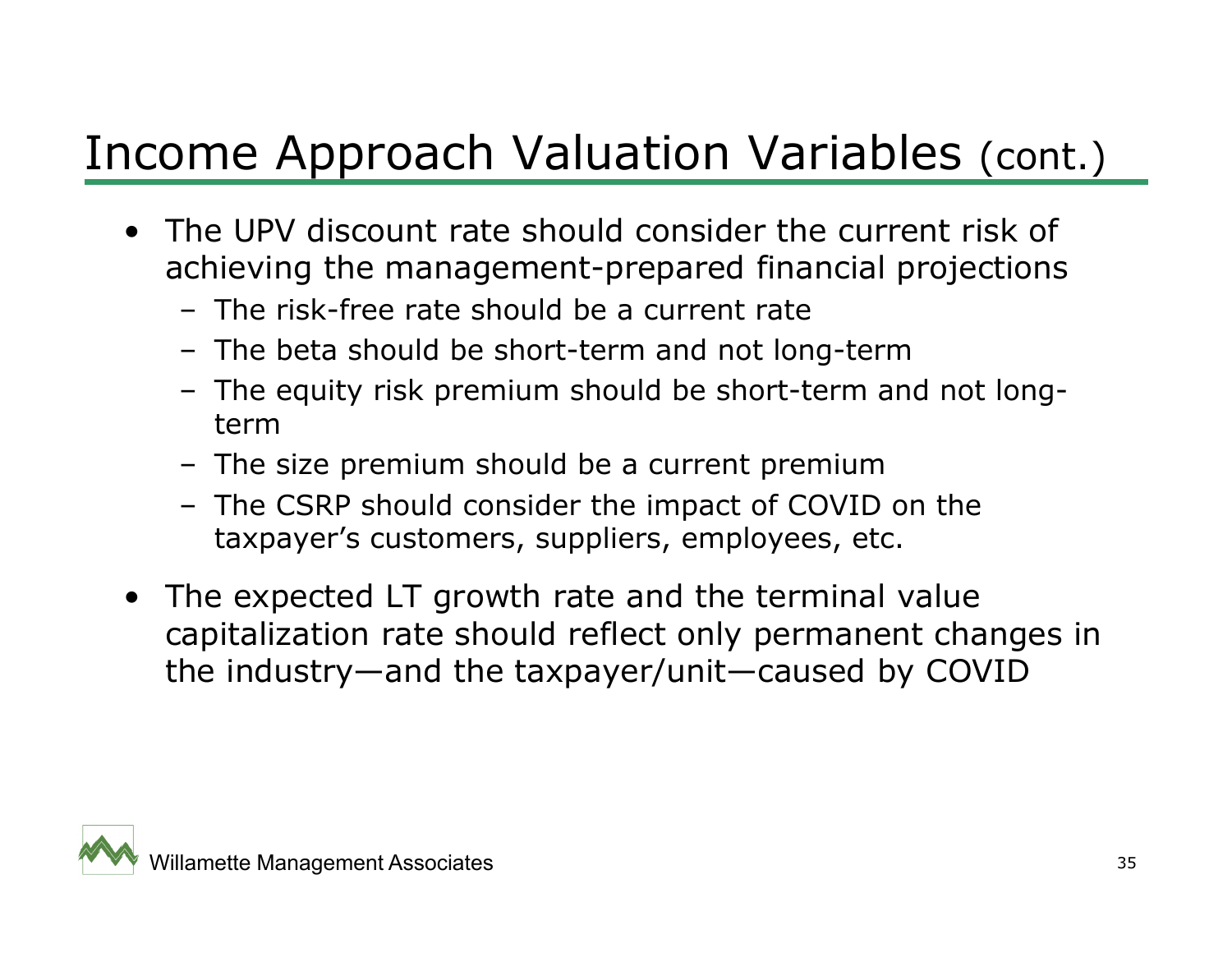## Income Approach Valuation Variables

- There is an implicit bias incorporated in every management-prepared (or appraiser-prepared) financial projection.
- This implicit bias is typically unconscious. It does not imply any wrongful intentions.
- $\bullet$  Financial projections can either be upward-biased (sometimes called optimistic) or downward-biased (sometimes called pessimistic).
- Sometimes, company managements prepare financial projections that are easy to achieve or difficult to achieve.
- After a period of EU, the implicit bias relates to: When will the company operations return to a state of normalcy?
- $\bullet$  Based on various due diligence procedures, the appraiser should attempt to identify any implicit bias in the financial projections.

Willamette Management Associates 36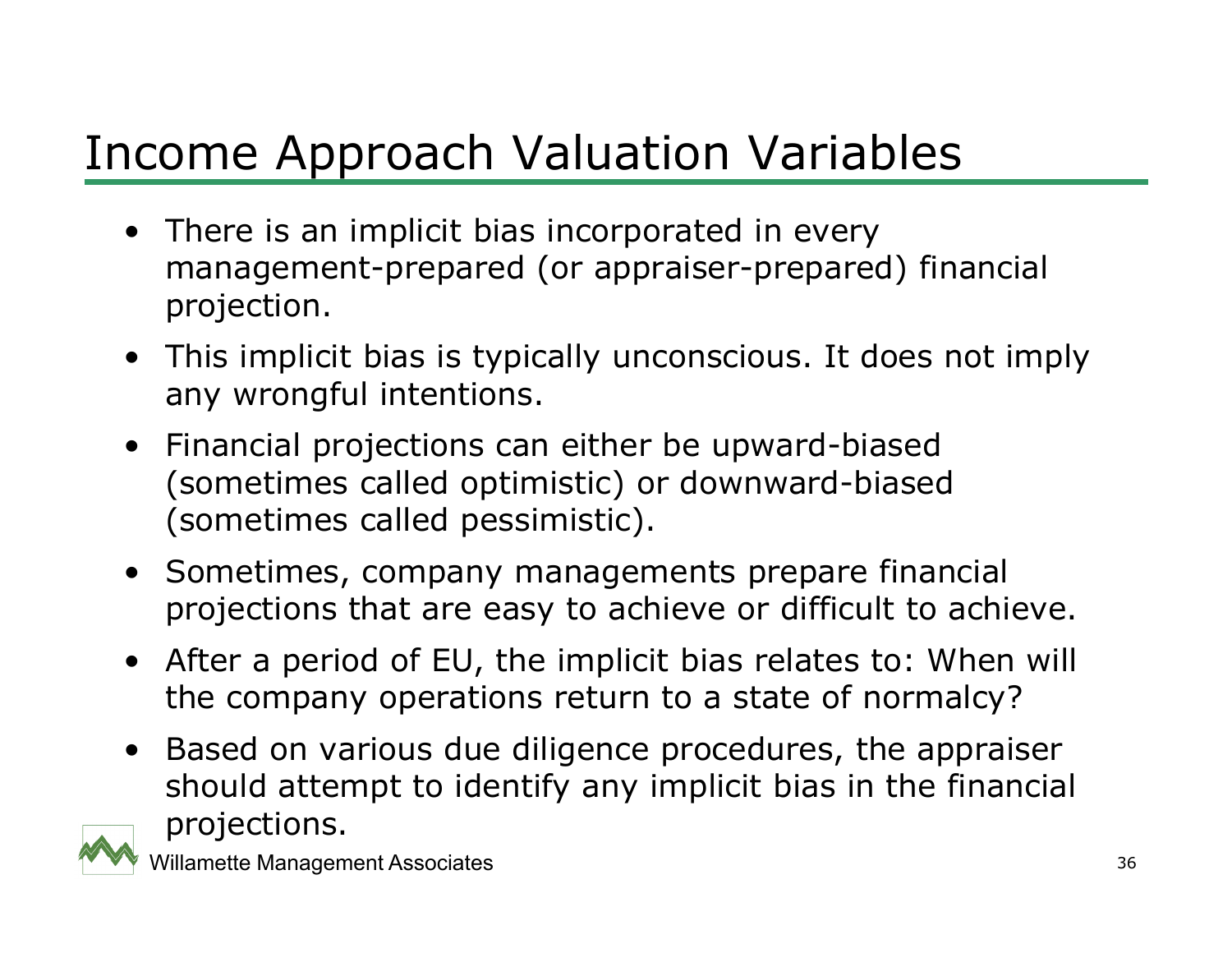# Income Approach Valuation Variables (cont.)

- The appraiser typically compensates for any projection bias in the risk-adjusted discount rate.
- The appropriate UPV discount rate should be adjusted for projection performance risk—as well as for:
	- General economic/capital market risk
	- Diversifiable industry risk
	- Nondiversifiable company risk
- That is, the discount rate should reflect the risk of achieving the financial projections—as well as the risk of the taxpayer company and/or the taxable unit.

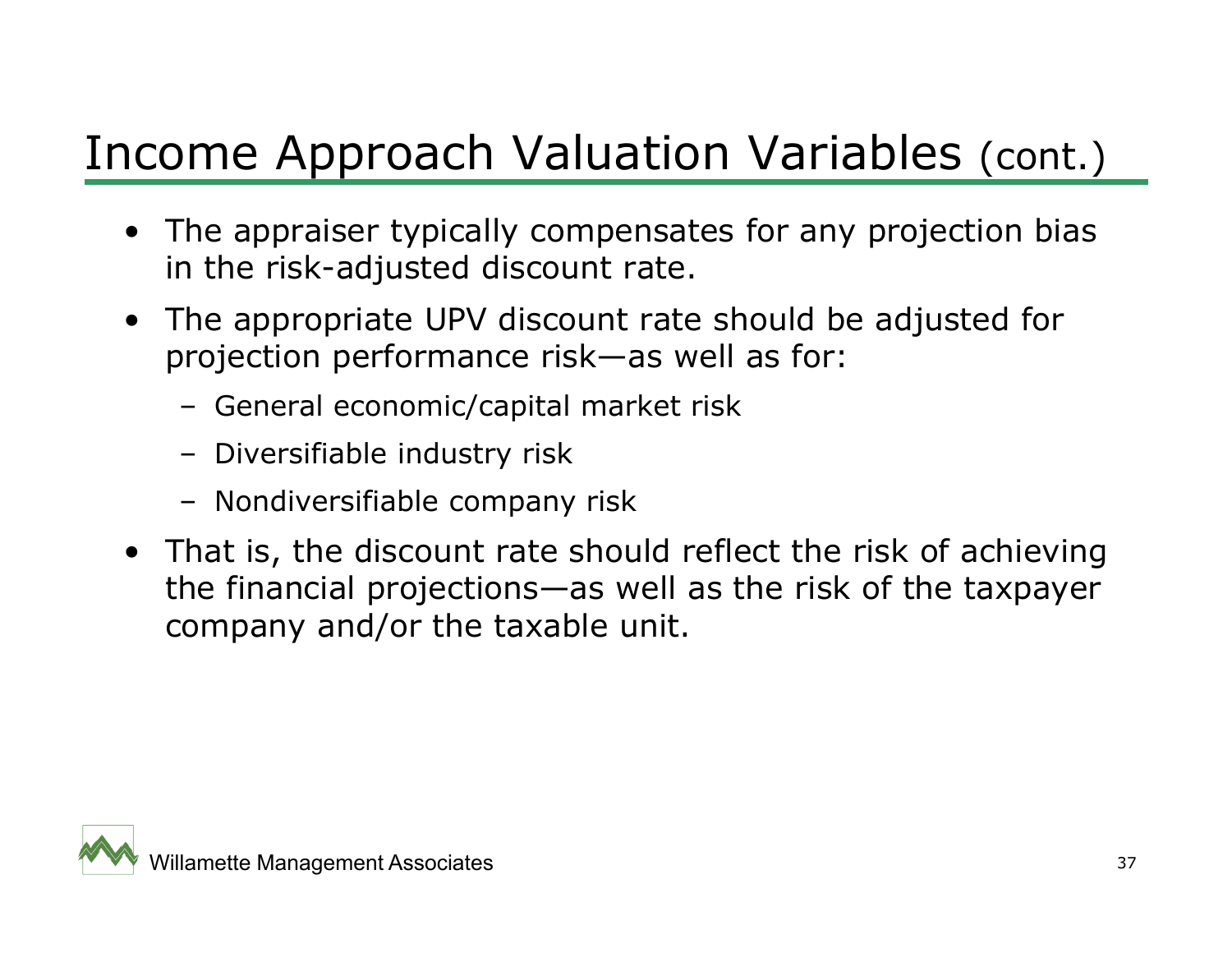## Cost Approach Valuation Variables

- Cost metrics (replacement cost new, reproduction cost new, or original cost) may not be materially impacted by COVID
- $\bullet$  Physical deterioration may not be materially impacted by COVID
- Functional obsolescence may be impacted by COVID
	- Excess capacity will result in excess capital costs
	- Changes in operating procedures may result in excess operating costs

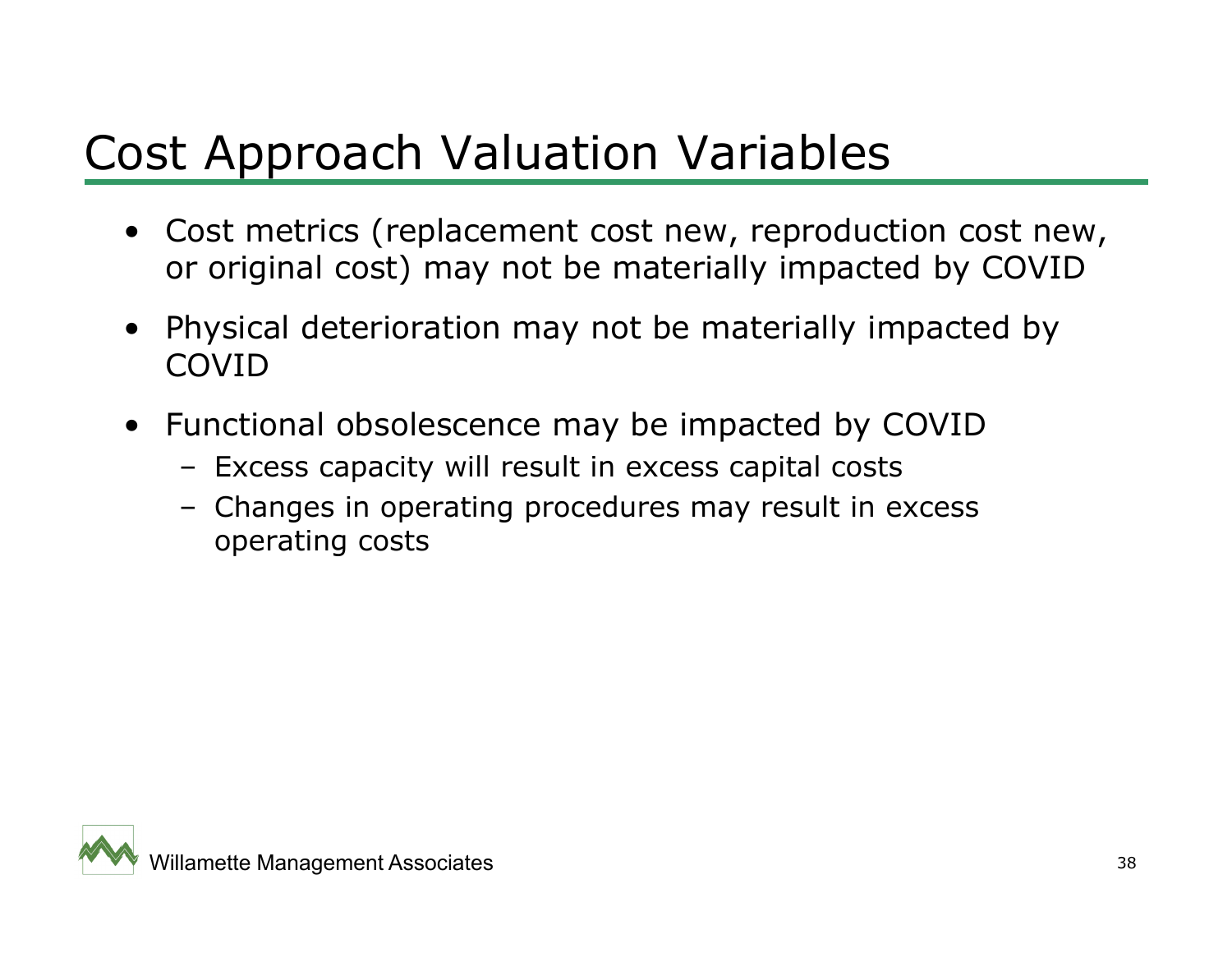# Cost Approach Valuation Variables (cont.)

- Economic obsolescence should reflect the impact of COVID and of other EU
	- The current period actual return metrics should reflect 2021 and/or expected 2022 results of operations—and not a longterm return metric average
	- The benchmark return metrics—or the required return metrics—should reflect a world without COVID (and other causes of EU).
	- That benchmark may be either:
		- A return metric extracted from many years ago (before the EU and before COVID)
		- A future return metric expected for many years in the future (post-COVID)
		- A current yield or direct capitalization rate that includes all of the risk of the COVID or other causes of EU

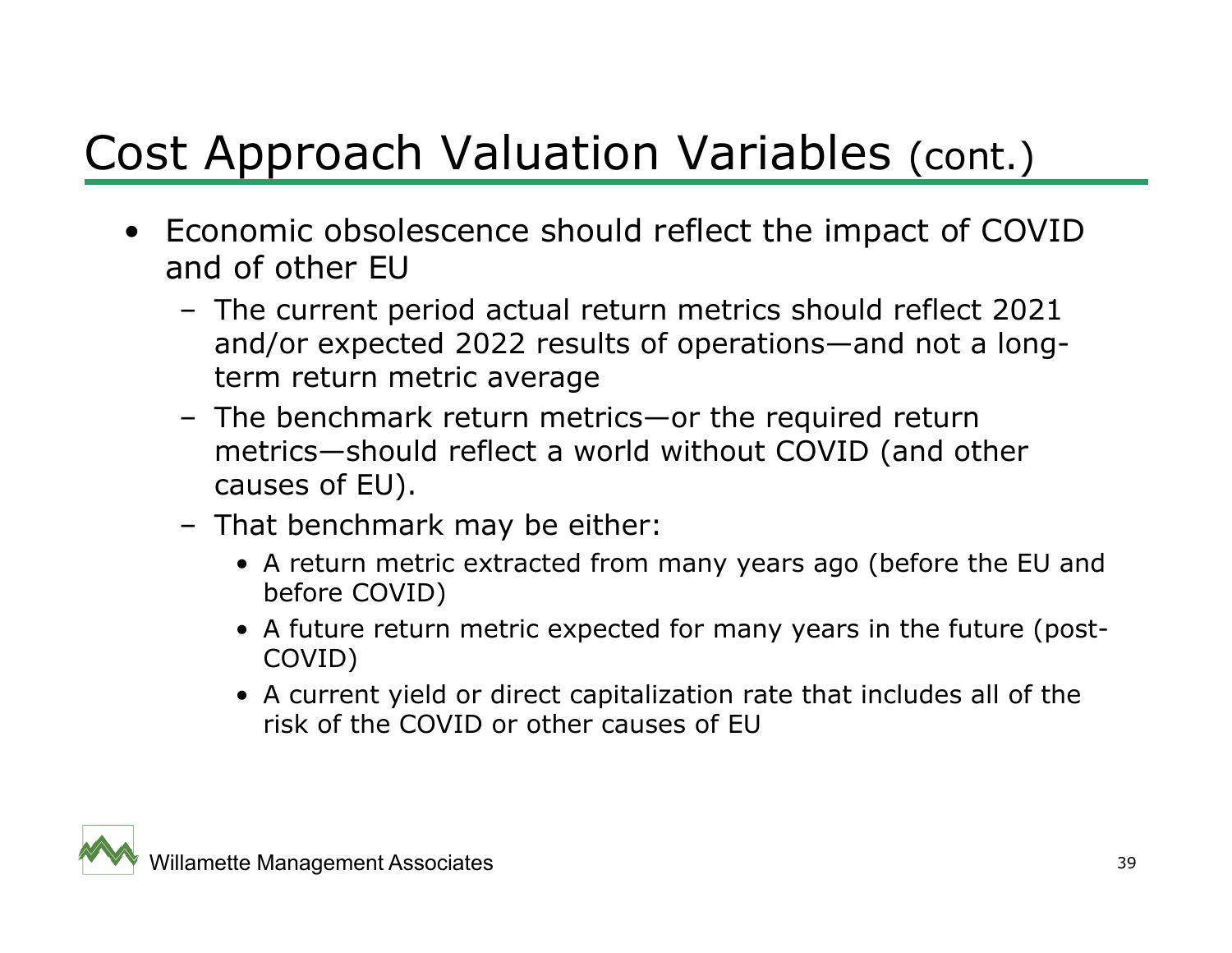# Cost Approach Valuation Variables (cont.)

- Economic obsolescence calculations should include consideration of both:
	- Decreased current period income from economic, industry, and taxpayer/unit trends
	- Increased required returns due to the risk of COVID and other causes of EU

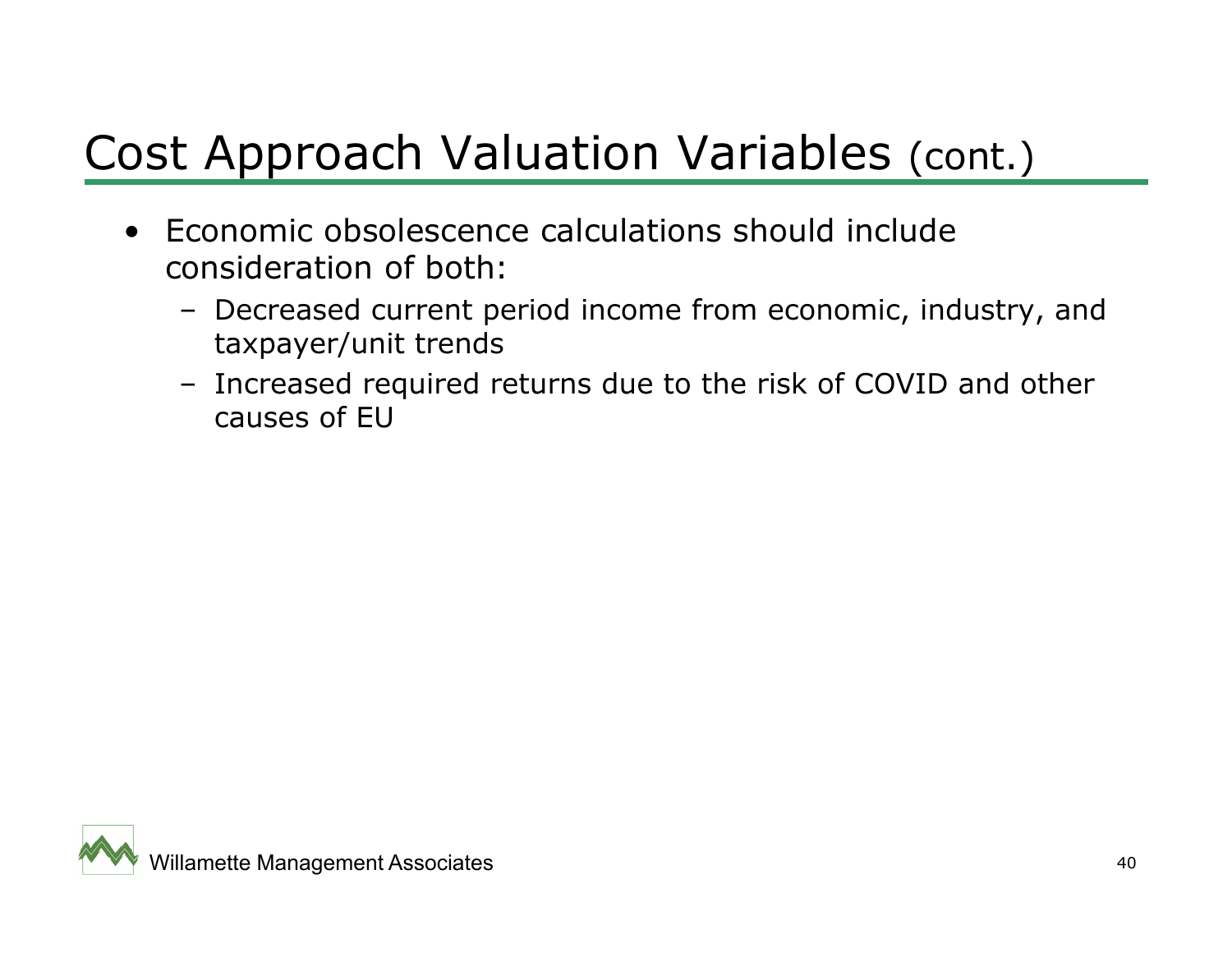# Market Approach Valuation Variables

- Market approach UPV methods include:
	- The comparable sales transaction (or guideline M&A) method
	- The stock & debt method
- Pre-COVID M&A transactions may not be relevant to a post-COVID UPV. Stale transaction pricing multiples may not reflect the post-COVID economic reality and EU.
- Post-COVID M&A transactions should be carefully analyzed—and adjusted—for buyer-specific synergies, distressed company sale transactions, pricing earnouts, and other contract-specific terms.
- Corporate acquirers buy the future—and not the past. Transaction pricing multiples should be applied to the taxpayer/unit expected future income—and not the taxpayer/unit historical income.

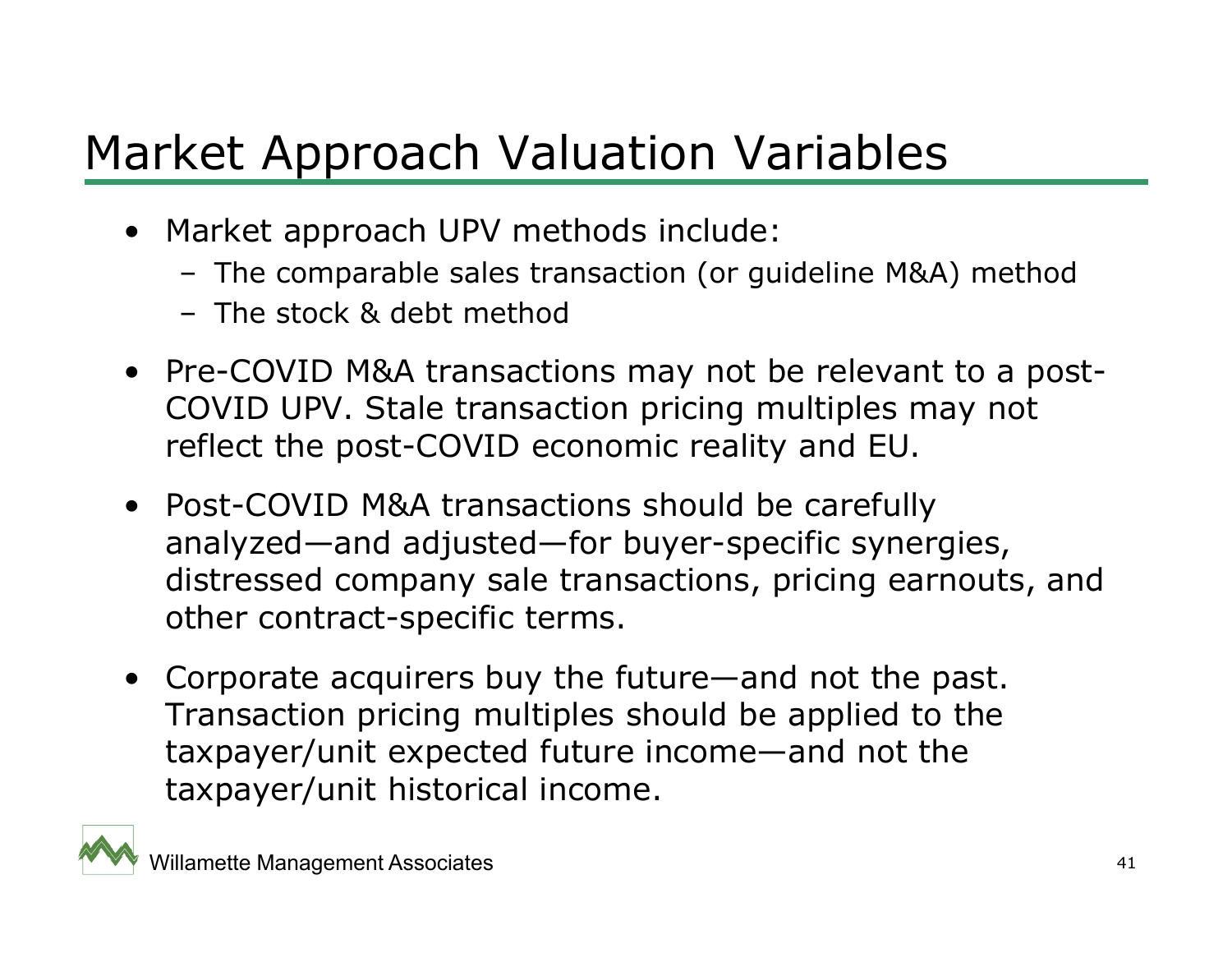# Market Approach Valuation Variables (cont.)

- Capital market (stock and debt method) pricing multiples should also be applied to the taxpayer/unit expected future income—not the taxpayer/unit historical income. In other words, consider applying ex-ante pricing multiples and not ex-post pricing multiples.
- Current capital market pricing multiples appear to be fulsome (that is, overstated—compared to historical norms)—because the current period income for many industries/companies is depressed.

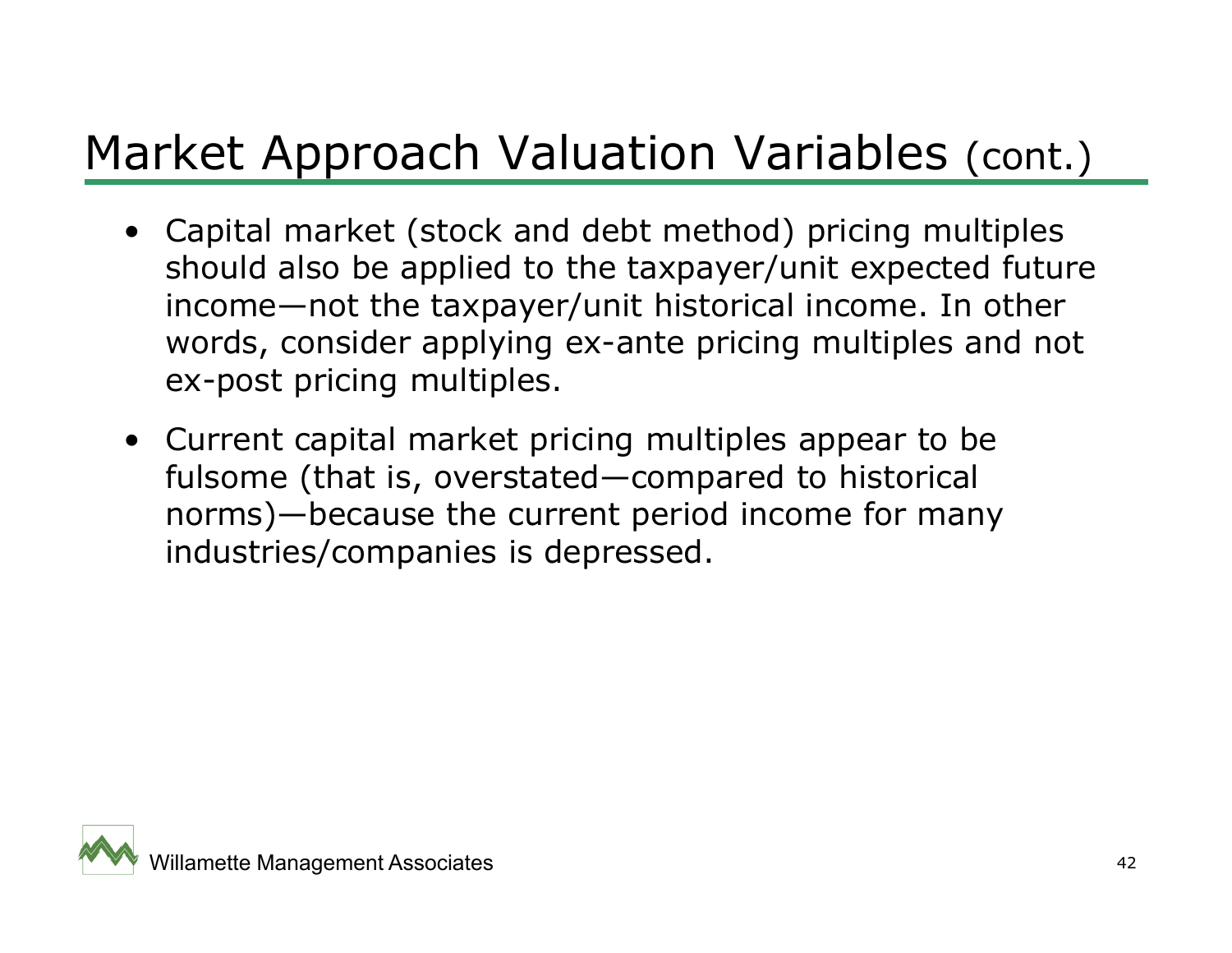# Market Approach Valuation Variables (cont.)

- $\bullet$  Current capital market pricing multiples reflect the value of publicly traded stocks—not the value of the taxpayer/unit operating property. Publicly traded stocks are:
	- Perfectly liquid (liquidity avoids price fluctuation risk)
	- Purchased in small investments (typically 100 share round lots)
	- Purchased as part of a diversified investment portfolio
	- Expected to appreciate (not depreciate) in value over time
	- Not subject to capital calls
	- Subject to limited investor liability

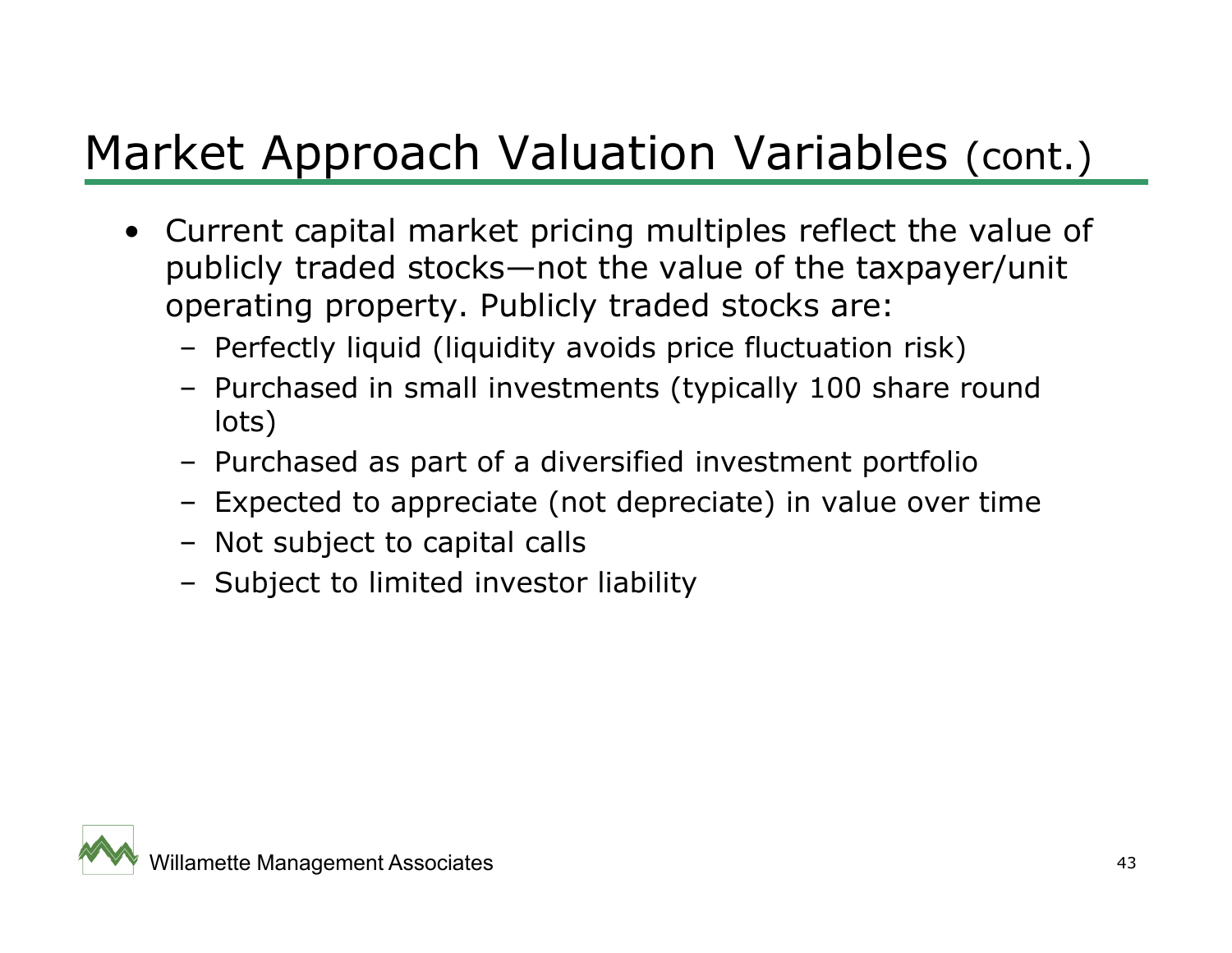# Market Approach Valuation Variables (cont.)

- • In contrast, taxpayer company and/or taxable unit operating assts are:
	- Perfectly illiquid
	- Purchased in large investments—as an entire business entity
	- Totally undiversified
	- Expected to depreciate (and need to be replenished) over time
	- Subject to capital calls
	- Subject to unlimited investor liability
- Therefore, stock and debt method value indicators may not provide credible value indications for a taxpayer's unit of operating assets.
- For all of these reasons, in a COVID or other EU environment, the appraiser may decide not to assign much weight to the market approach value indications when developing the UPV.

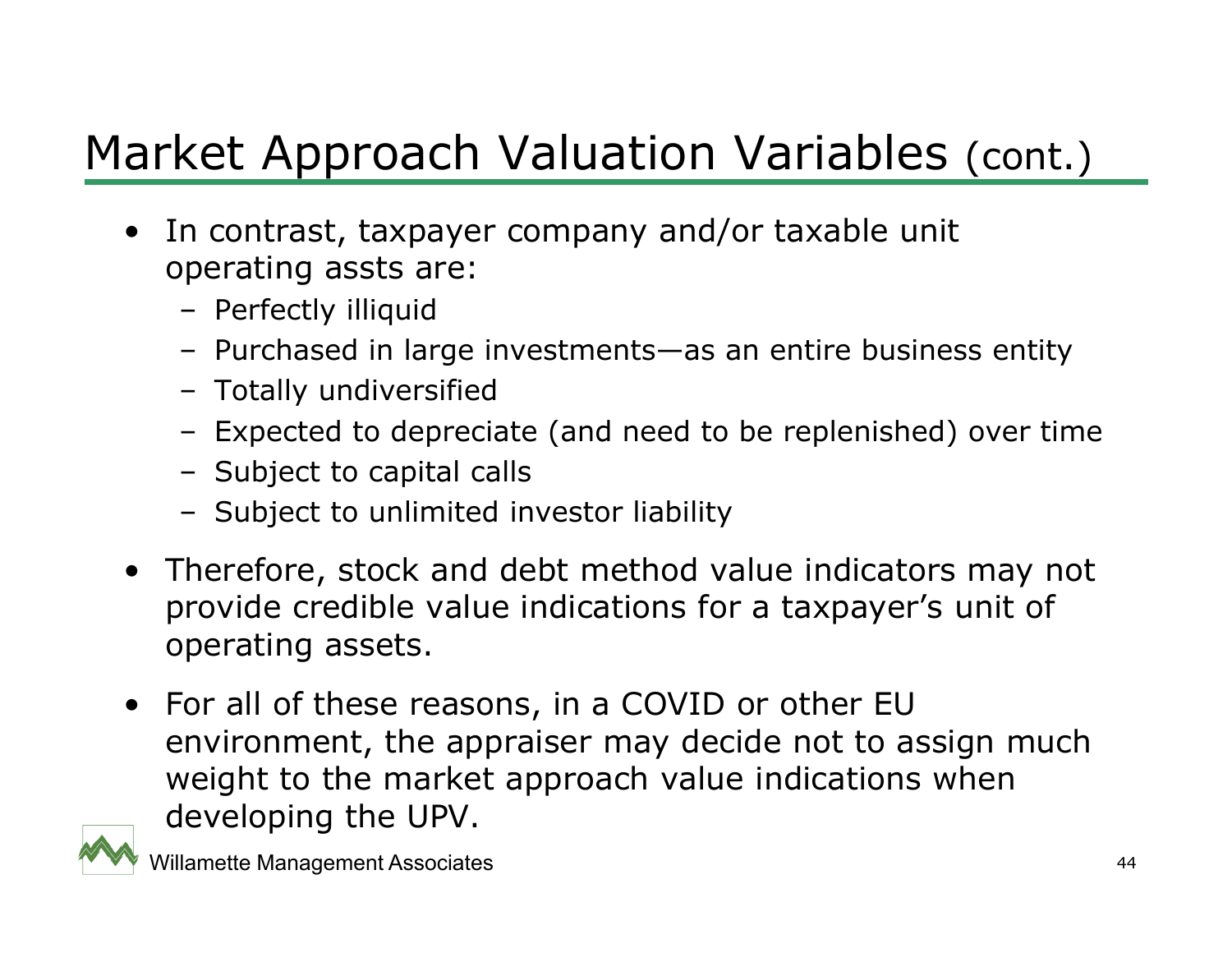### Valuation Synthesis and Conclusion

- In a COVID or other EU environment, income approach value indications typically are assigned the most weight.
- In any UPV, investors are buying risk-adjusted expected future income. Typically, this expected future income is best represented in the income approach.
- In a COVID or other EU environment, cost approach value indications typically are assigned less weight.
- In any UPV, cost approach analyses focus primarily on the past, while investors focus primarily on the future.
- In a COVID or other EU environment, market approach value indications typically are assigned little or no weight.

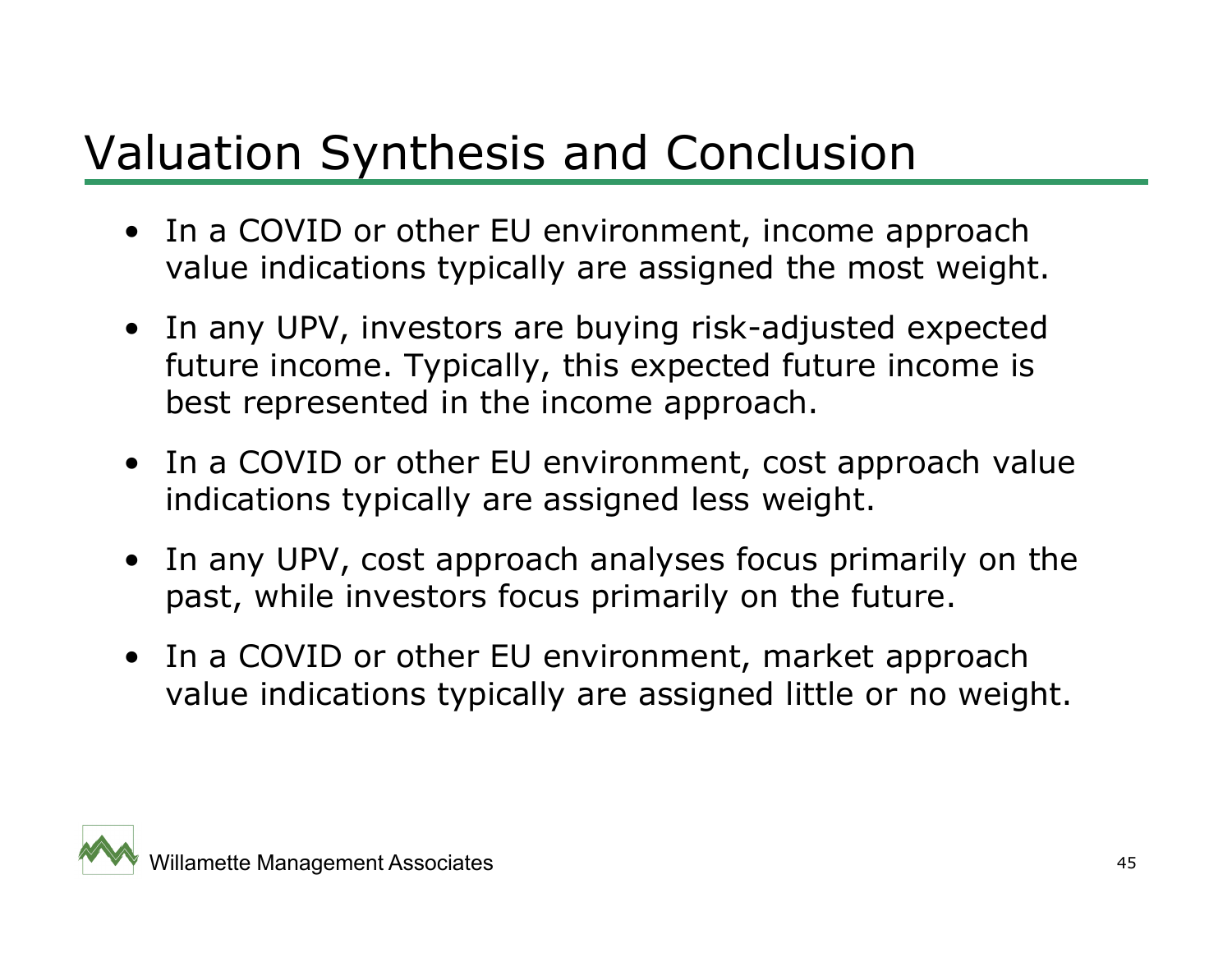## Valuation Synthesis and Conclusion (cont.)

- In any UPV, M&A transaction pricing multiples may be either (1) stale or (2) reflect the most financially successful industry participants—and ignore all other M&A candidates that did not sell.
- In any UPV, stock and debt method capital market pricing multiples reflect the price that diversified investors will pay for small investments in perfectly liquid stocks.
- These pricing multiples may not reflect the price that industry participants will pay for an entire taxpayer company-size investment in perfectly illiquid and perfectly undiversified operating property.

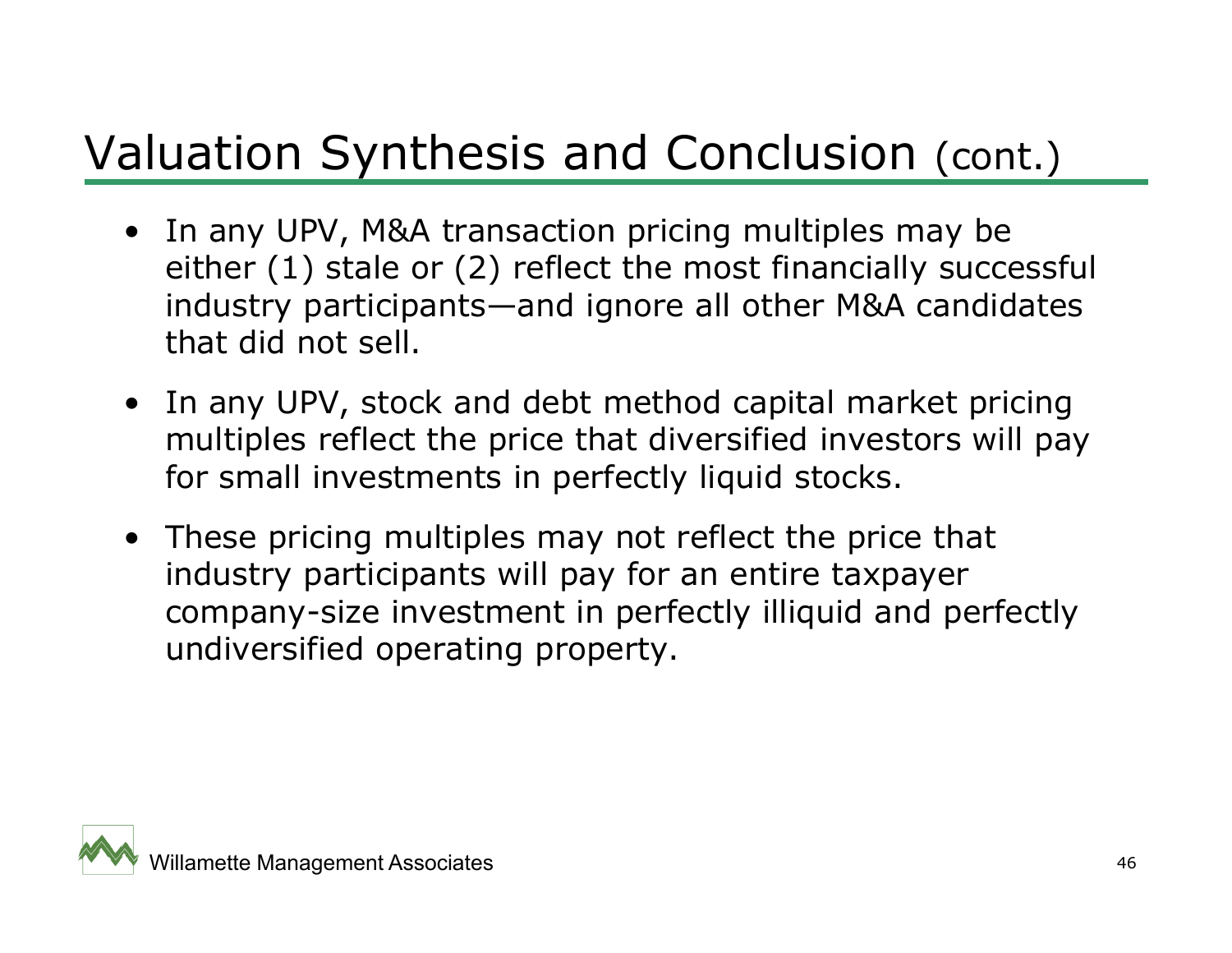# Caveats regarding EU and the UPV

1. Caveat: The COVID or other EU impact on the taxpayer UPV is temporary.

Consideration: The COVID or other EU impact on the taxpayer company or taxable unit property value is real—and material—as of the valuation date.

2. Caveat: Taxpayer unit value will rebound in the future.

Consideration: The taxpayer's unit value is impacted by COVID or other EU on the valuation date. When the taxpayer's unit value increases in the future, that increase will be reflected in the future property assessment.

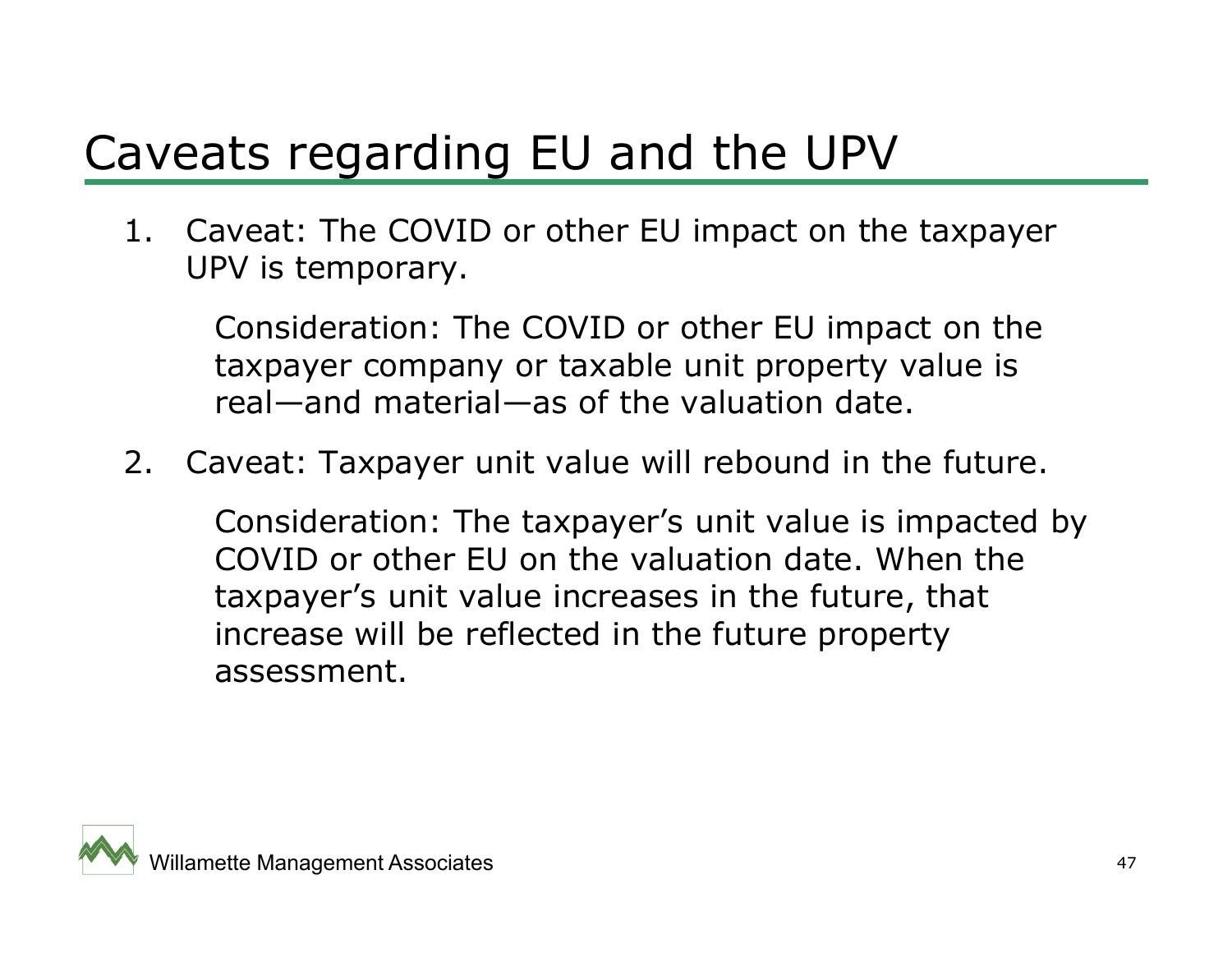3. Caveat: There is a COVID vaccine available. Things are returning to normal.

Consideration: When the economy, the industry, and the taxpayer company have all returned to normalcy, then that value increase will be reflected in the future property assessments.

4. Caveat: COVID (or other EU) impacts all taxpayers in all industries.

Consideration: Economic obsolescence (EO) can be national, regional, industry-wide, or taxpayer-specific. In all cases, the taxpayer company and/or taxable unit value is impacted by the EO caused by COVID (or some other EU).

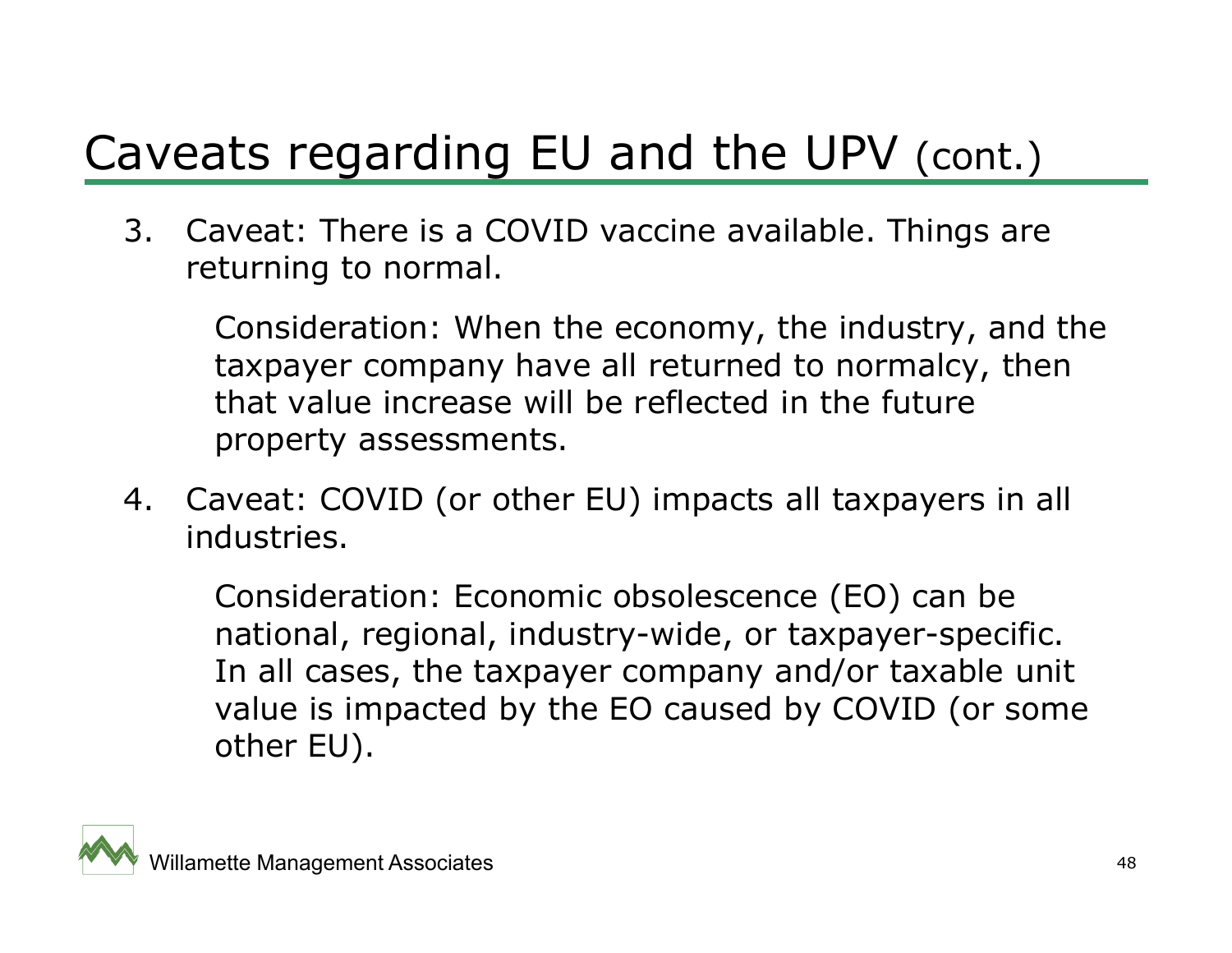5. Caveat: The COVID (or other EU) impact is not unique to this taxpayer company or this taxable unit.

Consideration: No UPV impact (increased inflation rates, increased income tax rates, increased interest rates, physical deterioration, functional obsolescence, economic obsolescence) has to be unique to an individual taxpayer company or taxable unit.

6. Caveat: The appraiser should explain what factors caused the taxpayer company and/or taxable unit EO.

Considerations: The COVID pandemic—or some other specifically identified EU—caused the EO.

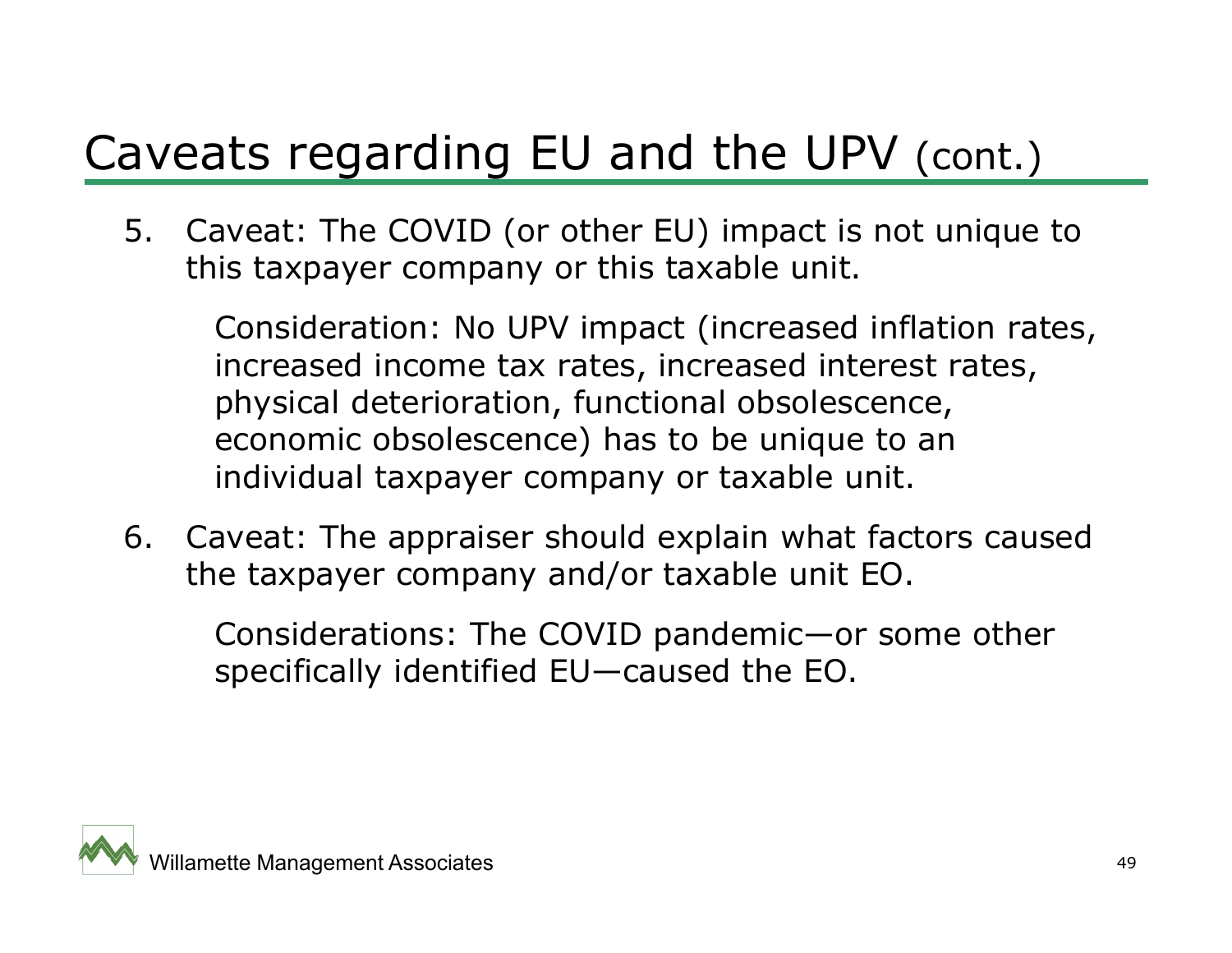7. Caveat: The appraiser should explain how the EO impacted the taxpayer company and/or taxable unit.

> Consideration: COVID—or some other specifically identified EU—caused the taxpayer's decreased revenue, decreased customers, decreased income, decreased cash flow, increased risk, and increased yield/direct capitalization rates.

8. Caveat: The federal government already bailed out the subject industry or the subject taxpayer company with a PPP loan or some other incentive program.

Consideration: That economic benefit, if any, is already included in the 2020 and 2021 taxpayer company results of operations. In addition, such COVID-related government incentive programs are not expected to continue into the future.

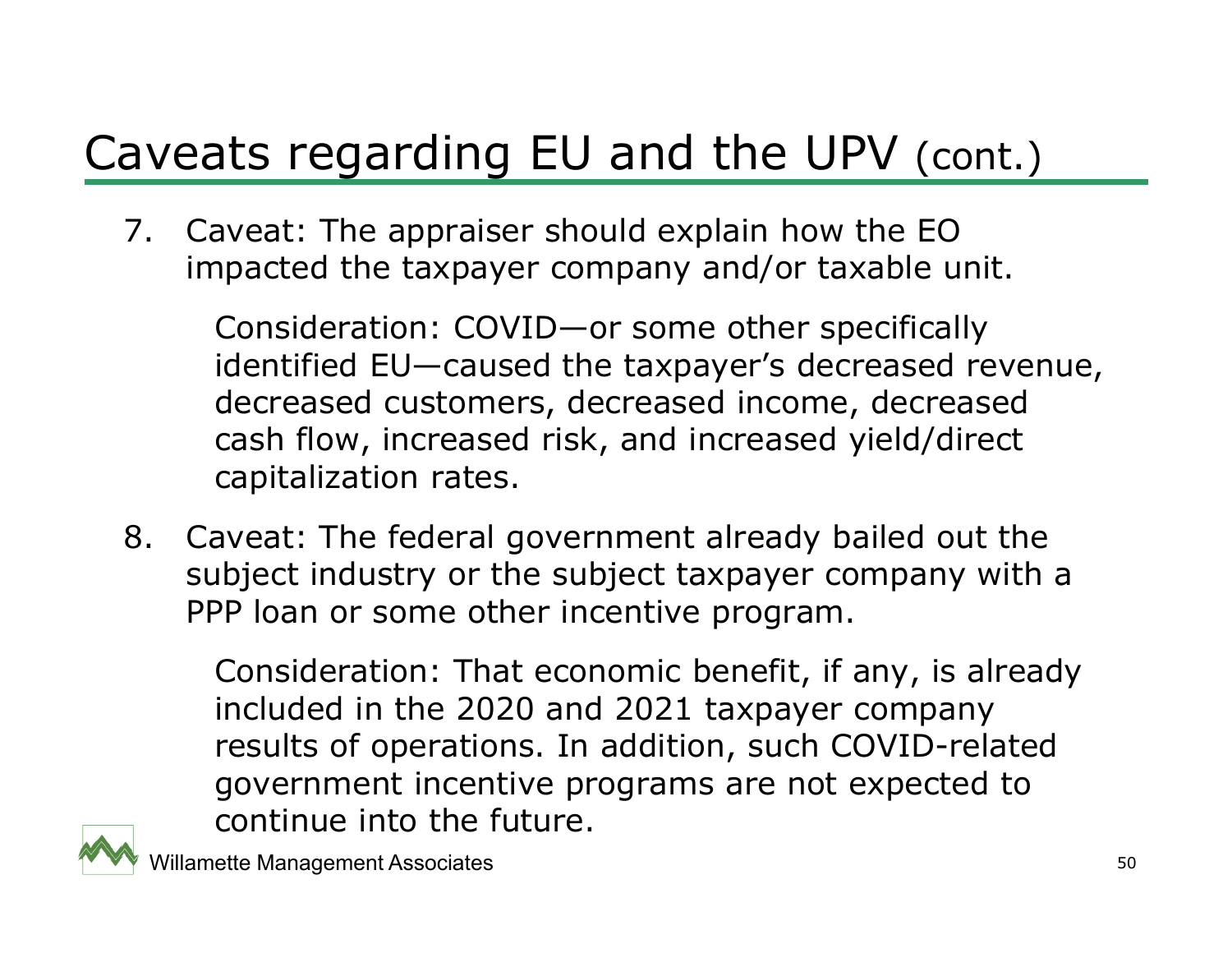9. Caveat: M&A transaction pricing multiples have rebounded recently.

Consideration: This statement is not true in every industry. This statement is true in certain industries for the most financially successful companies that actually sold. Recent M&A transactions have reflected expected synergies from strategic buyers. Such M&A prices may not reflect market value. M&A pricing multiples currently appear to be robust (that is, high)—because the acquired company income may be depressed

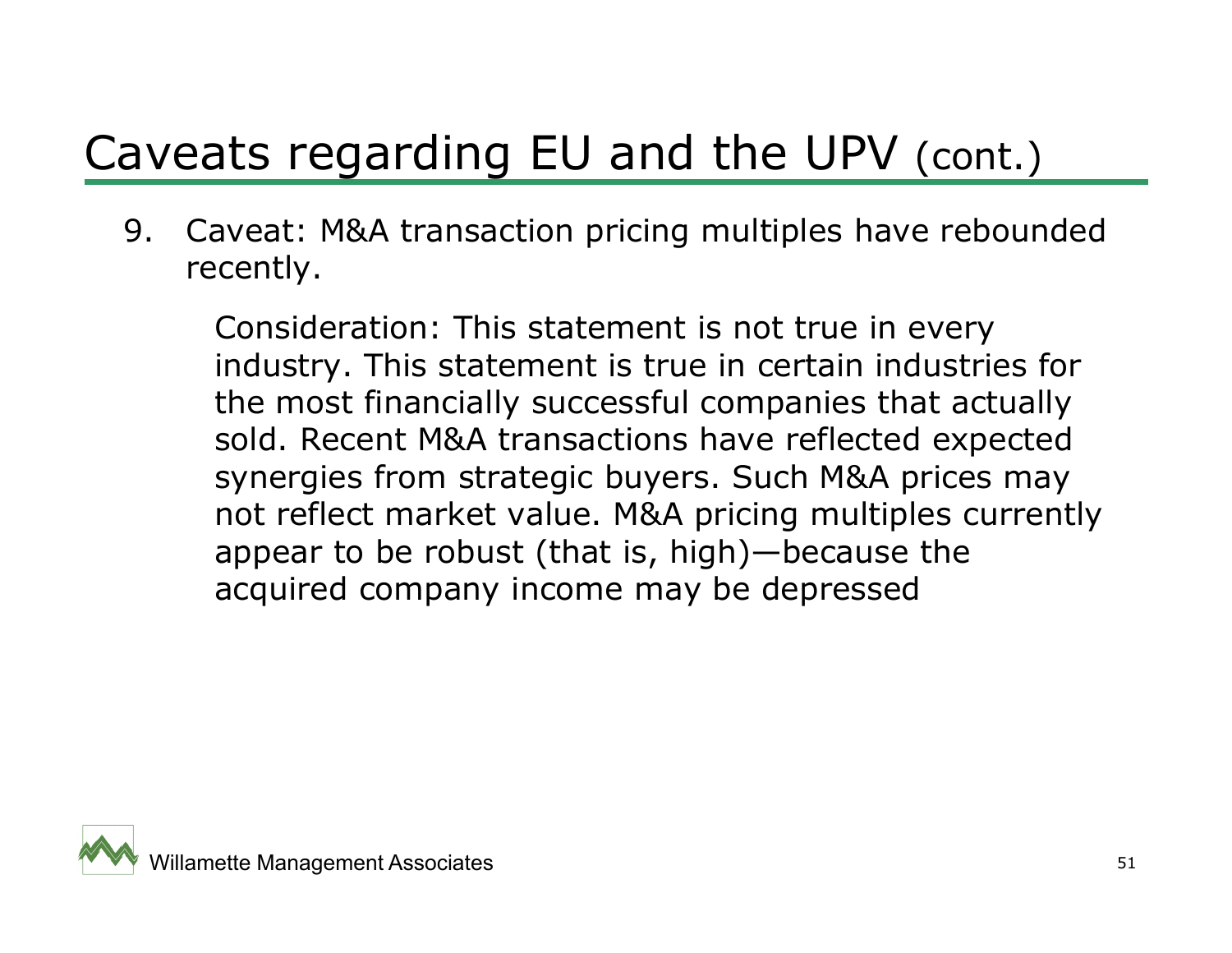10. Caveat: The stock market (e.g., DJIA) has rebounded and is reporting record high levels.

Consideration: This statement is not true for all industries. Even so, stock market indices reflect taxpayer stock values—and not taxpayer property values. Stocks are liquid, diversified, small, and limited lability investments. Taxpayer unit properties are illiquid, undiversified, large, and unlimited liability investments. Stock market indices provide limited information about taxpayer unit property values.

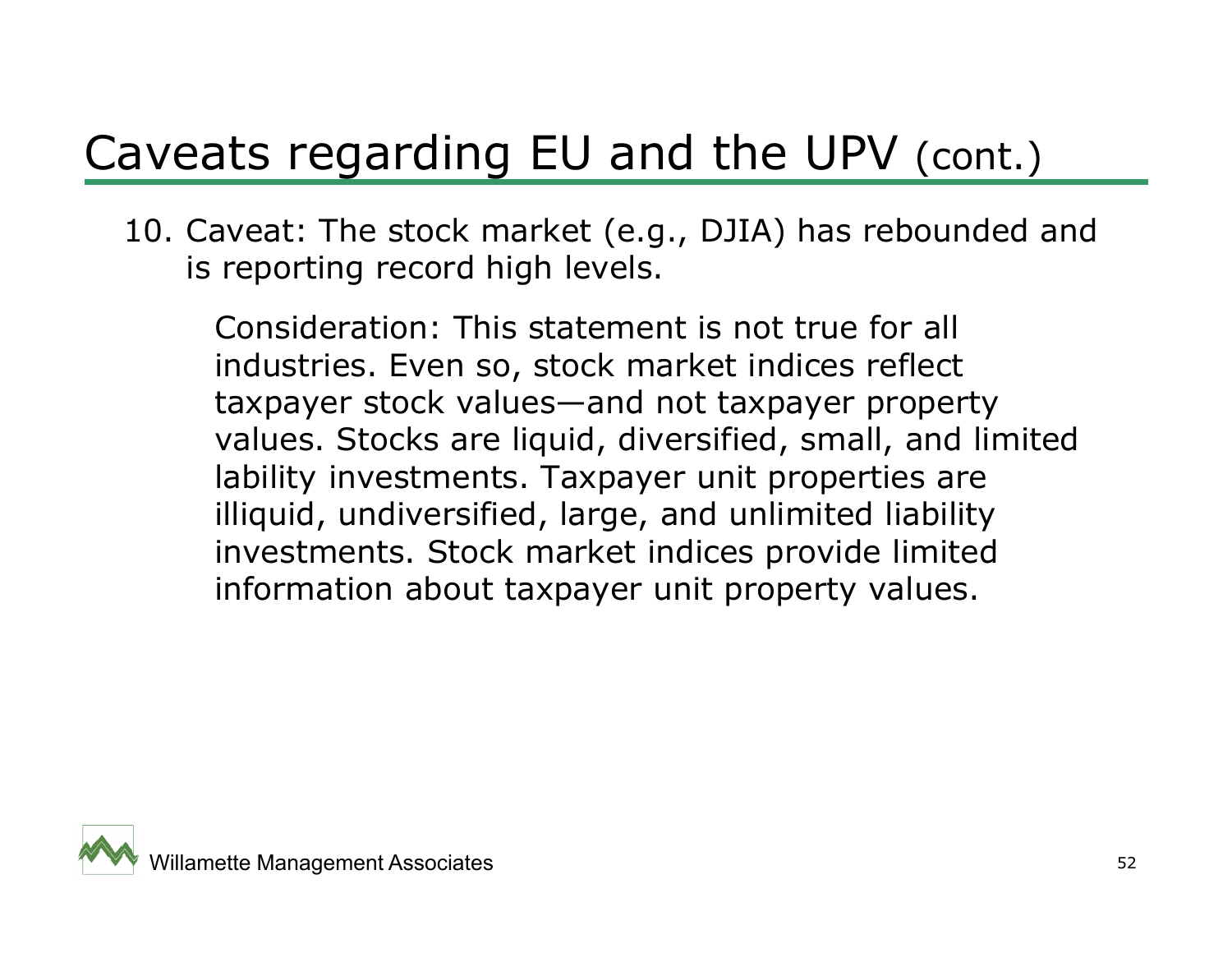# Documenting and Reporting the UPV

- There are two final procedures regarding the selection of valuation variables in the UPV:
	- Documenting the development of, selection of, and application of the EU-impacted variables and
	- Reporting the development of, selection of, and application of the EU-impacted variables.
- The documentation procedures are performed in the UPV work papers.
- The reporting procedures are also performed in the UPV report.

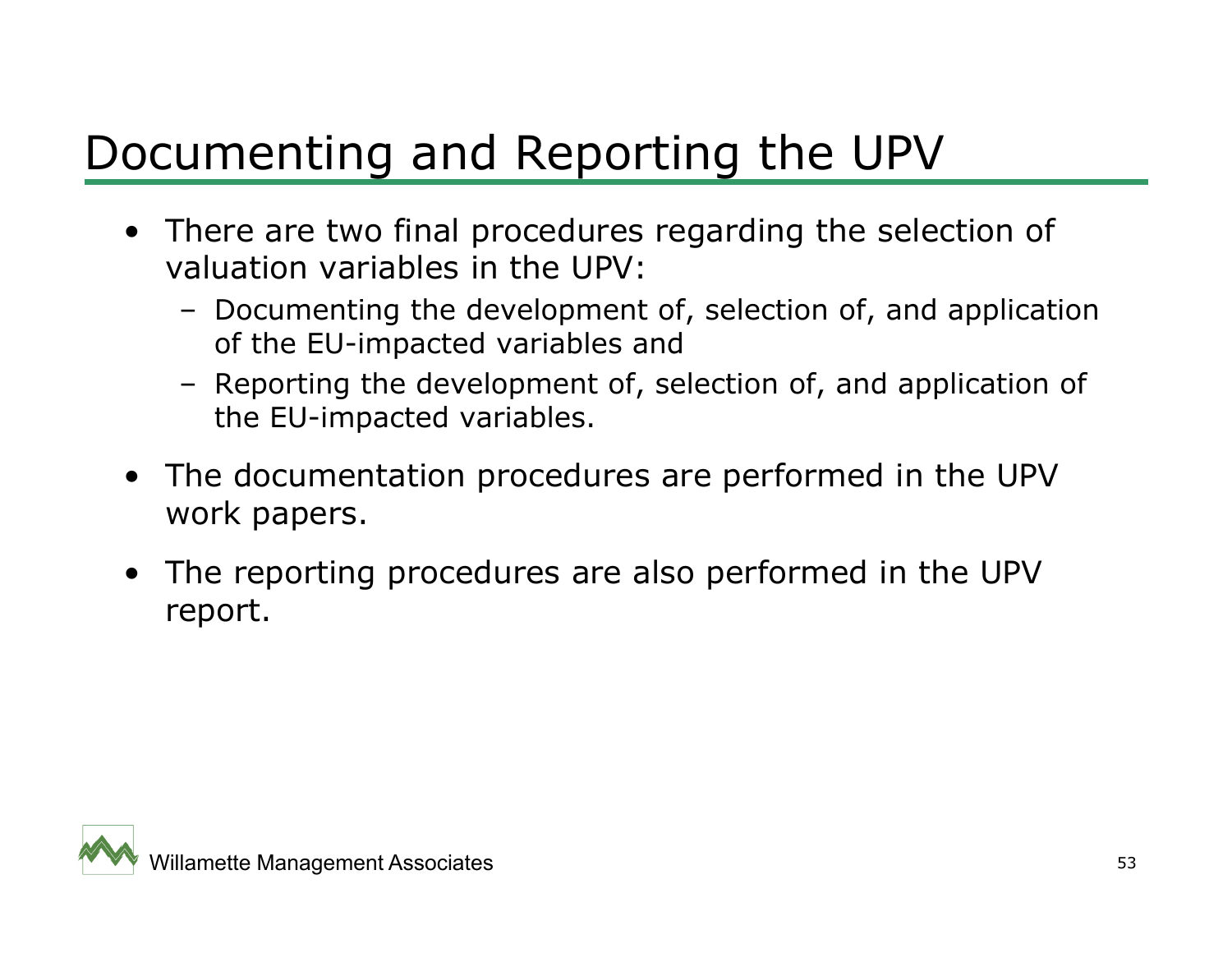# Documenting and Reporting the UPV (cont.)

- Both the UPV work papers and the UPV report should include documentation of:
	- The data gathering process
	- The selection and rejection of data sources
	- All due diligence procedures performed (including any management interviews)
	- The quantitative and qualitative factors leading up to the selection of the EU-impacted valuation variables
		- The development of the valuation variables for each UPV method
		- The documentation of the valuation variables for each UPV method
		- The application of the valuation variables for each UPV method
- As a best practice, many UPV appraisers have adopted the documentation and reporting procedures described in:
	- The *Mandatory Performance Framework* and
	- The *Application of the Mandatory Performance Framework*

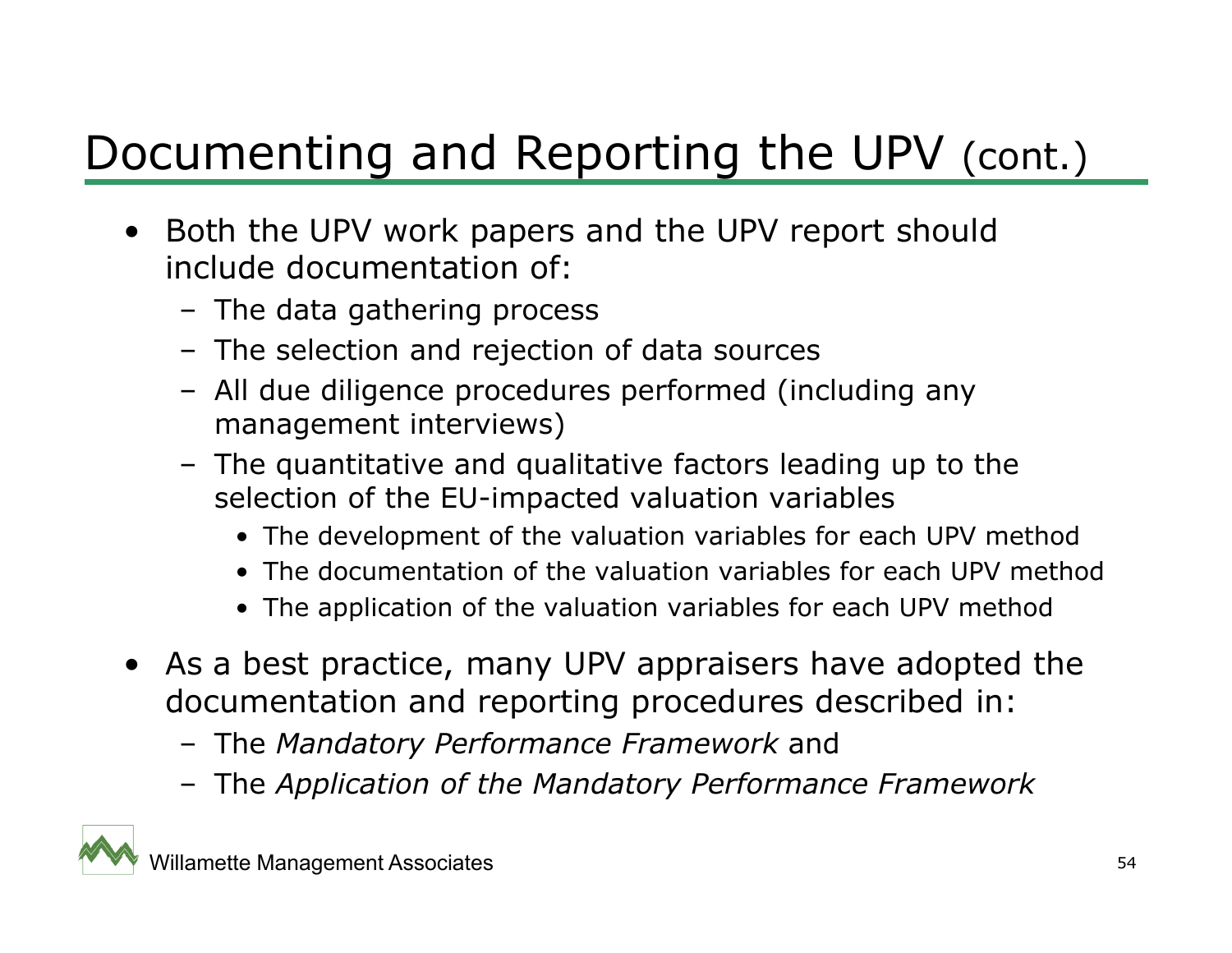# Documenting and Reporting the UPV (cont.)

- These guidelines were developed for the Certified in Entity and Intangibles Valuation (CEIV) credential developed by the Corporate and Intangibles Valuation Organization, LLC.
- These guidelines are only "mandatory" for CEIV credential holders when performing fair value measurement valuations. However, these guidelines do provide "best practices" with regard to the documentation and reporting of the EU-impacted valuation variables selection in a UPV performed for property taxation purposes.

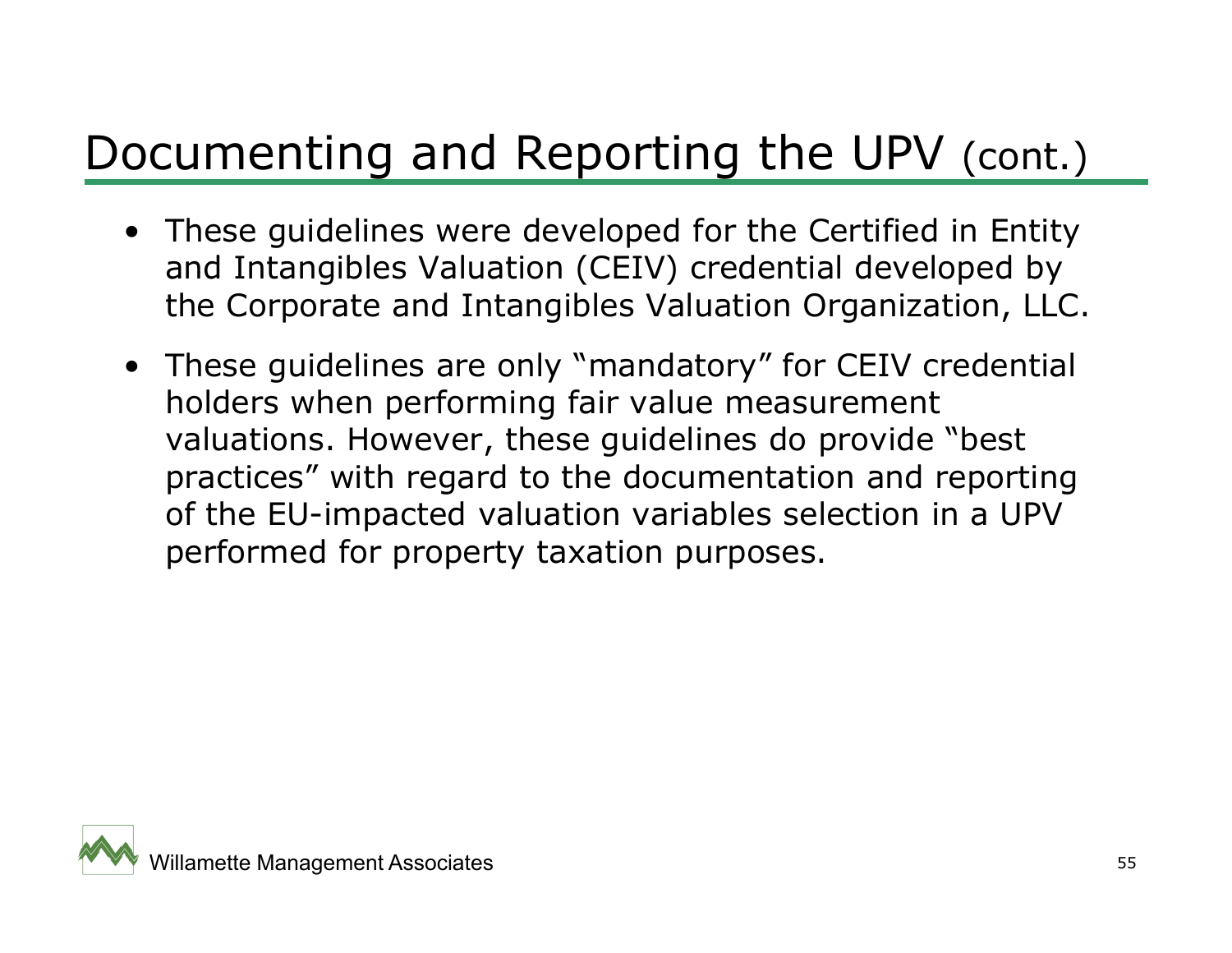#### EU and UVP Guidelines

- It is the economic uncertainty of COVID that impacts the taxpayer UPV, including:
	- General economic uncertainty
	- Capital market uncertainty
	- Industry uncertainty
	- Property-specific uncertainty
- Another word—and a more precise word—for EU is: risk
- • In the income approach, COVID (and other EU) risk is reflected in:
	- The income projection, for the discrete projection period and for the terminal projection period
	- The components of the discount rate and capitalization rate

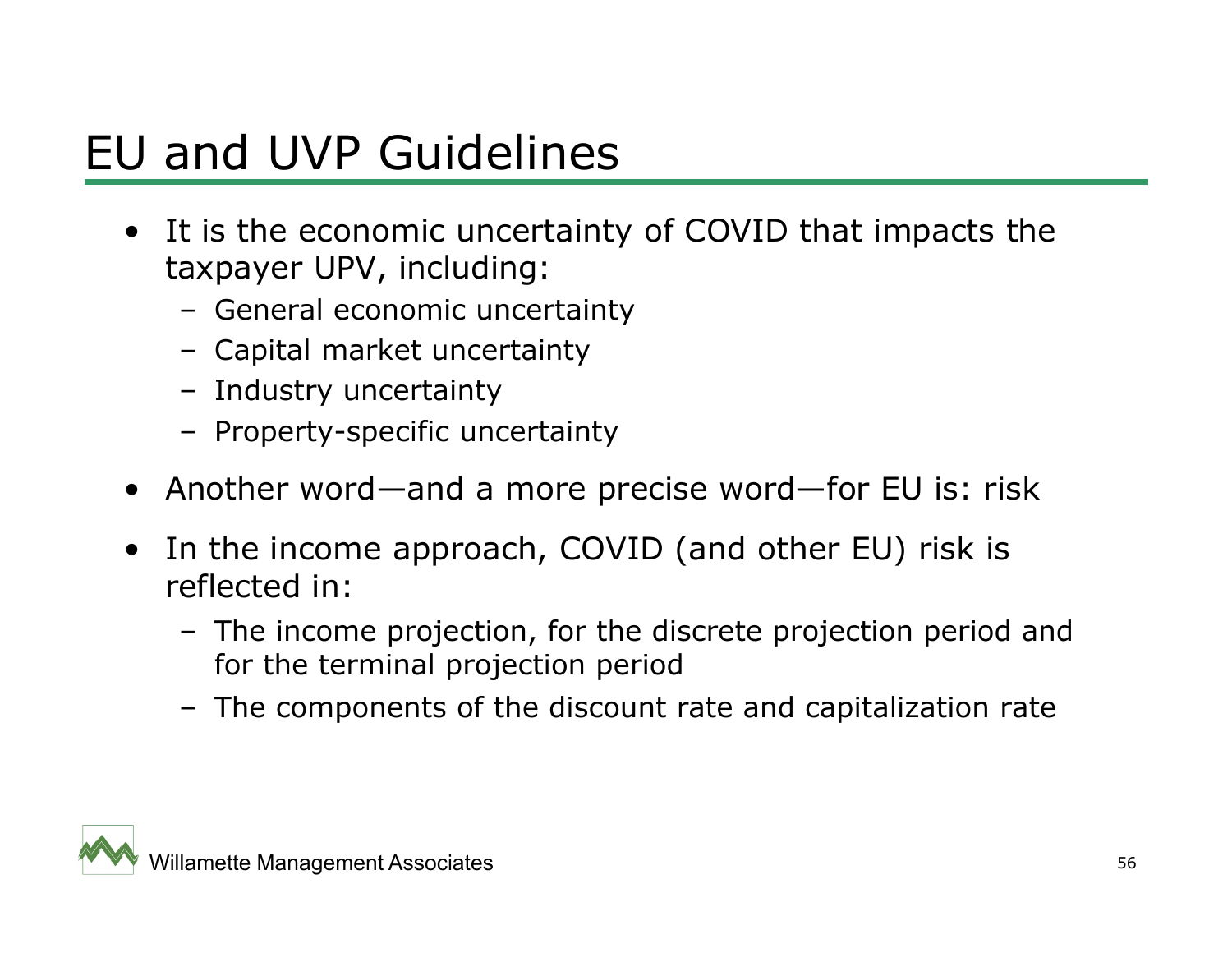#### EU and UVP Guidelines (cont.)

- In the cost approach, COVID (and other EU) risk is reflected in:
	- The actual income return measures considered in the EO measurement
	- The required income return measures considered in the EO measurement
- $\bullet$  In the market approach, COVID (and other EU) risk is reflected in:
	- The measure of income (historical vs. prospective) considered in the analysis
	- The selection and adjustment of recent guideline transaction pricing multiples
	- The selection and adjustment of current capital market pricing multiples
	- Consideration of the applicability of transactional data or capital market data

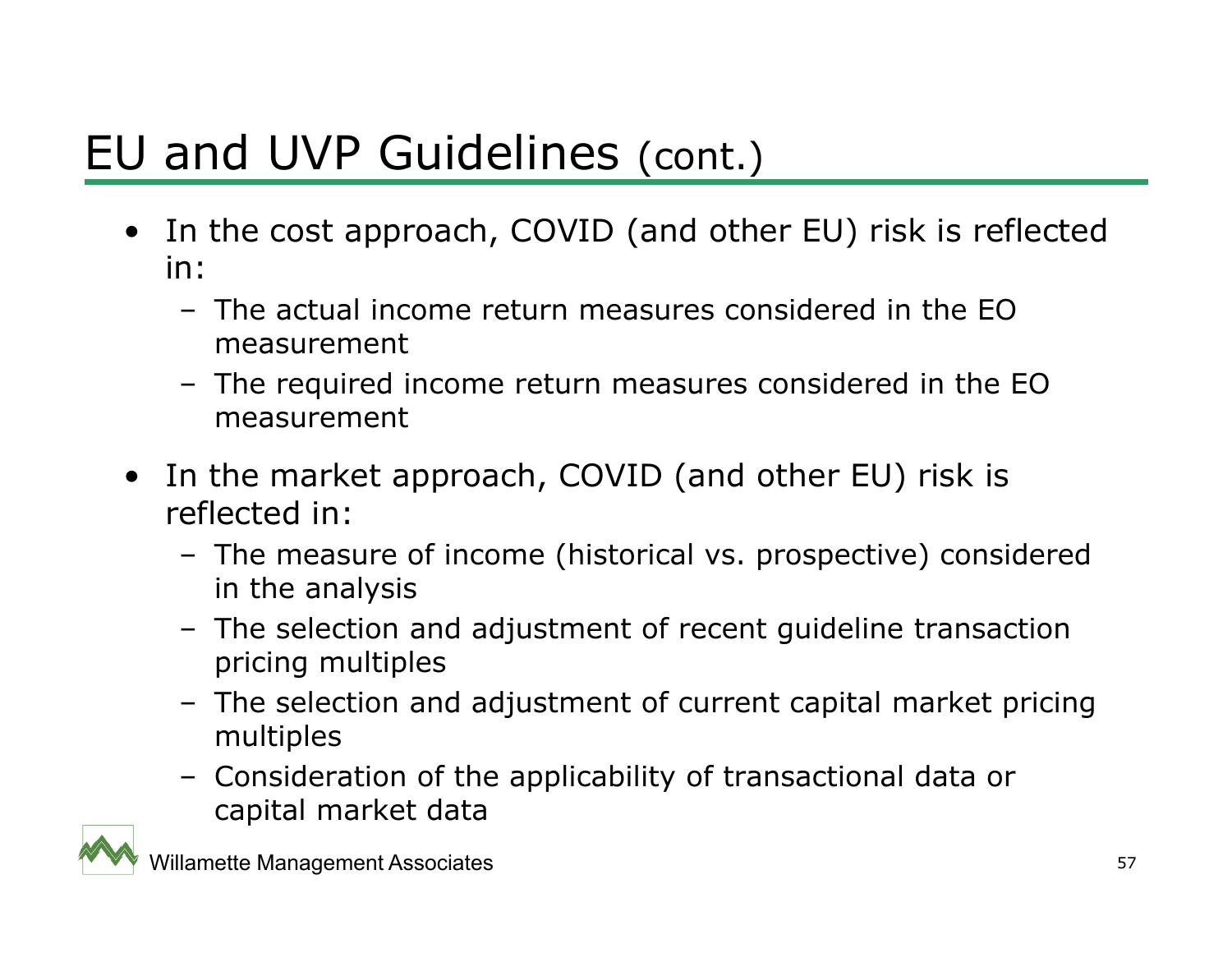#### EU and UVP Guidelines (cont.)

- In the valuation synthesis and conclusion, COVID (and other EU) risk is reflected in:
	- The applicability and weighting of each UPV approach value indication